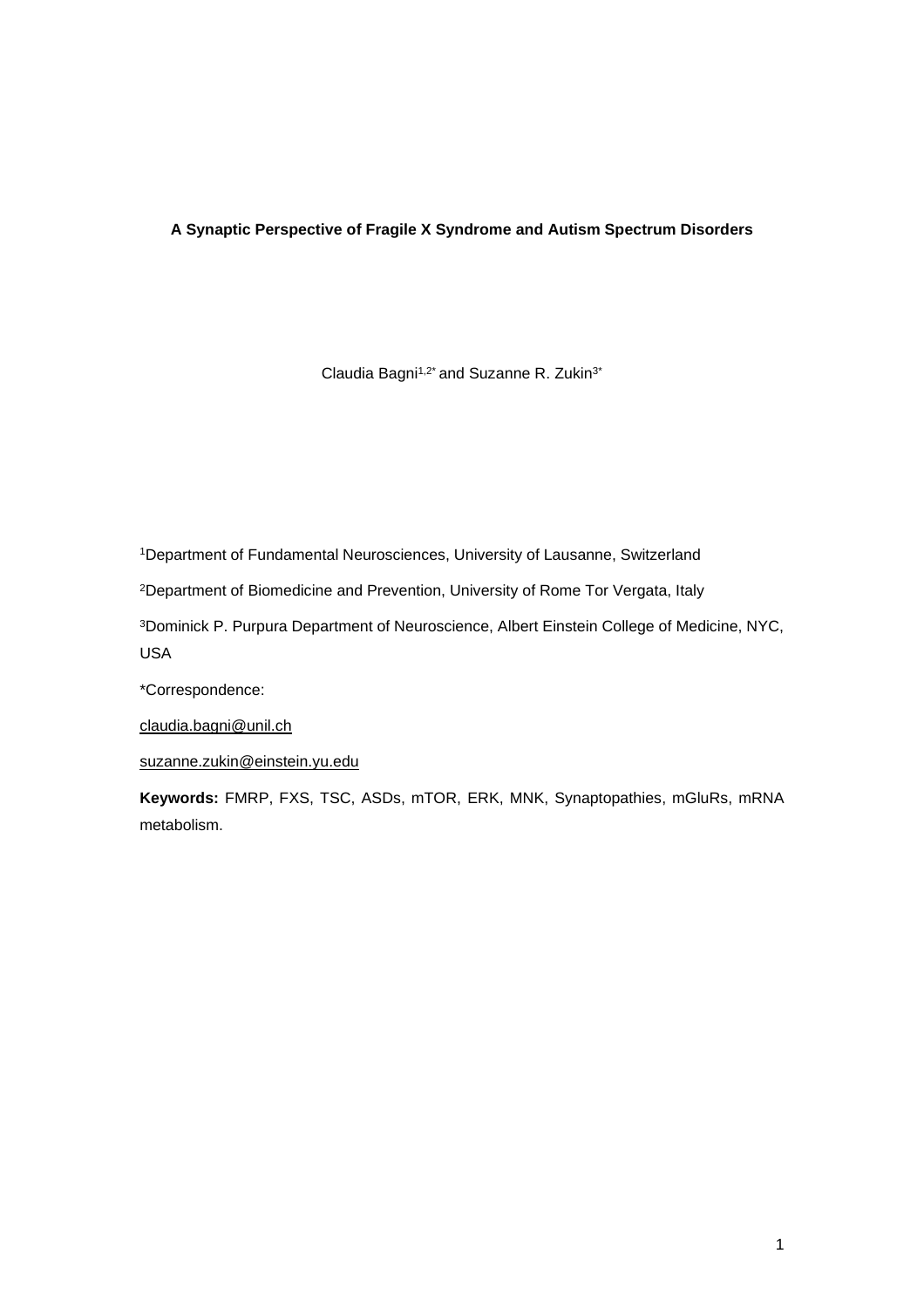# **ABSTRACT**

Altered synaptic structure and function is a major hallmark of Fragile X Syndrome (FXS), Autism Spectrum Disorders (ASDs) and other intellectual disabilities (IDs), which are therefore classified as synaptopathies. FXS and ASDs, while clinically and genetically distinct, share significant comorbidity, suggesting that there may be a common molecular and/or cellular basis, presumably at the synapse. In this article we review brain architecture and synaptic pathways that are dysregulated in FXS and ASDs, including spine architecture, signaling in synaptic plasticity, local protein synthesis, (m)RNA modifications and degradation. mRNA repression is a powerful mechanism for the regulation of synaptic structure and efficacy. We infer that there is no single pathway that explains most of the etiology and discuss new findings and the implications for future work directed at improving our understanding of the pathogenesis of FXS and related ASDs and the design of therapeutic strategies to ameliorate these disorders.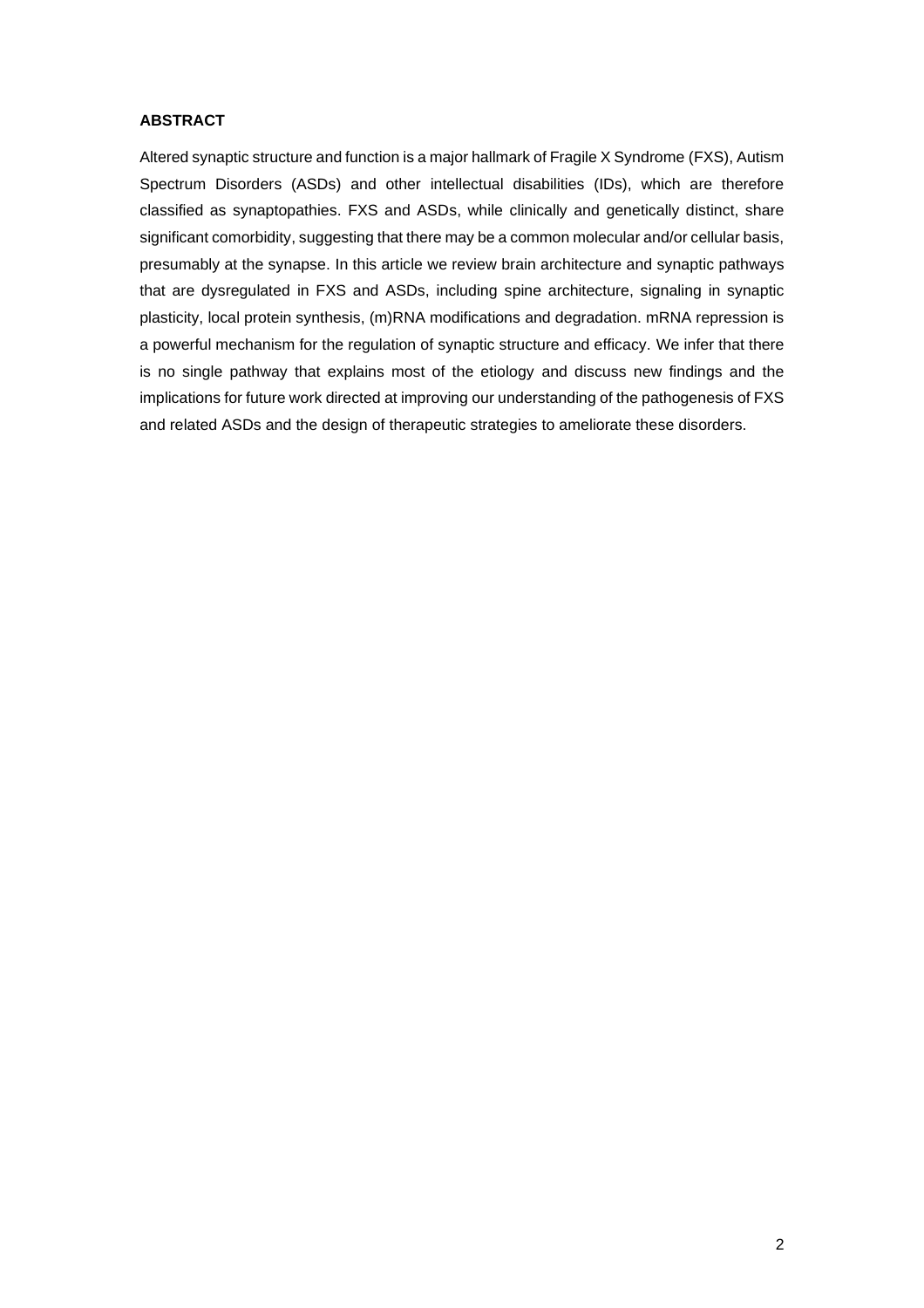#### **INTRODUCTION**

#### **ASDs and FXS: Causes and Clinical Features**

Approximately 1%–3% of the general population is affected by intellectual disabilities (IDs). IDs are neurodevelopmental disorders defined by significant limitations in intellectual functioning and adaptive behaviors and often exhibit comorbidity with autism (Mefford et al., 2012). ASDs are characterized by high phenotypic heterogeneity, comprising deficits in social interaction and communication, as well as repetitive and stereotyped behaviors (Bhat et al., 2014; Volkmar and McPartland, 2014). ASDs have a strong and complex genetic component with multiple familial inheritance patterns and are estimated to be linked to mutations in as many as 1000 genes (see SFARI database). Over the past decade, genome-wide association studies have enabled rapid progress in the identification of risk genes for ASDs (Ramaswami and Geschwind, 2018).

In addition to the genetic factors, environmental and/or immune factors contribute to the risk of autism during in early life (Waye and Cheng, 2018). The interaction of environmental exposures with an individual genetic background and particular susceptibility manifests differently in each case, leading to heterogeneous phenotypes and varied comorbid symptoms within the disorder. Among the environmental factors to consider are prenatal infections (maternal immune activation), maternal diabetes, zinc deficiency, prenatal and perinatal stress, and toxins (reviewed in Park et al., 2016). Several reports suggest that exposure to various toxicants including pesticides, polychlorinated biphenyls, and polybrominated diphenyl ethers (PBDEs), can have detrimental consequences on developmental processes. The negative effects could be exacerbated in genetically susceptible individuals (Mostafalou and Abdollahi, 2017).

Several genetic syndromes are known to have significant associations with autism (Borrie et al., 2017). Study of these autism-related syndromes, which are well-defined genetic disorders, has yielded major insights into ASDs. For example, Tuberous sclerosis complex (TSC) is an autosomal dominant genetic disorder characterized by the formation of hamartomas in different organs, including the brain, and it is caused by mutations in the TSC1 or TSC2 genes encoding hamartin and tuberin respectively. The TSC protein complex inhibits the mechanistic target of rapamycin (mTOR) signalling pathway (Henske et al., 2016; Jeste et al., 2016). Children and adolescents with TSC display epilepsy, cognitive disorders and around 30-40% autism (Curatolo et al., 2010).

Another important example of syndromic autism is Fragile X Syndrome (FXS), the most prevalent neurodevelopmental disorder with a genetic origin characterized by a high incidence of autism. FXS, first described by Martin and Bell in 1943 has a prevalence of approximately 1 in 4000 males and 1 in 8000 females. It is an X-linked condition caused, in the majority of cases, by an unstable CGG trinucleotide repeat expansion (200 or more) in the 5'-untranslated region (UTR) of the fragile X mental retardation 1 (*FMR1)* gene (Bagni et al., 2012), leading to its hypermethylation and transcriptional silencing (Bagni et al., 2012; Berry-Kravis et al., 2018;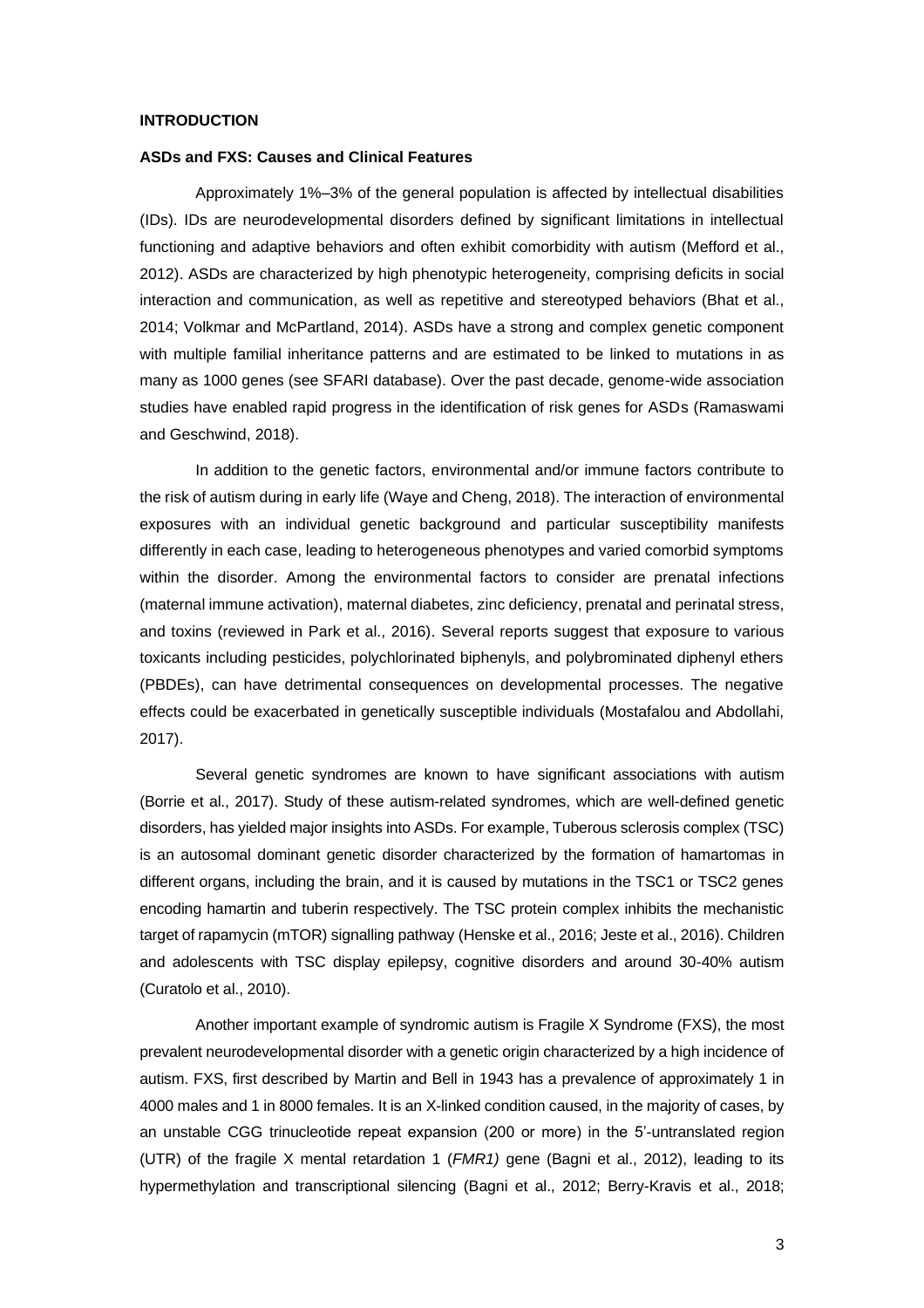Nelson et al., 2013). Over the past years rare *FMR1* gene mutations, affecting the coding or noncoding region of the gene and causing FXS, have also been reported (Sitzmann et al., 2018).

Fragile X mental retardation protein (FMRP), the product of the *FMR1* gene, is an RNA binding protein that tightly controls the localization, stability and translation of a large array of RNAs critical to neuronal development, synaptic plasticity and dendritic spine architecture (for recent review, see Banerjee et al., 2018; Braat and Kooy, 2015; Contractor et al., 2015; Huber et al., 2015; Richter et al., 2015). The behavioral phenotype of children with FXS can vary greatly among individuals, although there are several "core" behaviors seen in the youngest patients. Avoidant eye gaze, Attention Deficit Hyperactivity Disorder (ADHD), hand flapping, repetitive behaviors, reduced social interactions, anxiety and speech perseverations have been reported in 60 to 90% of individuals with FXS (Bagni et al., 2012; Roberts et al., 2018). On the more extreme end, some patients with FXS and autism are completely nonverbal, exhibit aggressive or self-injurious, repetitive and/or stereotyped behaviors, and severe intellectual disability. Around 40% to 60% of male and 20% of female patients with FXS meet the criteria for ASDs (Kaufmann et al., 2017). ASDs seem to be a distinctive subphenotype in FXS characterized by deficits in complex social interaction, with similarities to ASDs in the general population (Hernandez et al., 2009). Individuals with FXS and ASDs also have a lower IQ and more stereotyped and aggressive behaviors, impaired expressive syntax, hyperactivity, emotional lability, attentional deficits, resistance to change, seizures, sleep disorders, hypersensitivity to sensory stimuli and autonomic dysfunction (Bailey et al., 1998; Hatton et al., 1999; Kaufmann et al., 2017; McDuffie et al., 2010; Thurman et al., 2015). Of note, the observed impaired expressive syntax may contribute to atypical social behaviors and thereby, ASD symptoms (Abbeduto et al., 2018).

#### **FXS and ASDs: Common features in genetic makeup and brain circuitry.**

Our brains undergo remarkable changes throughout infancy, childhood, and adolescence. Processes including myelination and synaptogenesis (Remer et al., 2017) occur across the first years of life, and brain remodeling continues into young adulthood. Approximately one-third of the human genes are expressed primarily in the brain and during brain development (Douet et al., 2014). Genes that influence developmental and age-specific brain trajectories play an important role in several critical events in neurodevelopmental disorders such as ASDs (reviewed in Parikshak et al., 2015). The identification of large biological networks of genes affected by rare de novo copy number variants in autism revealed that the genes forming networks are primarily related to synapse development, axon targeting and cytoskeleton organization (De Rubeis et al., 2014; Gilman et al., 2011), processes that ultimately shape our brain.

Mutations in many genes linked to ASDs and related disorders affect the excitatory/inhibitory balance in neurons. Perturbations in synaptic physiology and neuronal circuitry have recently been reviewed (e.g., Contractor et al., 2015), and will therefore be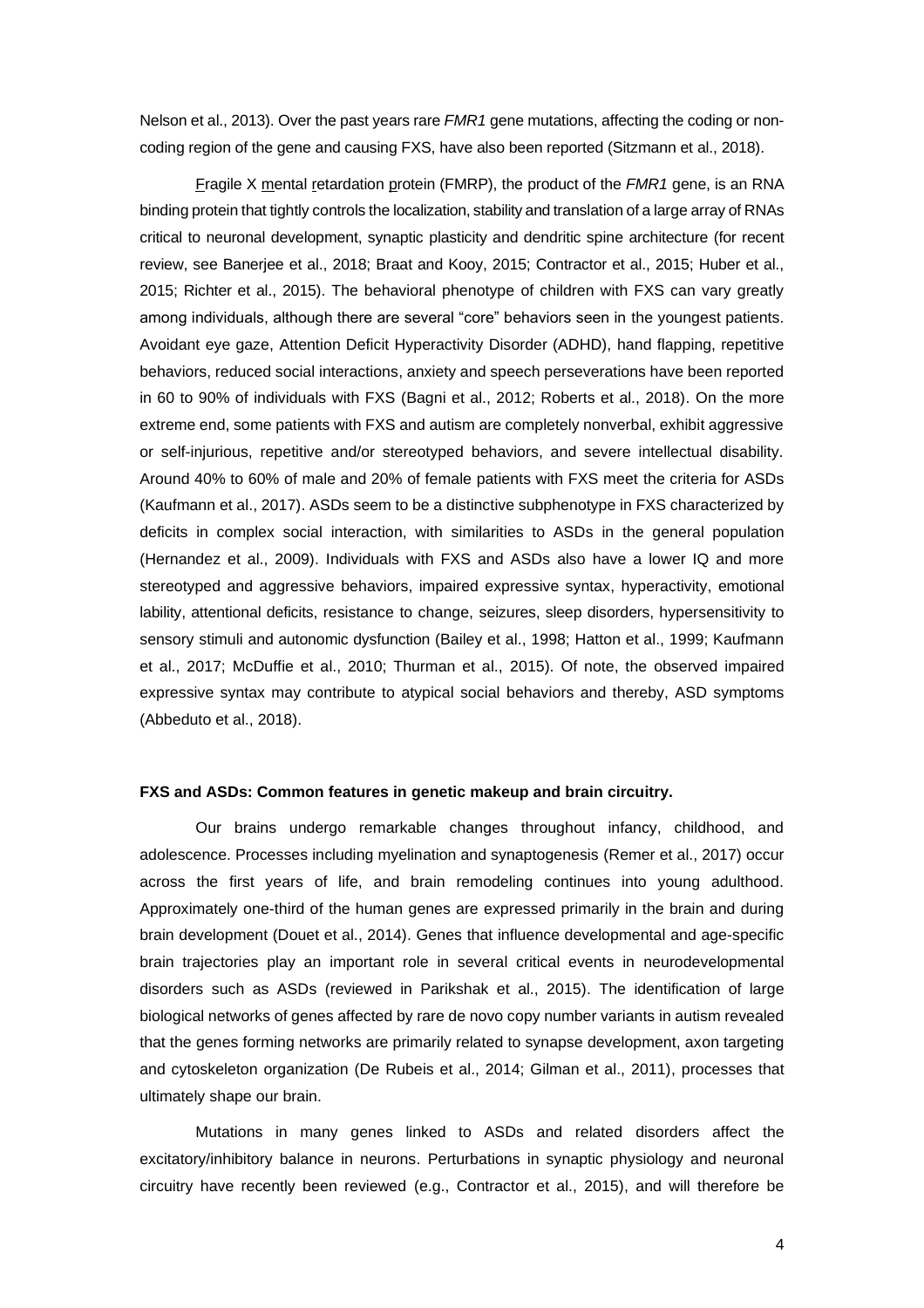mentioned only briefly here. Hyperexcitability of excitatory neurons is a recurring topic in FXS (see below). In addition, there is evidence for weakened inhibitory drive. Notable examples are decreased GABA<sup>A</sup> receptor expression in the hippocampus of FXS patients and *Fmr1* KO mice (Gantois et al., 2006; Gao et al., 2018; Kang et al., 2017), and a reduction in the frequency and amplitude of miniature and spontaneous IPSCs in the mature amygdala (Olmos-Serrano et al., 2010). Moreover, development of the inhibitory network is delayed. In rodents, GABA<sup>A</sup> receptors switch on at postnatal day  $\sim$ 7 from primarily depolarizing (excitatory) to hyperpolarizing (inhibitory), largely due to a changing CI<sup>-</sup> gradient (Cherubini et al., 2011). This switch is delayed in layer 4 neurons of the somatosensory cortex of *Fmr1* KO mice (He et al., 2014). Similarly, fast-spiking (FS) interneurons in layer IV of neocortex that lack FMRP remain excitatory throughout the critical period (up to P9, Nomura et al., 2017), with important consequences for synaptic and circuit properties in the mature cortex. Of note, an imbalance in the excitatory to inhibitory ratio (E/I) is a common theme in FXS and other ASDs (Nelson and Valakh, 2015).

# **Brain structure and functional connectivity: lessons from Magnetic Resonance Imaging**

While in the past, studies in brain relied predominately upon gross anatomical measures of brain structure, morphology, and organization, more advanced non-invasive imaging techniques now offer the ability to characterize and quantify a range of functional and microstructural aspects of brain tissue that may be more closely related to fundamental neurodevelopmental processes (Khundrakpam et al., 2016; Lebel and Deoni, 2018). Specifically, MRI produces detailed three-dimensional anatomical images without the use of damaging radiation. In addition, sophisticated MRI imaging techniques yield invaluable information about brain connectivity. Resting-state functional MRI measures brain functional connectivity (FC). Diffusion tensor imaging (DTI) tractography, and especially its most important read-out, the fractional anisotropy (FA), is a measure of axonal integrity. While MRI techniques do not have the spatial and temporal resolution to arrive at the cellular level, they are very powerful because they are *in vivo* and non-invasive, with a high translational potentiality. Over the past years neuroimaging studies have linked genetics with brain development from infancy to young adulthood (Douet et al., 2014), providing complementary information to age-specific brain trajectories based on gene expression.

Neuroimaging studies demonstrate that ASDs and other psychiatric disorders are correlated with diffuse alterations in large-scale functional and structural brain networks (Baribeau and Anagnostou, 2013). Likewise, suboptimal levels of FMRP in the developing brain appear to be detrimental for brain wiring (Dennis and Thompson, 2013). Imaging studies in humans with FXS (Swanson et al., 2018) and ASDs (Ha et al., 2015) reveal aberrant structure of multiple brain regions. Specifically, long-range FC is altered in ASD and FXS patients (Hall et al., 2013; Holsen et al., 2008; Yerys et al., 2017). Additionally, axonal integrity and connectivity as measured by DTI is also affected in patients with FXS who exhibit significantly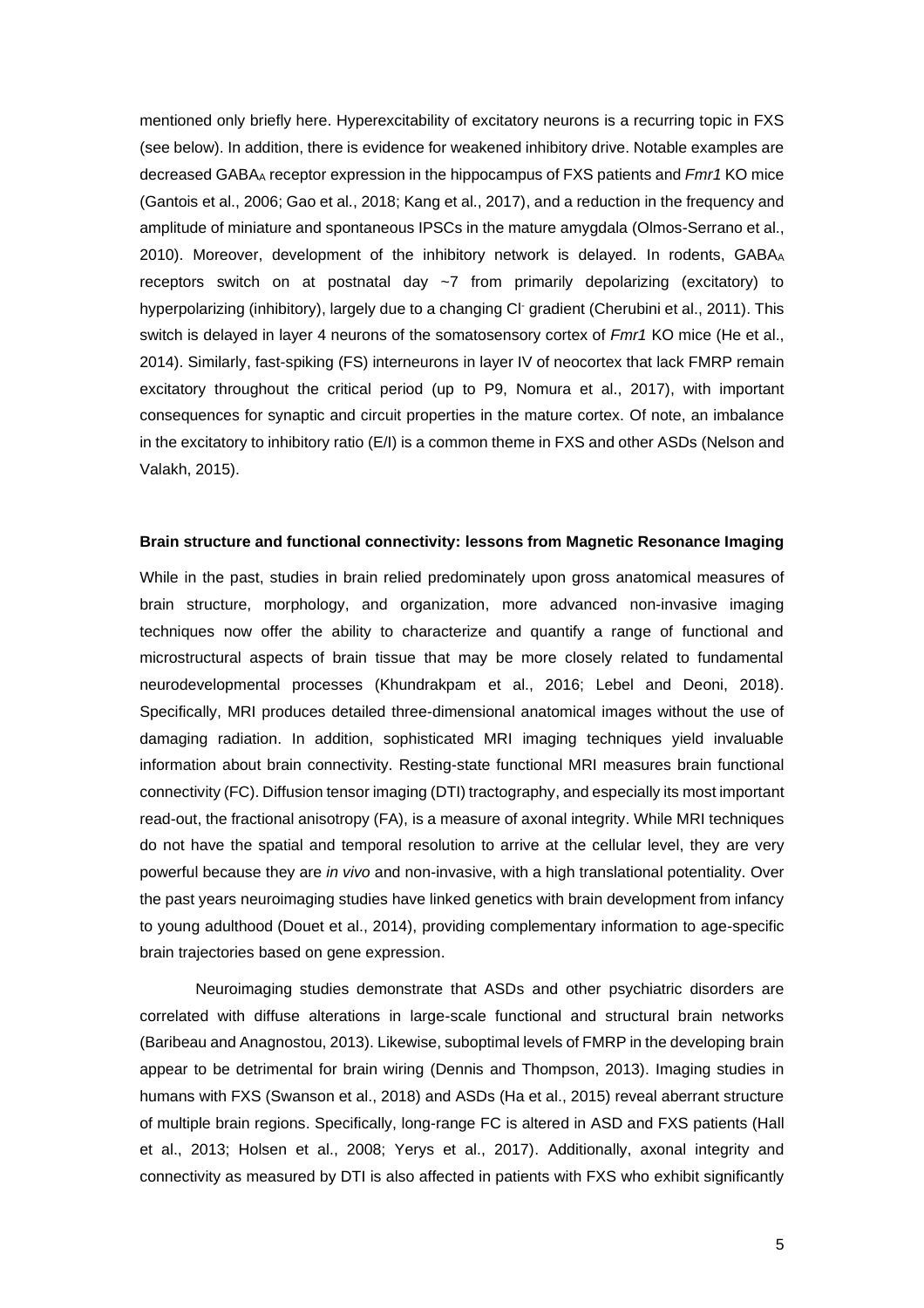larger or smaller grey matter volume in the bilateral caudate nucleus and other regions relative to controls (Sandoval et al., 2018). The white matter in fronto-striatal pathways, as well as in parietal sensory-motor tracts, is also affected (Barnea-Goraly et al., 2003). In addition, microstructural defects as measured by reduction in FA of white matter tracts, predominantly in the corpus callosum, have been found in both FXS individuals and mouse models (Haberl et al., 2015; Swanson et al., 2018).

MRI studies in *Fmr1* KO mice identified reduced volume of certain brain areas (Ellegood et al., 2010). *Ex-vivo* DTI of *FMR1* KO mice revealed a reduced diffusivity in the cortex of juvenile FXS mice suggesting structural changes in axonal fiber patterns and integrity, indicative of subtle changes in connectivity at early developmental stages (La Fata et al., 2014). In addition, *in-vivo* imaging of FXS mice show an anatomical hyperconnectivity phenotype in the primary visual cortex but a disproportional low connectivity with other neocortical regions (Haberl et al., 2015; Zerbi et al., 2018). These observations are consistent with findings in FXS human infants at the onset of the critical period, who exhibit an increased density of DTIreconstructed fibers relative to that of normal children (Haas et al., 2009; Swanson et al., 2018).

Similarly, deletions and/or duplications in ASD-associated chromosomal regions, such as the 16p11.2 and the 15q11.2, also lead to abnormalities in brain FC and morphology. For instance, FC in the prefrontal cortex has been found to be impaired in humans and mice with the 16p11.2 deletion (Bertero et al., 2018). Patients with deletions and duplications in the 16p11.2 chromosomal region also present global and regional differences in brain structure compared to controls (Blackmon et al., 2018; Martin-Brevet et al., 2018; Qureshi et al., 2014). In the 16p11.2 hemideletion mouse, there are pronounced sex-specific changes in males with increased FA in medial fiber tracts, especially in those proximal to the striatum, which correlate with gene expression patterns associated with neurite outgrowth and the the mitogen-activated protein kinase (MAPK) pathway (Kumar et al., 2018). Furthermore, patients with deletions and duplications in the 15q11.2 chromosomal region present abnormalities in white matter architecture and brain structure (Silva et al., 2018; Stefansson et al., 2014; Ulfarsson et al., 2017; Vanlerberghe et al., 2015). Finally, genetic variations in the CNTNAP2 gene in humans have been associated with ASDs (Peñagarikano and Geschwind, 2012), and KO of this gene in mice leads to reduced FC and aberrant white matter morphology (Liska et al., 2018; Zerbi et al., 2018). In conclusion, there are consistent deficits detected by MRI in ASD patients and the respective mouse models. Of note, there is heterogeneity in the brain regions affected which might be helpful for patient stratification (Ellegood et al., 2010).

**Spine structure in humans and mice**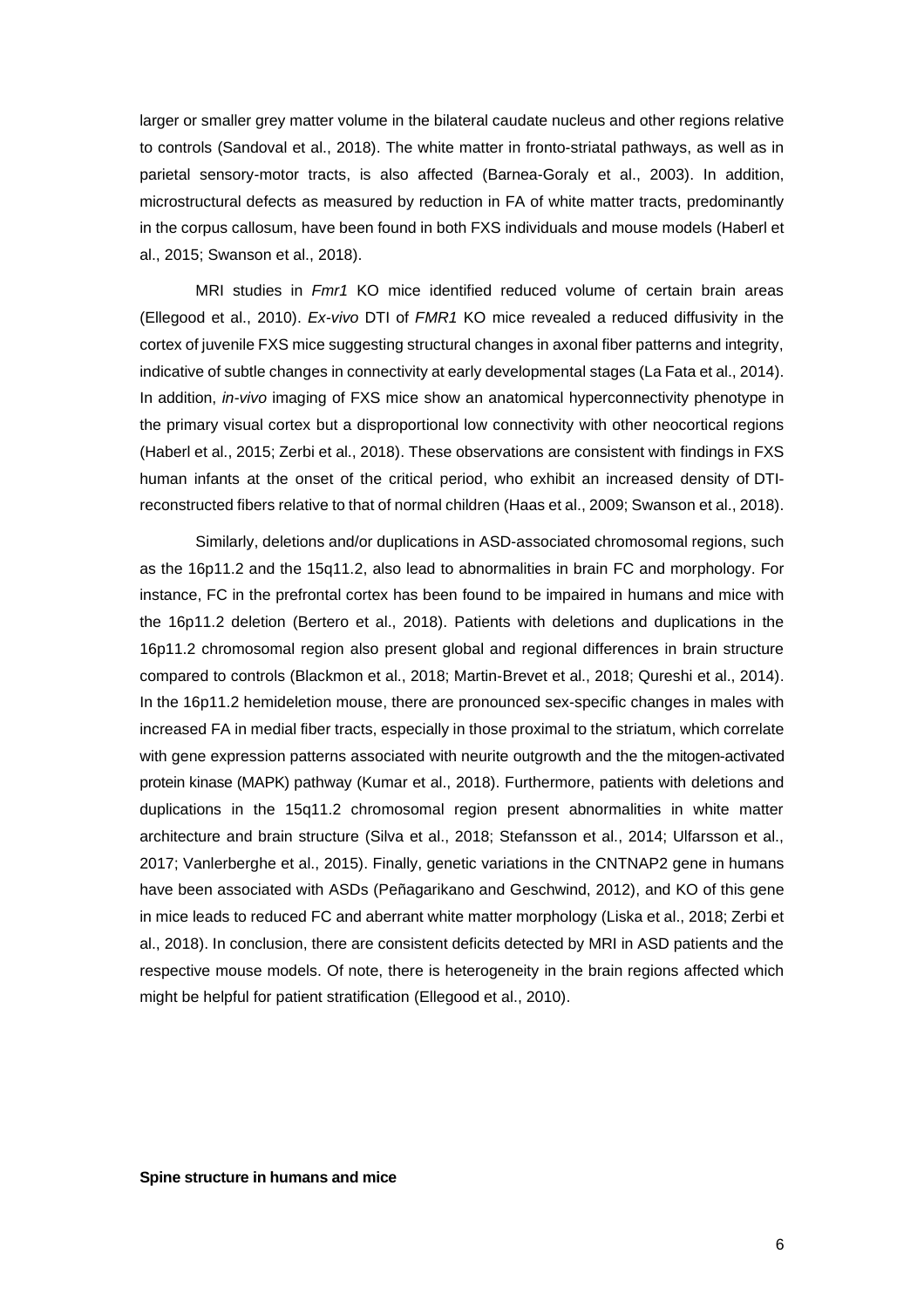The maturation and maintenance of the pre- and postsynaptic compartments depends upon the activation status of a synapse that defines its connection strength (Holtmaat and Svoboda, 2009). It is thought that defects in spines can give rise to impaired synaptic maturation and may contribute to cognitive deficits observed in individuals with this debilitating condition. Of note, more than 50% of the intellectual disability (ID) genes encode for proteins which are part of the pre- or post-synaptic compartments or implicated in synaptic functions by regulating synapse formation, synaptic actin cytoskeleton assembly or disassembly, or synaptic plasticity (Ropers and Hamel, 2005; Verpelli and Sala, 2012) and form the unifying synapse-based theory for cognitive and behavioural deficits.

Human neuropathological and genetic findings on model systems suggest that FXS and ASDs may be conceptualized as diseases of the synapse because of the aberrant dendritic spine morphology and density (Bourgeron, 2015; Zoghbi and Bear, 2012). Golgi staining of postmortem brain of FXS-affected individuals revealed a deficit in the number, structure and morphology of the synapses. Specifically, FXS patients exhibit a higher density of dendritic spines on distal segments of apical and basal dendrites in the cingulate, temporal and visual cortex, with increased incidence of immature spine morphology and a decrease in mature morphologies. Both temporal and visual cortex exhibited significantly longer and fewer short dendritic spines than control subjects (Martínez-Cerdeño, 2017).

Increased spine density has been observed in brain tissues from humans with ASDs, whereas an increase in spine density on apical dendrites of pyramidal neurons in some, but not all, cortical brain areas was detected (Hutsler and Zhang, 2010). Furthermore, reduced developmental spine pruning in layer V pyramidal neurons in postmortem ASD temporal lobe has been shown to correlate with hyperactivated mammalian target of rapamycin (mTOR) and impaired autophagy (Tang et al., 2014). The mouse model for FXS also presents an overabundance of dendritic spines with an immature morphology (reviewed in He and Portera-Cailliau, 2013), even though some studies report no detectable spine alteration in FXS. Thus, stimulated emission depletion microscopy (STED) detected only subtle differences in the *Fmr1* KO mice that are dependent on age and brain region (Wijetunge et al., 2014). It is possible that the apparent discrepancy is due to a difference in technique, region or developmental stages (reviewed in He and Portera-Cailliau, 2013). Mouse models of ASDs with specific genetic mutations such as the *Cyfip1*, *Tsc2, Shank3* or *Neuroligin-1* genes also present abnormalities in spine morphology and/or number (De Rubeis et al., 2013; Oguro-Ando et al., 2015; Pathania et al., 2014; Peca et al., 2011; Schnell et al., 2014; Varghese et al., 2017).

#### **Molecular Signaling**

Another aspect of convergence at the synapse is dysregulation of the mTOR and MAPK/extracellular signal–regulated kinase (ERK) signaling cascades. Molecules in these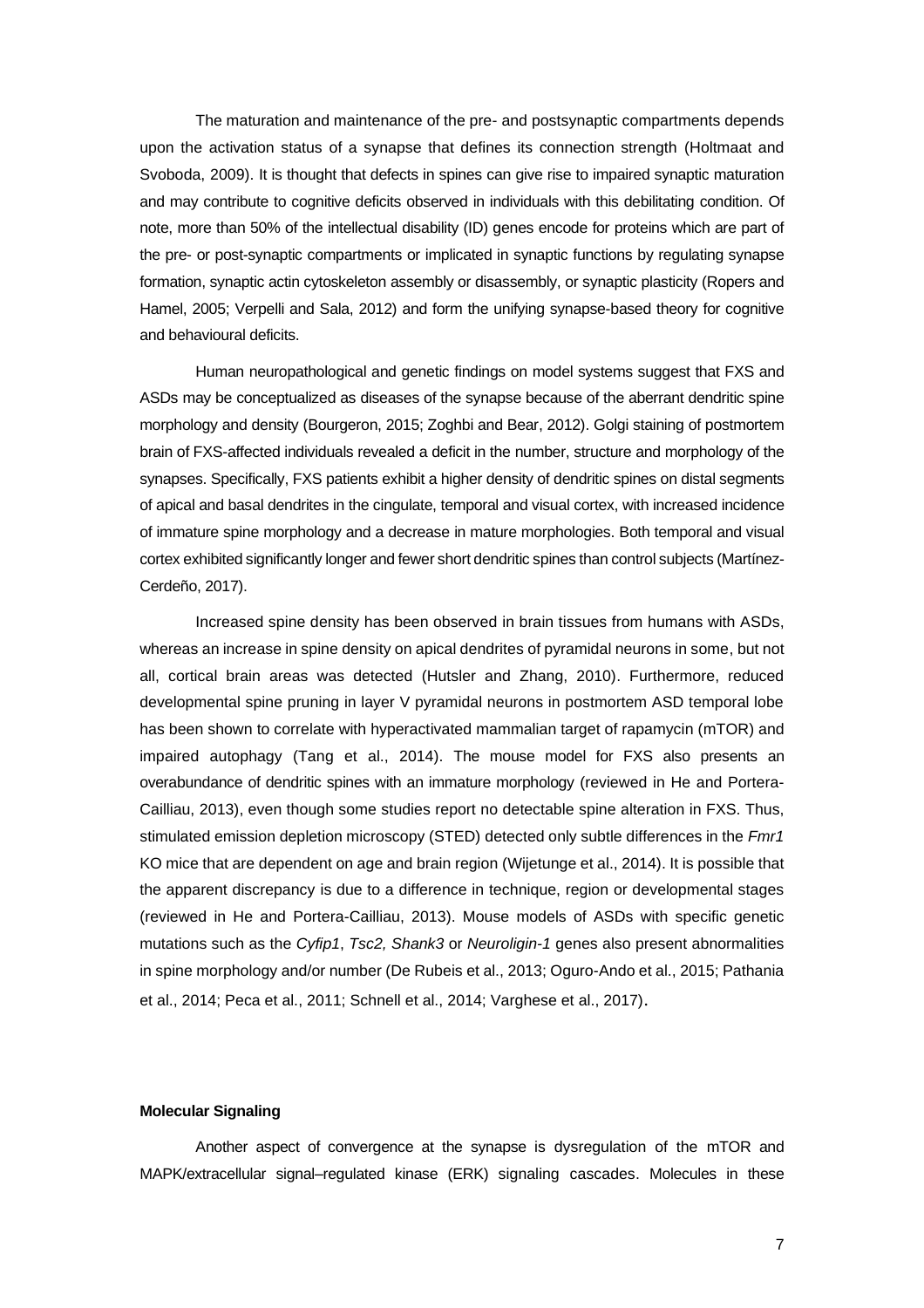pathways (Figure 1) such as Tuberous Sclerosis Complex 1 and 2 (TSC1 and TSC2), neurofibromatosis 1 (NF1), Phosphatase and Tensin homolog (PTEN), MAPK-interacting kinase 1 and 2 (MNK1 and MNK2) and ERK1/2 are dysregulated in FXS, TSC1/2, Angelman syndrome, and Rett syndrome (Borrie et al., 2017; Huber et al., 2015; Mellios et al., 2018; Zoghbi and Bear, 2012). Mutations in TSC1/2, PTEN, MNK1 and MNK2 cause an imbalance in protein synthesis. Of note, the mTOR and MAPK pathways were recently found to be dysregulated in blood from patients with idiopathic ASDs and to possibly constitute a molecular signature for the severity of the disease (Rosina et al., 2019, Figure 1). These observations raise the possibility that dysregulation of mTOR and MAPK may be a unifying theme in individuals with FXS and a subset of ASDs (Abrahams and Geschwind, 2008; Subramanian et al., 2015).

Activation of cell surface receptors such as NMDA-type glutamate receptors (NMDARs), metabotropic glutamate receptors (mGluRs) and TRK receptors activate the MAPK via ERK, and the mTOR pathway via the phosphoinositide-3 (PI3K) and AKT kinases. The ERK/MAPK pathway plays an important role in neural progenitor biogenesis, synaptic plasticity and consolidation of memory and its dysregulation is implicated in the pathophysiology of fragile X (Zoghbi and Bear, 2012). ERK/MAPK signaling is hyperactivated in brains of both FXS patients and *Fmr1* KO mice (Sawicka et al., 2016; Wang et al., 2012). Interestingly, the cleavage product of the amyloid precursor protein (APP), the soluble APPα, is upregulated in *Fmr1* KO mice, leading to elevated activation of ERK1/2 (Pasciuto et al., 2015). Furthermore, dysregulated dephosphorylation of ERK in response to mGluR1/5 stimulation was observed in *Fmr1* KO cortical synaptoneurosomes (Kim et al., 2008). Intriguingly, the 16p11.2 locus deletion includes the MAPK3 gene and is associated with ASDs (Fasano and Brambilla, 2011). Mice harboring the 16p11.2 deletion show disruption of the MAPK pathway and behavioral defects. ERK pathway inhibition during development improves the molecular and behavioral defects observed in those mice, suggesting the MAPK pathway as a potential therapeutic approach for 16p11.2 microdeletion syndrome (Pucilowska et al., 2018). Of note, the MAPK and mTOR pathways converge on regulation of protein translation, which plays a crucial role in synaptic plasticity (see below).

mTOR is a central regulator of cell growth, proliferation, cell cycle, ribosome biogenesis, autophagy, translation, and actin polymerization (Costa-Mattioli and Monteggia, 2013; Laplante and Sabatini, 2012). Components of the mTOR cascade are present at synapses where they influence synaptic plasticity *via* regulation of local protein synthesis in dendrites and actin polymerization in spines (Huang et al., 2013; Tang et al., 2002). Whereas mTOR complex 1 (mTORC1) is a master regulator of cap-dependent translation (Darnell and Klann, 2013), mTORC2 is a central regulator of the actin cytoskeleton through its actions on the actin-depolymerizing factor cofilin (Costa-Mattioli and Monteggia, 2013; Laplante and Sabatini, 2012, see also below). Moreover, mTORC2 (but not mTORC1) has been shown to be critical to mGluR-LTD and related behaviors (Zhu et al., 2018).

Fragile X mice exhibit over-activated mTORC1 signaling at hippocampal synapses,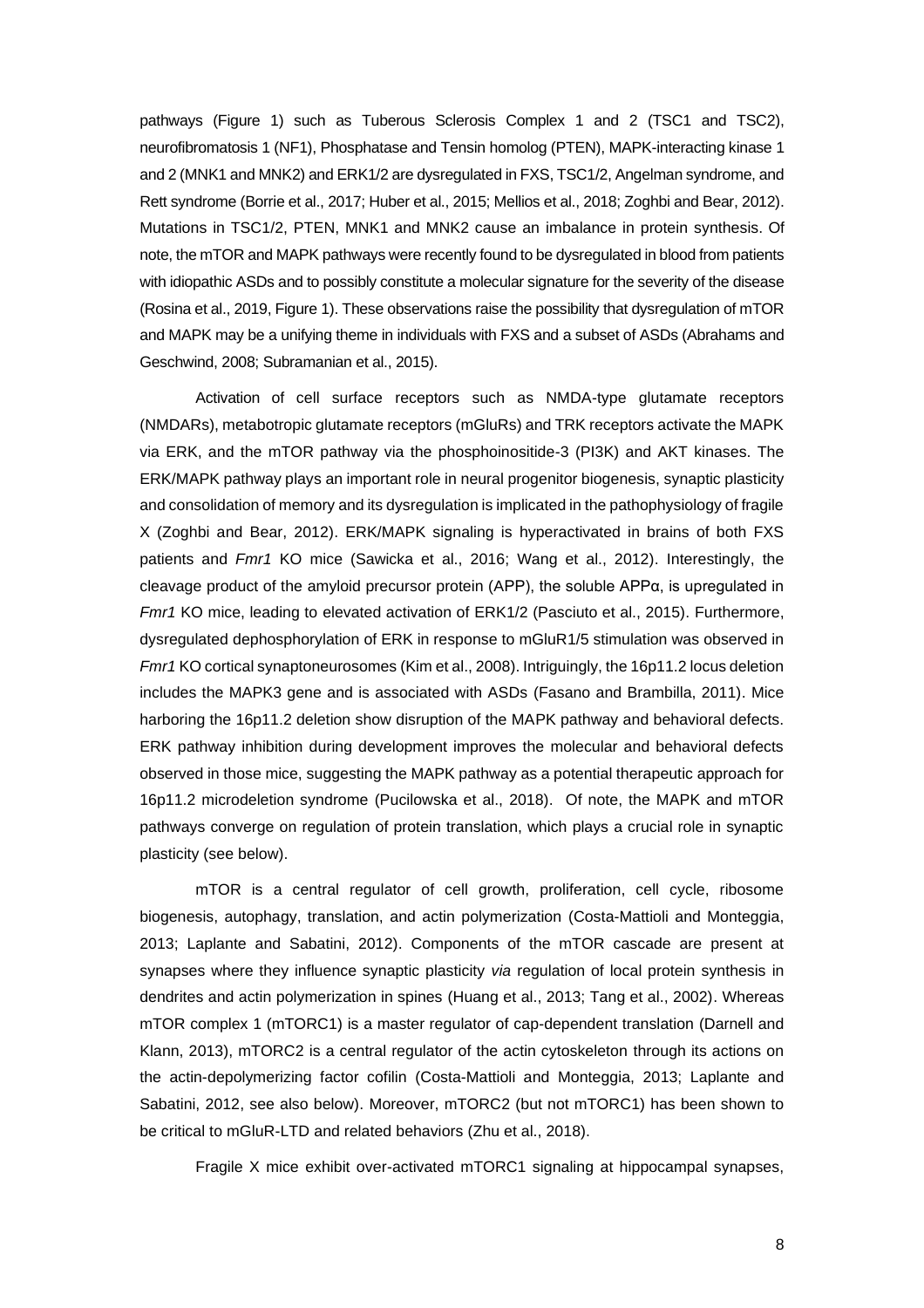which is causally related to an over-activation of p70 S6 kinase 1 (S6K1, Ronesi et al., 2012; Sharma et al., 2010). Moreover, crossing *Fmr1 KO* mice with mice lacking both alleles of the gene encoding S6K1 corrects signaling, spine morphology, and autism-relevant behaviors (Bhattacharya et al., 2016). Although dysregulation of mTORC1 has been documented in Fragile X humans (Hoeffer et al., 2012), mice (Sharma et al., 2010) and flies (Gross et al., 2015), a role for mTORC2 is, as yet unclear. A recent finding that chronic treatment with rapamycin, which inhibits mTOR, had an adverse effects on sleep and social behavior in both control and *Fmr1* KO mice (Saré et al., 2017) may simply reflect the not unexpected observation that not only too much, but also too little, mTOR activity is deleterious (Saré et al., 2017). Interestingly, mTOR dysregulation has also been observed in ASD patients with 15q11-13 duplication, and in a mouse model overexpressing the *Cyfip1*, part of the 15q11-13 region (Oguro-Ando et al., 2015).

#### **Lipid signaling at FXS and ASD synapses**

The brain is particularly enriched in lipids and maintains a highly diverse lipid composition. Overwhelming evidence has identified key roles for signaling lipids in mediating membrane traffic and signal transduction at synapses. In particular phosphoinositides (PIPs) have important pre- and postsynaptic functions (Di Paolo and De Camilli, 2006) including the regulation of exo- and endocytosis of synaptic vesicles and postsynaptic receptors, conductance of ion channels, and signaling from activated neuroreceptors such as mGluRs and NMDARs to allow plastic regulation of synaptic function, which is widely believed to underlie cognition and behavior. Furthermore, mechanical deformation of the lipid bilayer is sufficient to modulate the gating properties of several channels (Phillips et al., 2009) suggesting that membrane lipid composition and organization of the spine is different from that of the dendritic shaft, from which these protrusions emerge (Dotti et al., 2014).

In spite of the importance of lipid signaling for regulating synaptic function, its role in synaptopathies remains largely unexplored. Altered lipid signaling is associated with neuronal diseases. Emerging evidence implicates defective PIP metabolism in intellectual disabilities (IDs) and ASDs (Gross, 2017). Loss-of-function mutations in the acid sphingomyelinase (ASM) gene cause Niemann-Pick disease type A (NPA, Schiffmann, 1996), a rare disorder characterized by the accumulation of sphingomyelin (SM) in lysosomes and plasma membrane of neurons, which causes severe ID, premature aging and child death in early age due to the accumulation of sphingomyelin (SM) in lysosomes and plasma membrane of neurons. A contribution to the cause of the disease comes from impaired activity of the plasma membrane calcium ATPase which increases intracellular calcium and oxidative stress (Perez-Canamas et al., 2017).

Therefore, defective lipid signaling seems to be a common theme in the synaptic and neurophysiological deficits underlying ID/ASD and related synaptopathies. In the case of FXS,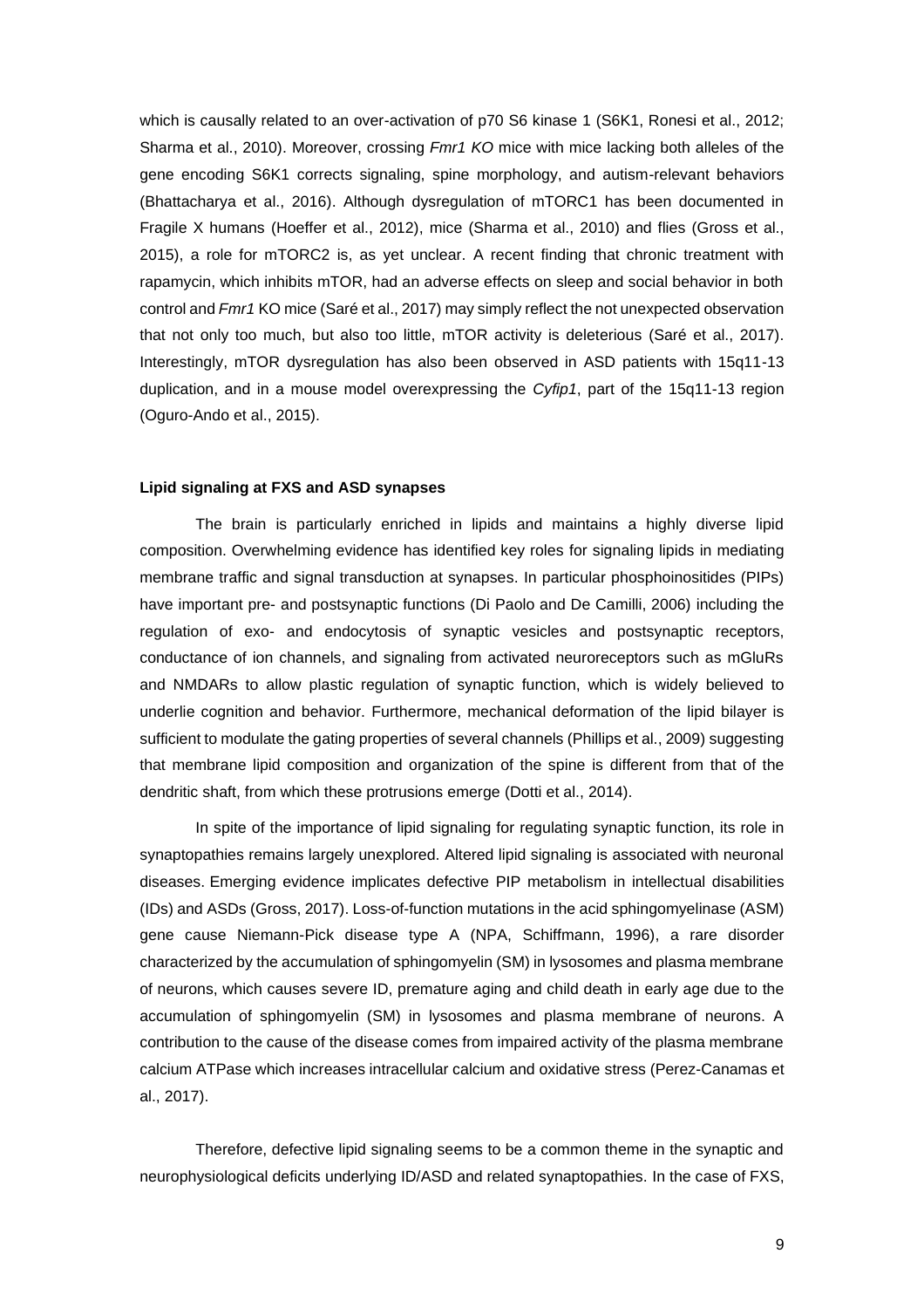a retrospective study suggested that total cholesterol, low density lipoprotein and high density lipoprotein levels are lower in males with FXS than in the general population (Berry-Kravis et al., 2015). In the absence of FMRP, diacylglycerol (DAG) levels in the basal state are increased in the cerebellum of patients with FXS as well as in *Fmr1* KO neurons. At synapses DAG molecules are produced through activation of postsynaptic receptors and DAG signaling triggers dendritic spine growth and stabilization (Kim et al., 2010); excessive DAG would predict the spine properties observed in the *Fmr1* KO neurons (Tabet et al., 2016). Of interest, among the list of candidate FMRP targets there are regulators of the PI3K-based lipid-signaling pathway, mediators of lipid signaling or components that act as downstream effectors of proteins of the PI3K-mTOR-TSC cascade (Ascano et al., 2012; Darnell et al., 2011; Gross et al., 2015; Tabet et al., 2016).

Another important signaling molecule downstream of the PI3K cascade is the glycogen synthase kinase 3 (GSK3), which is inhibited by AKT. This serine/threonine kinase regulates a variety of pathways involved in neurodevelopment, including neurogenesis, migration, axon growth and guidance, and synaptic plasticity (Santos et al., 2014). It is therefore not surprising that dysregulation of GSK3β contributes to a number of diseases such as mood disorders, schizophrenia and Alzheimer disease (King et al., 2014). Some evidence suggests that GSK3β activity is elevated in FXS mice (Min et al., 2009), and modulation of GSK3β activity has proven to be beneficial in FXS, as it reverses the dendritic spine deficits and the level of protein synthesis (Santos et al., 2014). Interestingly, GSK3β activity is down-modulated by lovastatin (Lin et al., 2016), a statin drug used for lowering cholesterol which has also an effect in inhibiting the Ras-ERK1/2 signaling pathway, exaggerated in FXS (Berry-Kravis et al., 2015; Caku et al., 2014; Osterweil et al., 2010). This has set the basis for two pilot open-label trials of lovastatin in humans with FXS were performed and concluded [\(www.clincaltrials.gov\)](http://www.clincaltrials.gov/). As lovastatin should actually lower cholesterol, low and high density lipoprotein levels, possible problems associated with already excessively low lipid levels in individuals with FXS should be monitored (Berry-Kravis et al., 2015). Although these trials showed potential functional benefit, a placebocontrolled trial is necessary to ascertain lovastatin efficacy in FXS. Clinical trials with statins have shown mixed results in improving cognition and behaviour in individuals with IDs and ASDs as Neurofibromatosis (NF1, van der Vaart et al., 2016), a monogenic form of syndromic autism, although the social and cognitive phenotype in animal models were rescued. Therefore, while the precise mechanisms underlying defective lipid signaling and IDs/ASDs remain to be identified, the availability of FDA-approved drugs targeting lipid signaling might provide a potential avenue for the treatment of IDs/ASDs-related synaptopathies.

#### **Metabotropic glutamate receptors**

The Gq-coupled, Group mGluRs are enriched at excitatory synapses throughout the brain, where they are strategically positioned to regulate glutamatergic signaling (Reiner and Levitz, 2018). They are crucial to synaptogenesis and formation of neural circuitry during brain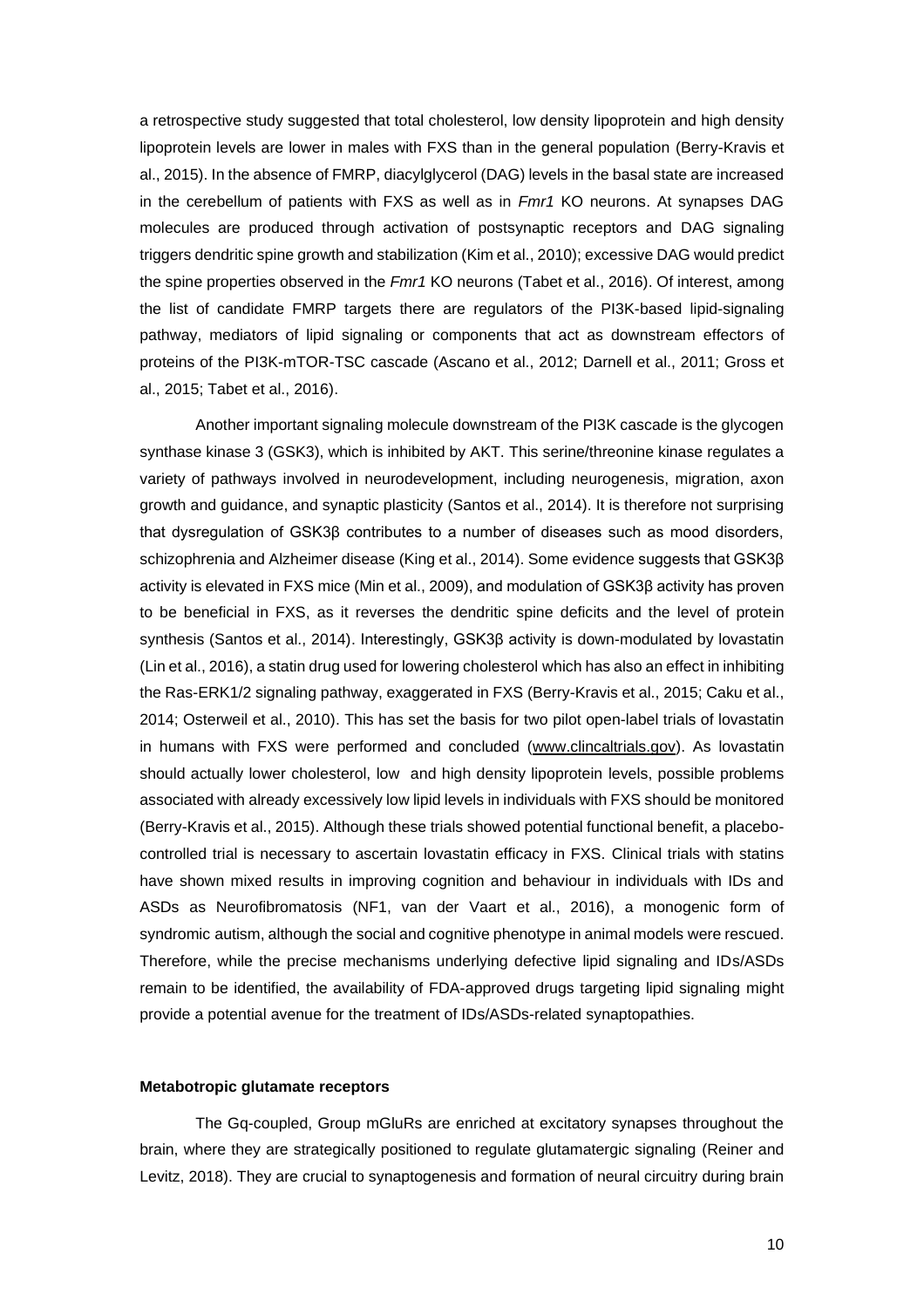development (Reiner and Levitz, 2018) and to mGluR-dependent long-term depression (LTD), an activity-dependent, NMDA-independent form of homosynaptic synaptic plasticity at Schaffer collateral to CA1 pyramidal synapses through adulthood (Oliet et al., 1997; Palmer et al., 1997). Importantly, modulation of mGluR5 corrects the bidirectional alteration of synaptic plasticity observed in *Tsc2*+/- and *Fmr1* KO mice and the synaptic and cognitive defects were restored in the double mutant model (Auerbach et al., 2011). A recent finding shows that β-arrestin2 provides an important link between mGluR5 and local translation in dendrites (Stoppel et al., 2017).

Expression of mGluR-LTD is mediated by persistent internalization of AMPA receptors and in adolescent mice requires *de novo* protein synthesis (Huber et al., 2002; Waung and Huber, 2009) with a noted requirement for the activity of the immediate early gene *Arc* encoding the Activity Regulated Cytoskeletal Protein that interacts with dynamin and endophilin to facilitate endocytosis of AMPARs (Chowdhury et al., 2006; Shepherd et al., 2006). Notably, *Arc* mRNA is an FMRP target at synapses (Zalfa et al., 2003) and dysregulation of Arc activity is implicated in aberrant synaptic plasticity and memory consolidation in *Fmr1* KO mice (Park et al., 2008). Specifically, *Fmr1* KO mice exhibit deficits in Hebbian forms of long term depression and potentiation, altered excitability, and delayed synaptic maturation (Contractor et al., 2015; Huber et al., 2002) . *Fmr1* KO mice exhibit exaggerated mGluR-LTD at CA1 synapses leading to elevated protein synthesis, a hallmark of FXS (Huber et al., 2002). Genetic reduction of mGluR5 reverses many phenotypes in *Fmr1* KO mice including exaggerated mGluR-LTD (Dolen et al., 2007).

At synapses, association of mGluR5 with the interacting scaffolding protein Homer is compromised in *Fmr1* KO mice, a feature that is rescued by genetic deletion of a short, dominant negative isoform of Homer, H1a (Guo et al., 2016; Ronesi et al., 2012). The mGluR1/5–Homer complex signals to the PI3 kinase enhancer PIKE, a target of FMRP (Darnell et al., 2011), which engages PI3K/AKT/mTOR signaling in response to synaptic stimulation (Figure 1, Gross et al., 2015). It is now well-established that PIKE is the upstream effector of overactivated mTOR signaling at hippocampal synapse, providing a functional link between loss of FMRP and overactivated mTOR signaling (and critical to mGluR-LTD, Gross et al., 2015; Sharma et al., 2010), FMRP itself has also been shown to be part of a complex with the regulatory subunit of the ubiquitin ligase Cdh1-anaphase-promoting complex (Cdh1-APC) that regulates mGluR-LTD in the brain (Huang et al., 2015).

Given this evidence, a panel of mGluR antagonists has been tested not only in mouse models (MPEP, CTEP, Fenobam, AFQ056, STX107, RO491753), but also in individuals diagnosed with FXS, reviewed in (Bagni et al., 2012; Hagerman et al., 2017; Richter et al., 2015). However, in clinical trials [\(www.clinicaltrials.gov\)](http://www.clinicaltrials.gov/), these drugs failed to ameliorate the most severe symptoms in humans. Data generated from several independent laboratories using biological models for the disease are in line with a dysregulated mGluR pathway. The possible discrepancy between the results generated in mice and the clinical trials in human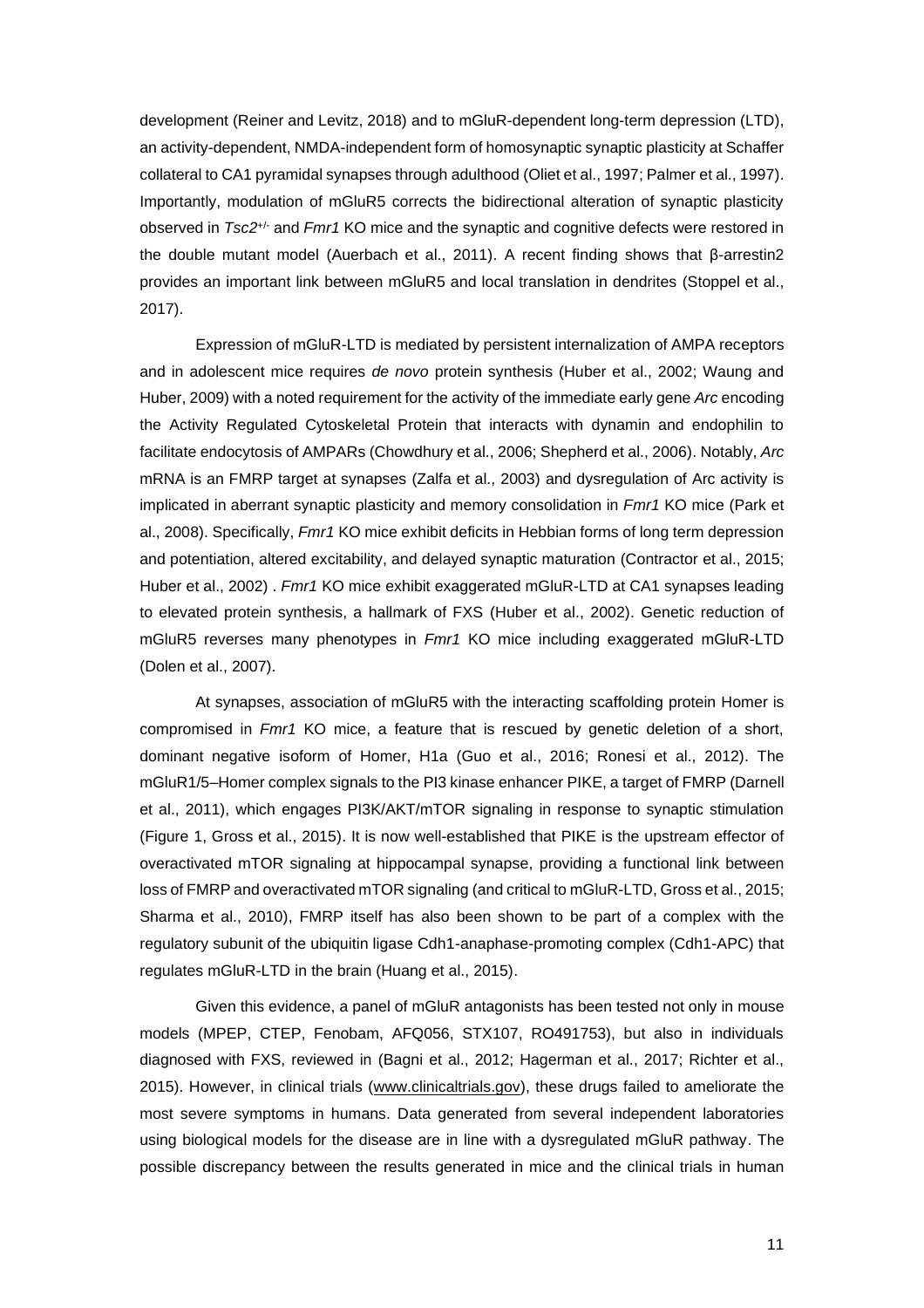might suggest that patients' stratification together with learning based, outcome measures should developped (Berry-Kravis et al., 2018)

In addition to Fragile X syndrome, dysregulation of mGluRs have been reported in other forms of intellectual disabilities and ASDs (Mahato et al., 2018). The Phelan-McDermid syndrome (PMS) is a neurodevelopmental disorder caused by genetic haploinsufficiency of the *SHANK3* gene, which is a member of the Shank/ProSAP family of postsynaptic scaffolding proteins (Shank1, Shank2, and Shank3) that regulate multiprotein complex assembly in the postsynaptic density of excitatory synapses, and that has been identified in gene-linkage studies to be associated with autism (Monteiro and Feng, 2017). A mouse model of PMS, the Shank3 KO mouse, exhibits altered mGluR5-mediated signaling due to reduced association of mGluR5 with Homer1b/c and elevated levels of mGluR5 in PSDs, suggesting that mGluR5 function may also be augmented (Wang et al., 2016). Pharmacological manipulation of mGluR5 activity rescued impaired LTD at striatal synapses and elevated neuronal excitability and ameliorated ASD-relevant behaviors (Vicidomini et al., 2017; Wang et al., 2016). Of note, recently a missense variant in the S*HANK3* gene revealed a novel function of Shank3, to recruit Abelson interactor 1 (ABI1) and the WAVE complex to the post-synaptic density, an event critical to synapse and dendritic spine development, a function which is independent of its binding to Homer (Wang et al., 2019). Mutations in the human *SHANK2* gene (also known as ProSAP1) have been associated with ASDs and intellectual disabilities and *SHANK2*-mutant mice carrying a mutation identical to the ASD-associated microdeletion in the human SHANK2 gene exhibit ASD-like behaviours. Those deficits were ameliorated by a positive allosteric modulator of mGluR5 (Won et al., 2012). Furthermore, overexpression of the scaffolding protein of Homer1a in the basal and lateral amygdala impaired auditory fear conditioning and induced autism-like reduced social interactions (Banerjee et al., 2016). These findings are significant in that mGluRs act through scaffolding proteins and downstream signaling to mediate the correct functioning of synapses.

## **FMRP at synapses**

A recent study has shown that although FMRP is present throughout the brain, its expression varies markedly among different neuronal populations (Zorio et al., 2017). Within a given neuron, FMRP localizes to the soma, developing and mature axons, dendrites and the base of dendritic spines (Antar et al., 2004; Antar et al., 2006; Ferrari et al., 2007; Zimmer et al., 2017). Because neurons are so highly polarized, transport of mRNAs along the axon and dendrites to undergo local, on-site protein synthesis is key for maintaining its proper structural and functional polarity (Bramham, 2008; Cioni et al., 2018; Rangaraju et al., 2017; Tom Dieck et al., 2014). In these subcompartments, FMRP and its homologs, the Fragile X-related proteins (FXR1P and FXR2P) assemble with other RNA binding proteins and coding and noncoding RNAs to form large ribonucleoprotein particles or granules that tightly regulate mRNA transport, translation, stability, and degradation (Akins et al., 2012; Korsak et al., 2016; Pasciuto and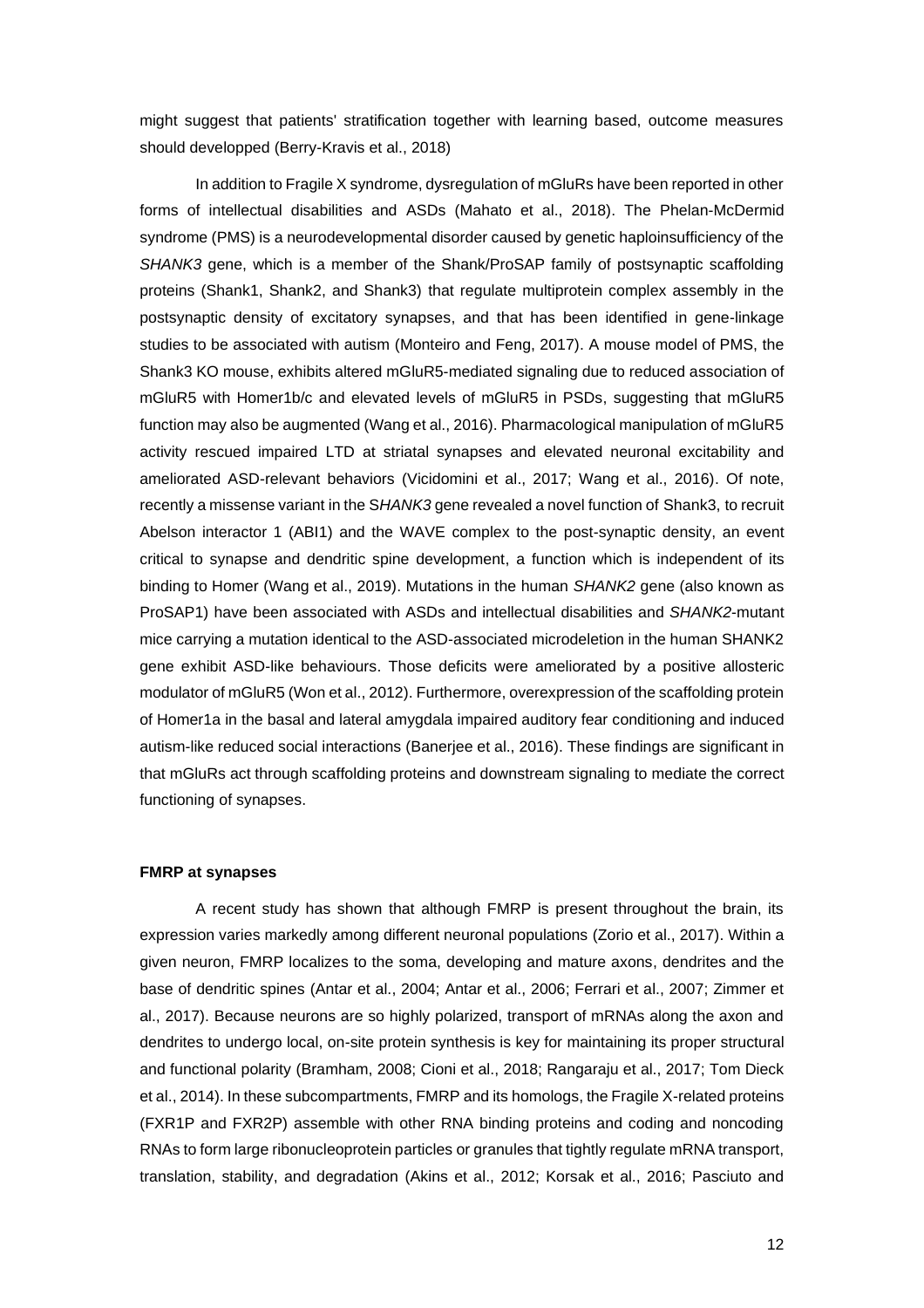Bagni, 2014a, b). In axons and dendrites, Fragile X granules are transported along microtubules in a translationally-quiescent manner through interactions with kinesin, myosin and dynein motor proteins (Kanai et al., 2004). Different types of Fragile X granules are selectively expressed in specific neuronal circuits where they tightly regulate transport, localization, stability and translation of target RNAs (Akins et al., 2017; Chyung et al., 2018; Korsak et al., 2016).

Several high-throughput approaches such as coimmunoprecipitation followed by microarray analysis (Brown et al., 2001), antibody-positioned-RNA amplification (APRA, Miyashiro et al., 2003) and crosslinking/immunoprecipitation with RNA sequencing (CLIP-Seq, Ascano et al., 2012; Darnell et al., 2011), led to the identification of hundreds of putative FMRP target mRNAs (>1,000 in brain and >6,000 in non-neuronal cells of which ~1000 were validated by RIP-Seq). The effect of FMRP binding to the majority of these target mRNAs still needs to be elucidated. As yet, only a few have been validated at the protein level, i.e., are known to have altered protein expression in the absence of FMRP, and even fewer have been shown to rescue functional *Fmr1* KO phenotypes when their protein abundance is manipulated.

Among the "core targets" of FMRP identified by these and other studies are a large number of mRNAs encoding pre- and postsynaptic proteins including *NMDARs*, *mGluR5*, *PSD-95*, *Shank1-3*, *Homer1*, *PIKE*, *neuroligins*, *neurexins*, *SNAP-25*, *AP-2*, *bassoon*, *synapsin* and calcium channels (Pasciuto and Bagni, 2014b). Among the FMRP mRNA targets, several hundred (precisely 744) are bona fide axonally and/or dendritically localized mRNAs (Figure 2). A substantial number (246) of these mRNAs are also associated with ASDs (Figure 2). A significant part of target mRNAs are transported and translated in an activity-dependent manner (Dictenberg et al., 2008; Ferrari et al., 2007). In dendrites and the postsynaptic compartment, FMRP regulates local 'on site' translation of *Arc*, α*-CaMKII*, *PSD-95*, *Map1b, Fmr1* and *GABA<sup>A</sup>* receptors at dendritic spines (Antar et al., 2004; Dictenberg et al., 2008; Zalfa et al., 2007; Zalfa et al., 2003). FMRP also promotes stability of specific mRNAs, such as *PSD-95* and *GABA* receptors, thereby preventing their decay in specific brain regions and in specific subcompartments within a given neuron (Braat and Kooy, 2015; Miyashiro et al., 2003; Zalfa et al., 2007; Zhang et al., 2007).

It is now well accepted that maintaining a fine balance between the synthesis and degradation of RNAs and correct number of mRNAs and RNA-binding proteins is crucial to the proper structure and function of the synapse and, when dysregulated, result in synaptopathies (Grant, 2012) such as FXS and other ASDs (Bagni et al., 2012; Gandal et al., 2018; Klein et al., 2016; Parras et al., 2018). In normal cells, FMRP tightly regulates mRNA stability, transport and translation. Some of these posttranscriptional processes are also affected in other ASDs. FMRP appears to fine-tune the proteome to match the changing needs of the cell/synapse. Neuronal gene expression is controlled with exquisite spatial and temporal resolution, including activity-dependent transcription in the nucleus and local translation at the synapse. Targets of FMRP include many mRNAs that encode synaptic and other plasticity-related proteins, which,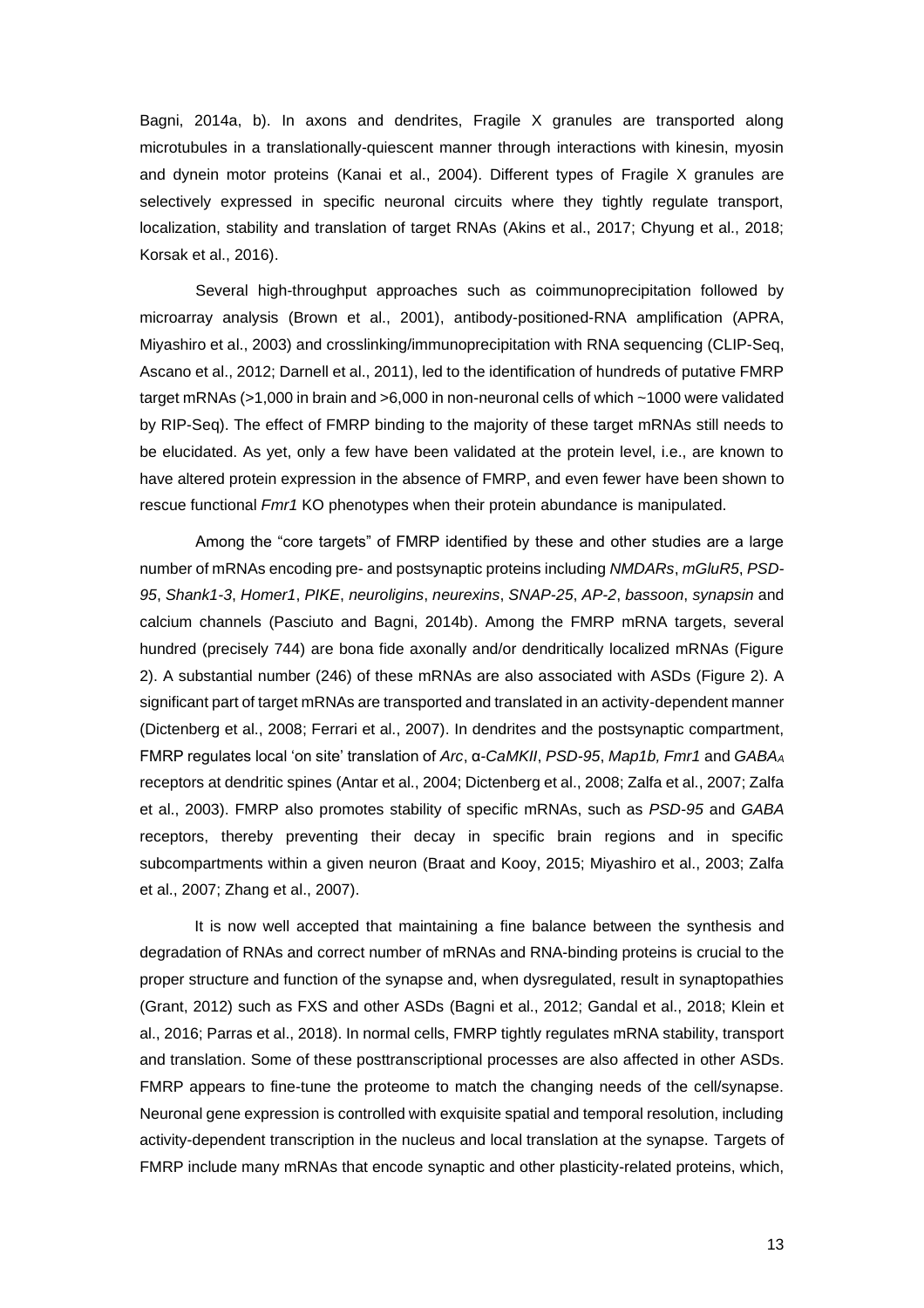when dysregulated, result in the cognitive impairment and other features in common between FXS and ASDs (Figure 1). Typical of RNA-binding proteins, the targeting specificity of FMRP seems to be determined by a cooperative interplay among several RNA-binding motifs within FMRP itself and/or its binding partners (Achsel and Bagni, 2016).

An additional source of complexity and heterogeneity comes from chemical modification, e.g., methylation and pseudouridylation, of synaptic mRNA and RNA. While enzyme-mediated mRNA modifications are known to regulate cellular mRNA turnover, the role of these modifications in regulating synaptic RNA started to be explored only recently. It was shown that the brain non-coding RNA *BC1* is differentially 2'-O-methylated in the cell body and at synapses and the change in modification affects its interaction with FMRP (Figure 3) in the different subcellular compartments (Lacoux et al., 2012). Methylation of adenosine in RNA to N6-methyladenosine (m<sup>6</sup>A), the most common mRNA modification present in about one quarter of all RNAs (Arguello et al., 2018), appears to be relevant to synaptic pathologies. Recently the synaptic  $m<sup>6</sup>A$  epitranscriptome was mapped and shown to be functionally enriched in pathways implicated in neurodevelopmental and neuropsychiatric diseases (Merkurjev et al., 2018).

Additional evidence was generated underlining a key role of FMRP in recognition and regulation of modified RNAs. High methylation levels of FMRP target mRNAs suggest that m<sup>6</sup>A methylation is likely to be used for selective recognition of target mRNAs by FMRP at the synapse (Chang et al., 2017). More specifically, FMRP was bound to the m<sup>6</sup>A sites of its mRNA targets and interacts with m<sup>6</sup>A reader YTHDF2 in an RNA-independent manner. FMRP maintains the stability of its mRNA targets, while YTHDF2 alone promotes the degradation of these mRNAs. These data together suggest that FMRP regulates the stability of its m<sup>6</sup>A-marked mRNA targets through its interaction with YTHDF2 (Zhang et al., 2018). Furthermore, transcriptomic analysis of post-mortem brains of patients with ASDs and FXS revealed hypoediting in the brains of both, which was shared across brain regions and involved many synaptic genes. These findings are mechanistically explained by the interaction of the Fragile X proteins: FMRP and FXR1P interact with RNA-editing enzymes (ADAR proteins) and modulate A-to-I editing (Arguello et al., 2018; Tran et al., 2019).

## **FMRP lost in synaptic translation**

After more than 18 years of studies addressing the properties of neurons lacking FMRP, excessive translation is posited to be a major contributor to the synaptic and cognitive deficits in Fragile X syndrome (Bagni et al., 2012; Banerjee et al., 2018; Darnell and Klann, 2013; Richter et al., 2015). Of note, enhanced mRNA translation was first reported in lymphoblastoid cells derived from humans with FXS (Brown et al., 2001) and at synapses of Fragile X mice (Dolen et al., 2007; Greenough et al., 2001; Zalfa et al., 2003). FMRP represses protein synthesis by different mechanisms regulating initiation (Figure 1) and elongation of mRNA translation (Bagni et al., 2012; Richter et al., 2015; Zukin et al., 2009).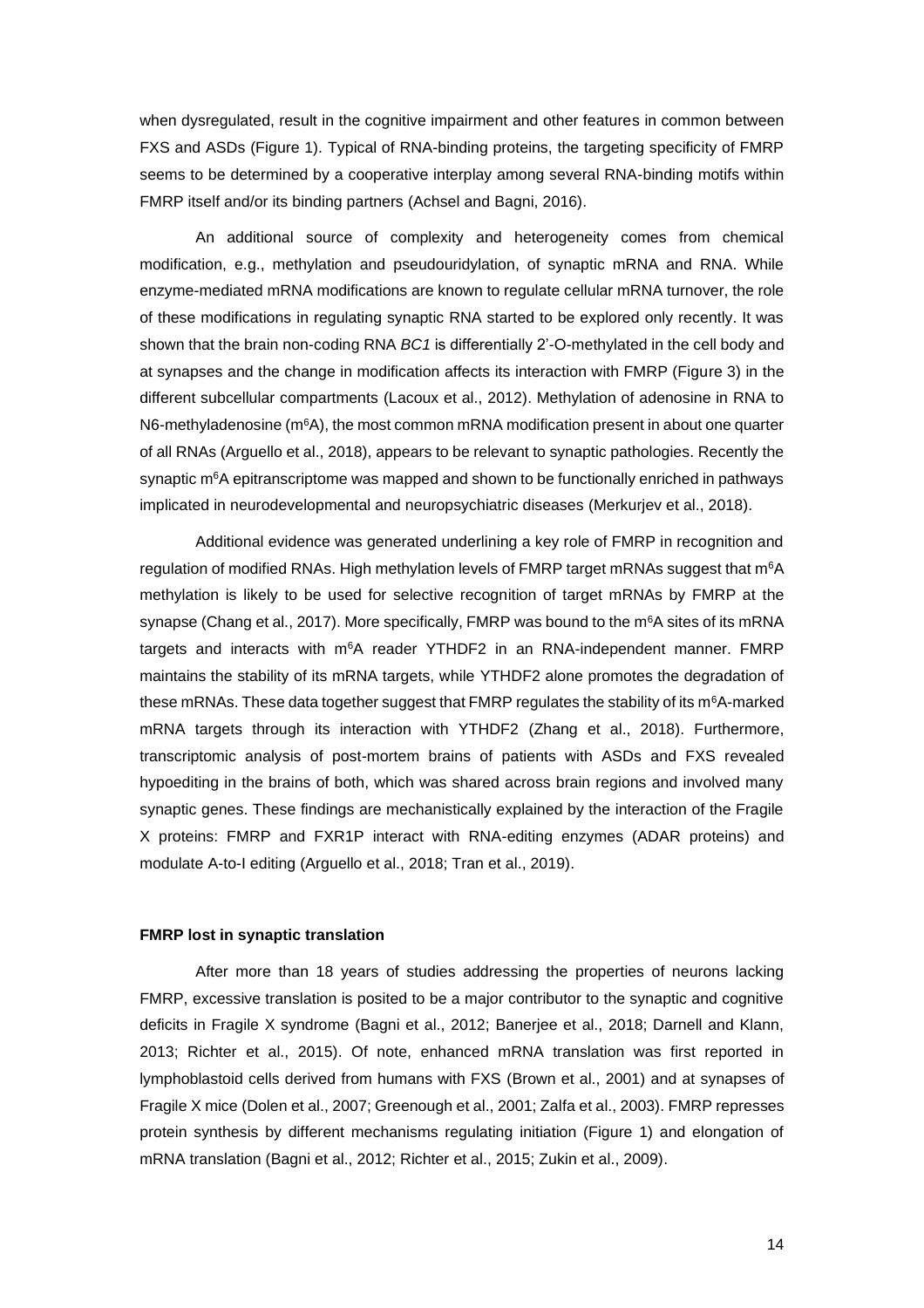In brain and at synapses several converging lines of evidence suggest that translational repression occurs mainly at the level of initiation (Sossin and Costa-Mattioli, 2018) regulating the assembly of the pre-initiation complex containing the small ribosomal subunits. The efficiency of mRNA translation is regulated through phosphorylation of translation initiation factors such as eIF4E or the eIF4E-binding proteins (4E-BPs). Phosphorylation of eukaryotic initiation factors eIF4E and/or 4EBPs by mTORC1 or MNK1 releases the brake imposed on translation (Bramham et al., 2016), enabling assembly of eIF4E with eIF4G to form the initiation complex. Mice carrying a genetic mutation in eIF4E-BP2 exhibit increased ratio of E/I, increased translation of neuroligins (NLGNs), as well as autistic behaviors. Modulation of *Nlgn1*  corrected the defects and worsened autistic phenotypes (Gkogkas et al., 2013; Wang and Doering, 2013). Of note, NLGNs promote synaptic transmission (Varoqueaux et al., 2006) and are regulated by FMRP at synapses (Chmielewska et al., 2018; Darnell et al., 2011; Pasciuto and Bagni, 2014b).

Hypersensitivity to mGluR5 and ERK signaling also contributes to excessive protein synthesis in the hippocampus of *Fmr1* KO mice. At synapses, the MAPK pathway regulates local protein synthesis by phosphorylation of TSC2, thus modulating mTOR activity (Lipton and Sahin, 2014). Moreover, phosphorylation of ribosomal protein S6, primarily a downstream target and effector of mTOR, is also elevated and phosphorylated by ERK *via* the alternative S6 kinase RSK. Finally, MAPK phosphorylates and activates MAP kinase- serine/threonineprotein kinases (MNKs); phosphorylation and activation of eIF4E by MNKs promotes initiates elongation and translation (Panja et al., 2014).

While the above-mentioned mechanisms regulate general mRNA translation, specific mRNA translation is orchestrated by FMRP via multiple mechanisms (Figures 1 and 3). FMRP regulates translational initiation by binding cytoplasmic FMR1-interacting protein 1 (CYFIP1), which subsequently sequesters and inhibits eukaryotic initiation factor (Napoli et al., 2008). In this complex, CYFIP1 acts as a non-canonical eIF4E-binding protein (4E-BP), which represses translation of target mRNAs by occluding the eIF4G binding site on eIF4E (Napoli et al., 2008). The CYFIP1-FMRP complex represses translation of dendritically localized FMRP target mRNAs such as: *Map1b*, *αCaMKII*, *Arc* and *APP* (Napoli et al., 2008). Under basal conditions, ~30% of neuronal CYFIP1 is contained within the CYFIP1-FMRP-eIF4E complex, and ~70% is contained in the WAVE regulatory complex, consistent with the concept that the same CYFIP1 molecule cannot be part of both complexes at the same time (De Rubeis et al., 2013). Remarkably, synaptic activity in the form of either brain-derived neurotrophic factor (BDNF) or mGluR signaling triggers a conformational change in CYFIP1, from globular (Di Marino et al., 2015) to planar (Chen et al., 2010b). This conformational change is driven in part by the interaction of CYFIP1 with the small Rho GTPase Ras-related C3 botulinum toxin substrate 1 (Rac1) and releases eIF4E from CYFIP1, enabling assembly of eIF4E with eIF4G to form the first translation initiation complex, which can then proceed to position ribosomes on the mRNA (De Rubeis et al., 2013; Napoli et al., 2008). CYFIP1 can be phosphorylated by MNK, releasing translational inhibition and promoting many protein-synthesis forms of synaptic plasticity (Panja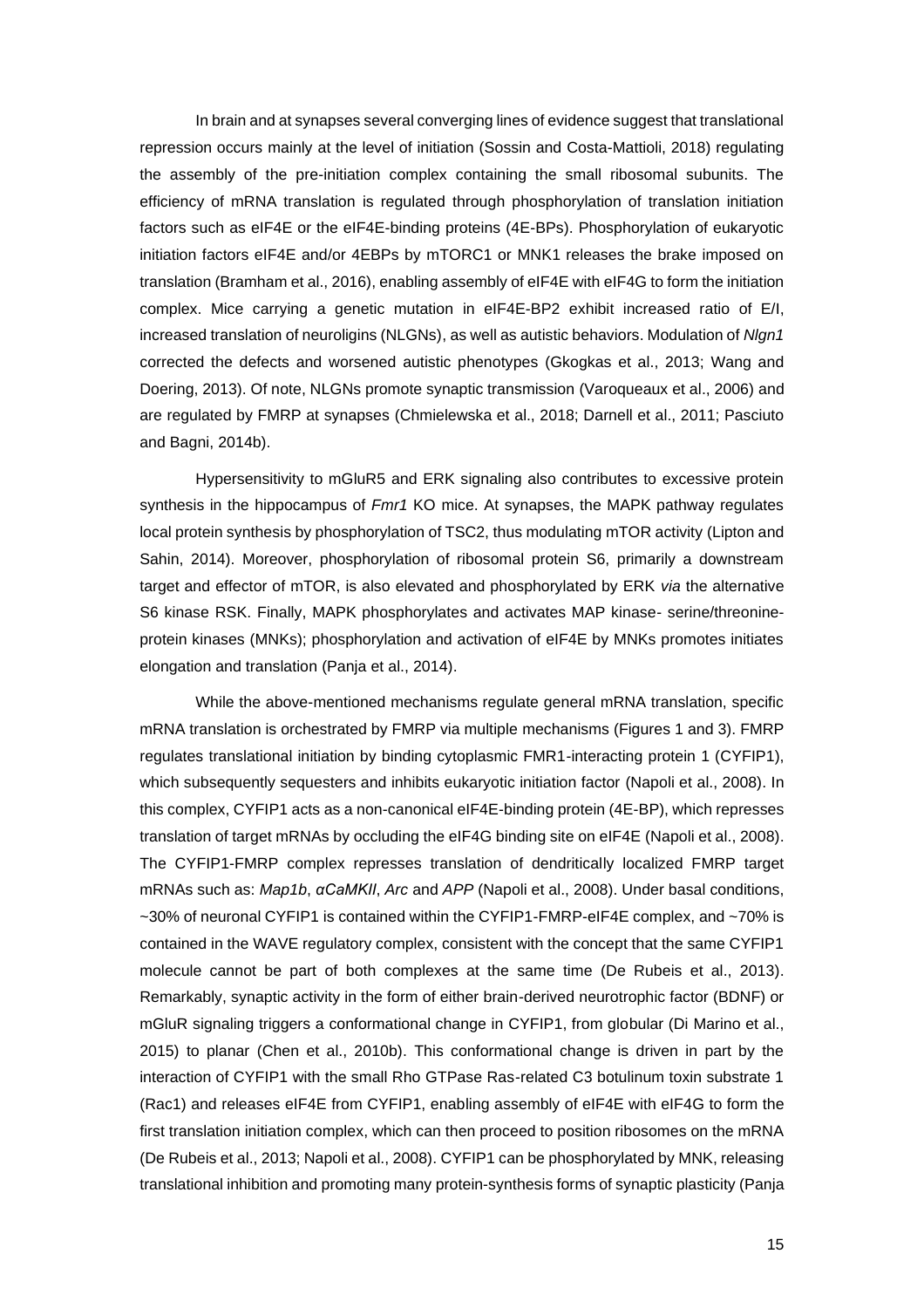et al., 2014). More specifically, it was shown that at synapses of the dentate gyrus early in translation, MNK triggers release of the CYFIP1-FMRP inhibitory repressor complex from the mRNA. During late-stage translation, MNK regulates the canonical translational repressor 4E-BP2 in a synapse compartment-specific manner. This late stage is coupled to MNK-dependent enhanced dendritic mRNA translation (Panja et al., 2014). Therefore, the FMRP-CYFIP1-eIF4E inhibitory complex ensures an appropriate rate of local protein synthesis in response to synaptic activity, which is crucial for triggering long-term synaptic plasticity at glutamatergic synapses (Figure 1).

Synaptic plasticity requires actin remodeling and protein synthesis; thus, a balance between these two processes is crucial for brain functioning (De Rubeis et al., 2013). CYFIP1 is also a component of the WAVE regulatory complex (a heteropentamer formed by WAVE1/2/3, CYFIP1/2, ABI1/2, NCKAP1 and HPSC300), which promotes actin remodeling through its interaction with the Arp2/3 complex (Chen et al., 2010b; Eden et al., 2002). CYFIP1 shuttles between the FMRP-eIF4E complex and the Rac1-WAVE regulatory complex, thereby linking protein translation to spine dynamics and actin remodeling (De Rubeis et al., 2013). Moreover, treatment of mice with 4EGI-1, an inhibitor of the eIF4E-eIF4G translation initiation complex creates free eIF4E that competes with Rac1 to bind CYFIP1, thus restoring the balance between these signalling pathways ultimately correcting deficits in hippocampal-based memory and spine morphology (Santini et al., 2017). These findings are consistent with the concept that dysregulation of protein translation and actin dynamics are critical to the pathophysiology of Fragile X.

FMRP can repress mRNA translation at the level of initiation through the action of microRNAs such as miR-125a on *PSD-95* mRNA or miR-196a on *HOXB8* mRNA (Li et al., 2014; Muddashetty et al., 2011) or micro RNA 125b on *NR2A* mRNA (Edbauer et al., 2010, Figure 3). In this context the modulation of the translational inhibition occurs through FMRP phosphorylation. Neuronal activity and/or activation of mGluR5 promotes protein phosphatase 2A (PP2A)-dependent dephosphorylation of FMRP, which induces release of the RISC and stimulation of active translation. Activation of mGluRs also promotes ubiquitination of FMRP, which primes FMRP for ubiquitin-based, proteasomal degradation locally (Hou et al., 2006; Nalavadi et al., 2012), likewise releasing FMRP from the complex. In addition to ubiquitinylation, FMRP can be sumoylated with similar effects: FMRP is rapidly sumoylated in response to neuronal activity and by activation of mGluR5 (Khayachi et al., 2018). The increase in sumoylation promotes homomerization and release of FMRP from dendritic RNA granules, enabling local protein synthesis, which promotes spine elimination and maturation (Khayachi et al., 2018). Additional evidence towards a mechanism of FMRP-mediated translational regulation at the level of initiation came from a study showing that the antidiabetic drug metformin rescues some FXS phenotypes in mice, which coincides with selective normalization of ERK signaling and eIF4E phosphorylation (Figure 1, Gantois et al., 2017). Of note, metformin is a drug known to activate autophagy that is also impaired in Fragile X (section below and References), making it a candidate for drug redirection (Tranfaglia et al., 2018).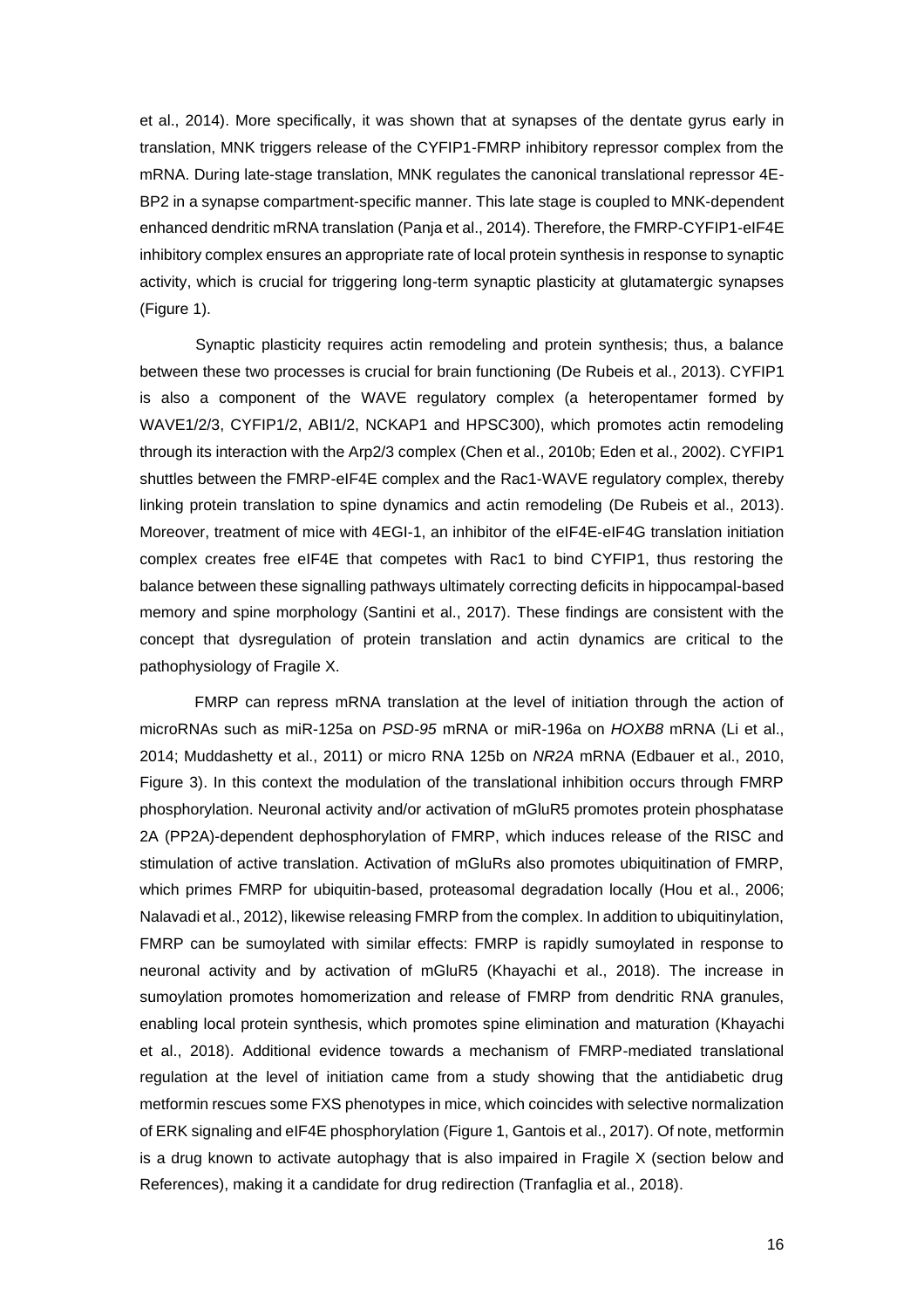The role of FMRP, however, is not limited to inhibition of translation initiation. FMRP can also regulate mRNA translation during elongation, via stalled polyribosomes (Darnell et al., 2011), while another study identified FMRP as translational activator for specific mRNAs (Tabet et al., 2016). In the future it will be interesting to address if the identity of the target mRNA determines the regulatory mechanism (Achsel and Bagni, 2016), or if FMRP can switch its mechanistic role depending on the developmental or physiological state of the cell/subcellular compartment.

FMRP regulates the expression and activity of a substantial number of voltage-gated ion channels (Contractor et al., 2015; Ferron, 2016; Richter et al., 2015). For example, FMRP controls the translation of *Kv4.2*, *Kv3.1*, and *HCN1* mRNAs encoding K<sup>+</sup> channels that control neuronal excitability (Brown et al., 2001; Darnell et al., 2011; Miyashiro et al., 2003). In addition to these translation-dependent mechanisms by which FMRP controls channel abundance, FMRP acts *via* non-canonical (translation-independent) mechanisms to regulate activity and stability of other voltage-gated channels by direct protein-protein interactions, which in turn, alters cellular excitability. In particular, the N-terminal region of FMRP contains two Tudor motifs that typically recognize methylated amino acids (Maurer-Stroh et al., 2003) in proteins or FMRP RNA binding partners (Lacoux et al., 2012). FMRP binds and modulates activity/properties of the Slack and BK potassium channels through this domain, while it interacts with calcium channels *via* its carboxy-terminus. The interaction of FMRP with Slack opens the channel (Brown et al., 2010) and in the case of BK channels, which are also expressed presynaptically, causes broadening of the action potential (Deng and Klyachko, 2016). The interaction of FMRP with calcium channels targets the channels for ubiquitin-based, proteasomal degradation and modulates N-type calcium channel density and synaptic vesicular release (Ferron et al., 2014).

## **Synapse elimination and spine pruning**

Synaptic activity influences the number and strength of synapses that form between neurons. During early brain development, synapse formation exceeds elimination, resulting in an excess of immature excitatory synapses. Later, synapse destabilization and elimination reduces the number of synapses, thus refining neural circuits that underlie behavior and cognition (Rakic et al., 1986). Synaptogenesis and synapse elimination follows different time lines in anatomically and functionally distinct regions. Excess synapses are eliminated or pruned in a manner that depends on sensory experience and synaptic activity (Berry and Nedivi, 2017; Chen and Sabatini, 2012; Mostany et al., 2013; Sudhof, 2018).

An important clue as to the mechanism/s by which synapse elimination is regulated during brain development came from studies on the myocyte enhancer factor (MEF) 2 family of transcription factors. MEF2 members are highly expressed in brain and tightly regulated in response to  $Ca<sup>2+</sup>$  signaling, and promote expression of a set of genes that restrict the number of synaptic connections in between hippocampal neurons. Three autism genes, namely *Fmr1*, the ubiquitin E3 ligase murine double minute-2 (*Mdm2*), and Protocadherin-10 (*Pcdh10*), a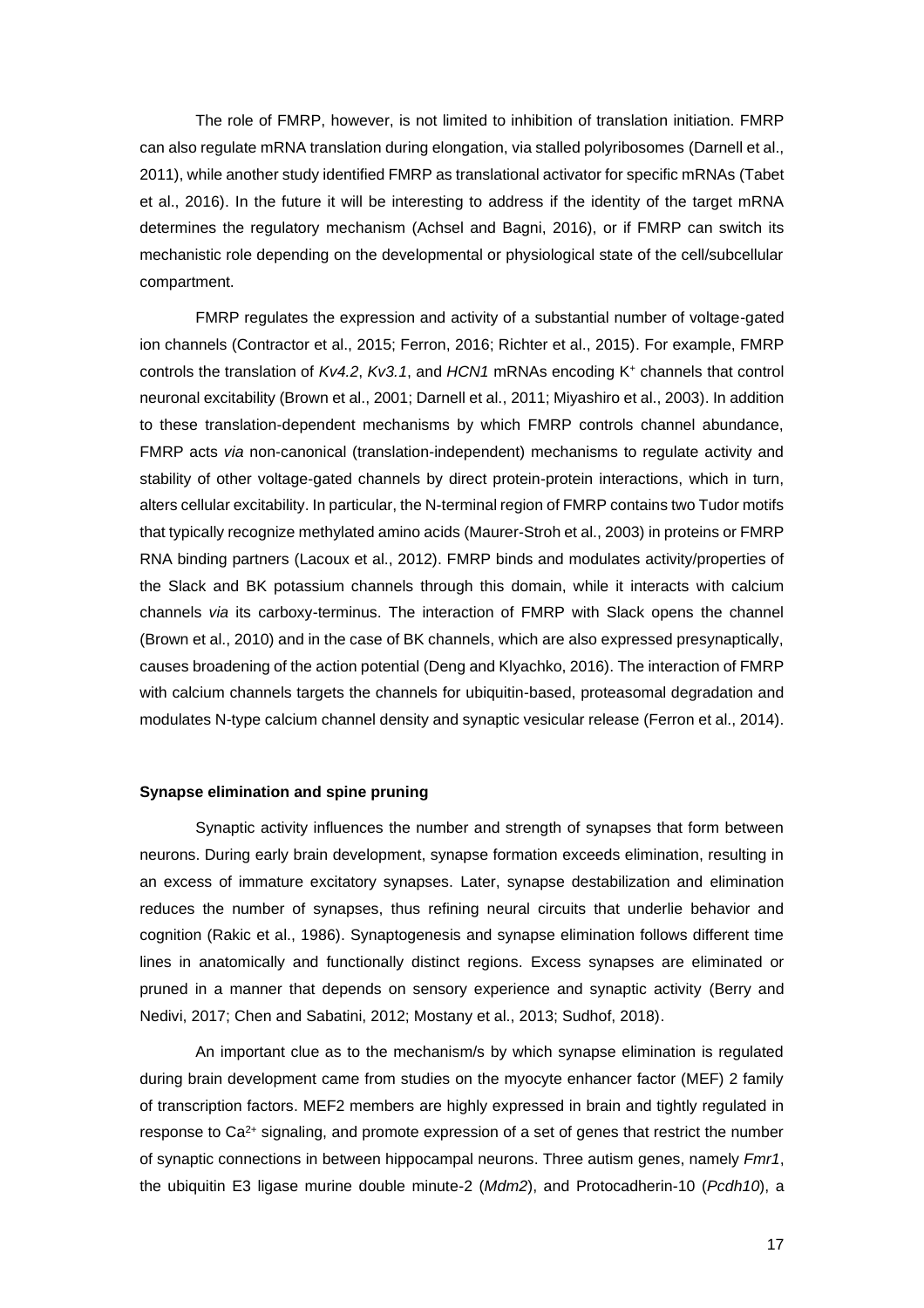member of the cadherin superfamily of Ca<sup>2+</sup>-dependent cell adhesion proteins, are required for MEF2-dependent synapse elimination and act downstream of MEF2 (Pfeiffer et al., 2010; Tsai et al., 2012). Upon activation of MEF2, Mdm2 ubiquitinates the synaptic scaffolding protein PSD-95, enabling recognition by PCDH10, which targets PSD-95 to the proteasome for degradation and promotes synapse elimination. FMRP controls expression of eukaryotic elongation factor 1a (EF1a), which in turn prevents MEF2-dependent PSD-95 ubiquitination and synapse elimination (Tsai et al., 2017). Moreover, PCDH10 was discovered to serve as a ligand for the WAVE regulatory complex implicated in control of actin cytoskeletal dynamics, linking PCDH10 to cofilin signaling and structural remodeling of spines (Chen et al., 2014). Of note, human genetic studies have implicated *PCDH10* in ASDs (Morrow et al., 2008) and the MEF2 family member MEF2C as a convergence point for multiple signaling pathways involved in the pathogenesis of ASDs (Gilissen et al., 2014; Tu et al., 2017). These findings reveal novel roles for multiple autism-linked genes in activity-dependent synapse elimination.

## **Actin dynamics at FXS and ASDs synapses**

Synaptic strength is largely influenced by changes in synaptic structure which rely on regulation of receptor signalling, local protein synthesis and structural remodelling of the cytoskeleton (Jedrzejewska-Szmek and Blackwell, 2019; Nakahata and Yasuda, 2018). A major player is the actin cytoskeleton, actin being the most abundant cytoskeletal protein in spines (Cingolani and Goda, 2008; Hotulainen and Hoogenraad, 2010; Lamprecht, 2014). One of the key regulators of actin dynamics, and hence synaptic plasticity, is the small Rho GTPase 'Ras-related C3 botulinum toxin substrate 1' (Rac1, Figure 1). First, Rac1-GTP binds to CYFIP1, activating WRC-mediated actin polymerization while at the same time disinhibiting local protein synthesis (see above). Second, Rac1-GTP activates the p21-activated kinases (PAK1-3), which activate LimK. Activated LimK1, in turn, phosphorylates and inactivates its target cofilin. Cofilin is a depolymerizing factor and major determinant of dendritic spine structure that severs the actin filament (F-actin) at its pointed ends (Bamburg and Bernstein, 2010; Mizuno, 2013) to regulate spine morphology, spine motility and synaptic plasticity (Bosch and Hayashi, 2012; Hotulainen and Hoogenraad, 2010; Lin and Webb, 2009; Pontrello and Ethell, 2009). Growing evidence from studies involving non-neuronal cells indicates that mTORC2 regulates the actin cytoskeleton through Rac1 (Hernandez-Negrete et al., 2007; Huang et al., 2013). In addition, cofilin is a direct target of mTORC2 (Tejada-Simon, 2015).

Dysregulation of the synaptic cytoskeleton is a common theme in the pathogenesis of neurodevelopmental disorders and FXS (Bai et al., 2015; Bourgeron, 2015; De Rubeis et al., 2014; Joensuu et al., 2018; Penzes and Cahill, 2012; Penzes et al., 2011; Pyronneau et al., 2017). Considerable evidence indicates that Rac1 signaling is a point of convergence in ASD/IDs. Mutations in Rac1 have been detected in ASD/IDs and disruption of Rac1 signalling contributes to ASD-like behaviours in animal models (De Rubeis et al., 2013; Dolan et al., 2013; Tian et al., 2018; Zeidan-Chulia et al., 2013). Aberrant Rac1 activation leads to either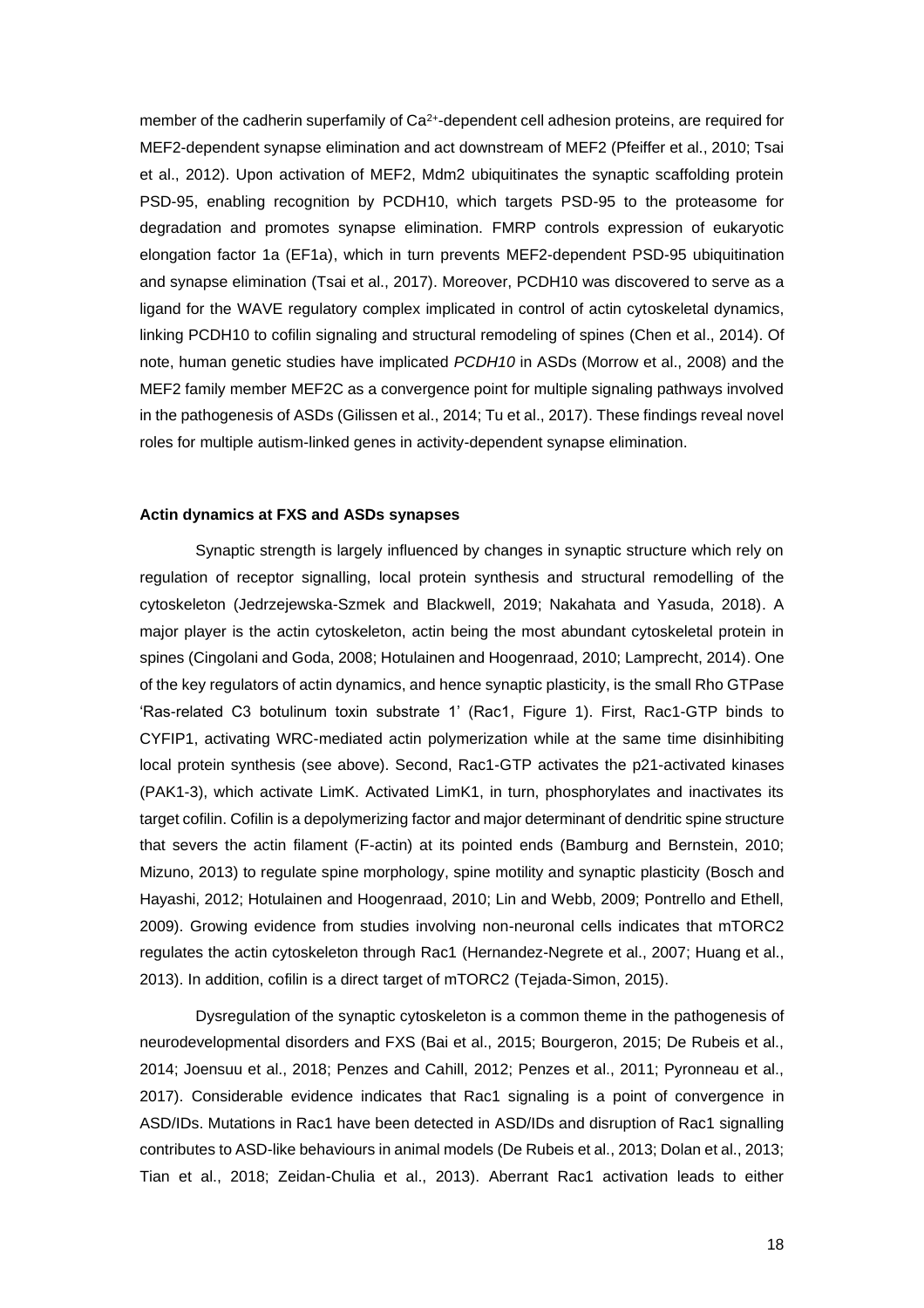abnormally weak or strong glutamatergic synapses (Sadybekov et al., 2017). Of note, Rac1 levels are increased in FXS patients (Fatemi et al., 2013) and baseline activation of the Rac1 pathway is upregulated in the *Fmr1 KO* mouse model (Santini et al., 2017). Loss of FMRP leads to increased Rac1 signaling, which is mediated by increased interaction between Rac1 and the scaffolding protein CYFIP1. In *Fmr1* KO brains, an increased abundance of the initiation eIF4EeIF4G and CYFIP1-Rac1 complexes is observed, thereby blunting synaptic plasticity and learning. Treatment of FXS mice with 4EGI-1, which inhibits interactions between eIF4E and eIF4G, restored the equilibrium between the CYFIP1-Rac1 and protein synthesis and thereby reversed defects in hippocampus-dependent memory and spine morphology (Santini et al., 2017).

Formation and maintenance of dendritic spines is maintained through PAK1 and several PAK isoforms have been implicated in IDs (Asrar et al., 2009; Causeret et al., 2009; de la Torre-Ubieta et al., 2010). Abundance and activity of Rac1 and PAK1 are elevated in the somatosensory cortex of Fragile X mice (Bongmba et al., 2011; Castets et al., 2005; Chen et al., 2010a; de Diego-Otero et al., 2009; Dolan et al., 2013) and inhibition of PAK1 rescues, in part, the increased density and length of dendritic spines in *Fmr1* knockout mice (Dolan et al., 2013; Hayashi et al., 2007; Pyronneau et al., 2017). Pak2 haplo-insufficiency results in markedly decreased density of synapses, impaired long-term potentiation, and autism-relevant behaviours in mice due to reduced activity of the key actin regulators LIMK kinase (LIMK)1/cofilin (Wang et al., 2018). PAK1 and PAK3 are also involved in spine morphogenesis and neural plasticity (Boda et al., 2006). Moreover, PAK3 is associated with non-syndromic Xlinked mental retardation (Allen et al., 1998; Bienvenu et al., 2000). PAKs are also the molecular targets of SHANK3 linked to autism-related behaviors (Duffney et al., 2015).

There is considerable evidence that implicates dysregulation of LIMK/cofilin signaling in the aberrant spine morphology associated with Fragile X. Cofilin is dysregulated in the somatosensory cortex of young *Fmr1* KO mice and causally related to spine abnormalities (Pyronneau et al., 2017). Constitutively active (non-phosphorylatable) cofilinS3A corrects aberrant spine morphology and density in the somatosensory cortex, indicating a causal relation between elevated cofilin phosphorylation and an overabundance of immature spines. LIMK-cofilin signaling can also be stimulated by bone morphogenetic protein type II receptor (BMPR2). In humans, the full-length isoform of bone morphogenetic protein type II receptor (BMPR2) is elevated and activates LIMK1 (Kashima et al., 2016). Heterozygosity for BMPR2 or pharmacological inhibition of LIMK1 reduced the density of immature spines and restored synaptic function in Fragile X mice. It would be interesting to explore whether BMPR2 is the link between FMRP loss and Rac1 activation or if these represent independent pathways which converge on LIMK1.

**mTOR and Autophagy**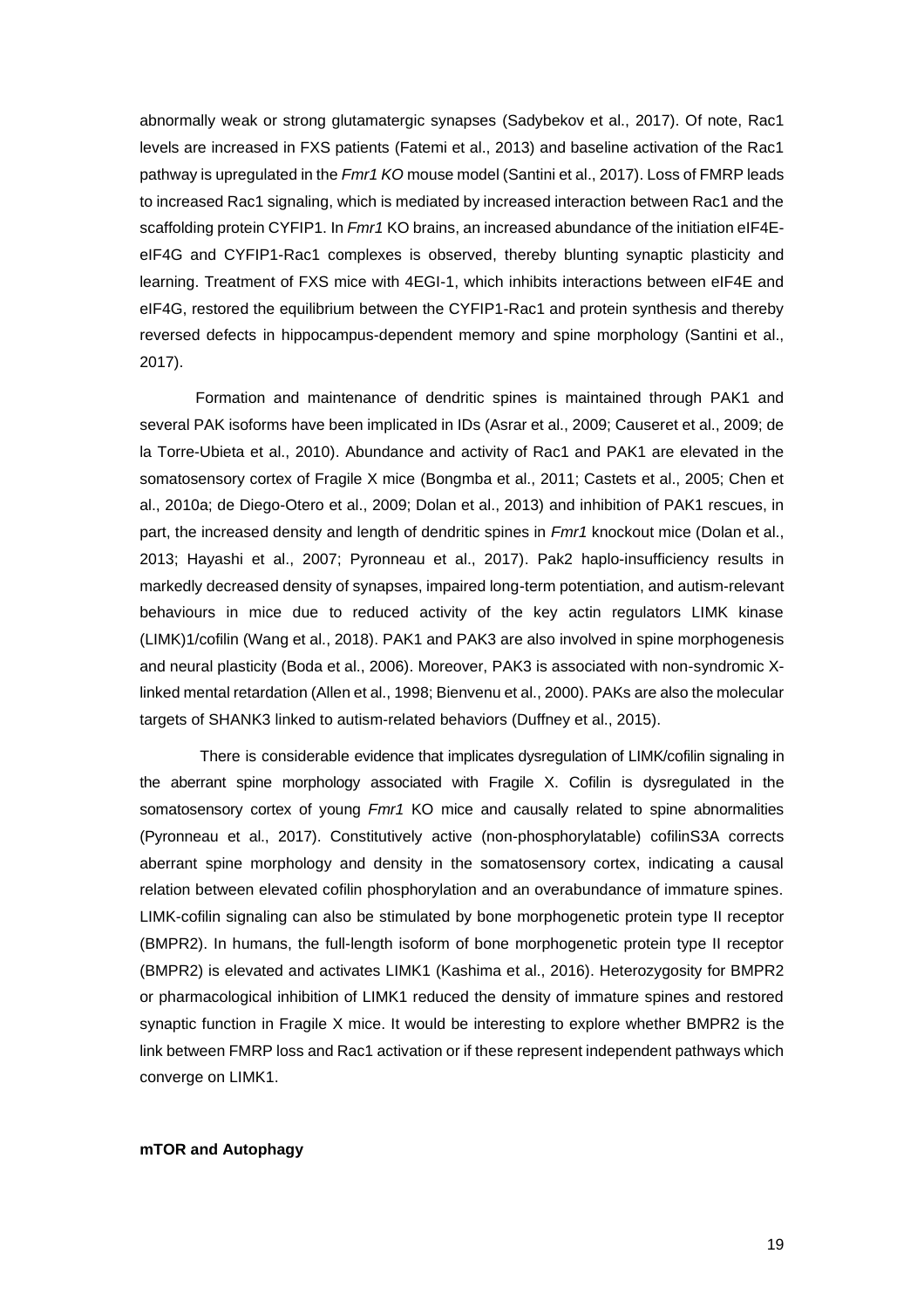The correct number of proteins is maintained by a fine balance between protein synthesis and protein degradation. Elevated levels of synaptic proteins can arise as a consequence of elevated translation and/or impaired protein degradation. Autophagy is a process of programmed degradation and recycling of cellular components *via* the lysosomal pathway that is increased during periods of cellular stress (Harris and Rubinsztein, 2011; Mizushima et al., 2008; Nixon, 2013; Wong and Cuervo, 2010). In neurons, mTORC1 is strategically positioned at pre- and postsynaptic sites where it serves as a brake on autophagy. Under nutrient-rich conditions, mTOR phosphorylates Unc-51-like autophagy-activating kinase 1 (ULK-1) at S757 (Figure 4), a target of mTORC1 and well-established anti-autophagy site (Jung et al., 2009). This, in turn, sequesters ULK-1 away from AMP kinase (AMPK) and halts the initiation of autophagy. By contrast, under conditions of starvation, AMPK phosphorylates and activates ULK-1 at S317. Upon activation, ULK-1 promotes phosphorylation and activation of Beclin-1 at S14, a critical step in the 'nucleation phase' of autophagy (Russell et al., 2013). Beclin-1 promotes lipidation of LC3-I to generate its lipidated form LC3-II, enabling elongation of the limiting membrane and formation of autophagosomes (Rubinsztein et al., 2012). Upon lipidation, LC3-II localizes to the phagophore membrane, enabling elongation of the limiting membrane and formation of mature LC3-II (+) autophagosomes, which engulf the cargo (Harris and Rubinsztein, 2011; Mizushima et al., 2008; Nixon, 2013). Autophagosomes act *via* cargo adaptor proteins such as p62 to deliver ubiquitinated proteins, protein aggregates and organelles to lysosomes for degradation.

In neurons, autophagy plays an important role in protein homeostasis and is a key regulator of structural remodeling, synaptic plasticity, and memory formation (Nixon, 2013; Shehata et al., 2012). Molecules such as the cargo adaptor protein p62 recognize and bind ubiquitinated proteins and target them for degradation *via* the lysosomal/autophagy pathway. A possible scenario is that in hippocampal neurons from Fragile X mice, overactivated mTOR leads to reduced autophagy and a build-up of a select group of synaptic proteins. It was recently observed that in neurons, inhibition of either ubiquitin-based, proteasomal degradation or the autophagy/lysosomal pathway lead to the buildup of synaptic proteins such as Arc and PSD-95, consistent with the concept that both pathways are involved in degradation of these and potentially other synaptic proteins under physiological conditions (Yan et al., 2018). Neurons from *Fmr1* KO mice exhibited a buildup of ubiquitinated protein aggregates, which colocalized with p62, consistent with the concept that autophagy is impaired in neurons lacking FMRP (Yan et al., 2018). In addition, overactivated mTOR signaling suppresses autophagy in the brains of *Tsc1+/−* and *Tsc2+/−* mice during postnatal development, and reduced autophagy is causally linked to impaired pruning of spines in cortical layer V pyramidal neurons. The autism-relevant behaviors in the *Tsc* mutant mice suggest that impaired autophagy and its link to impaired spine pruning is likely to be more widespread in at least a subset of ASDs (Tang et al., 2014).

## **Conclusions and future perspectives**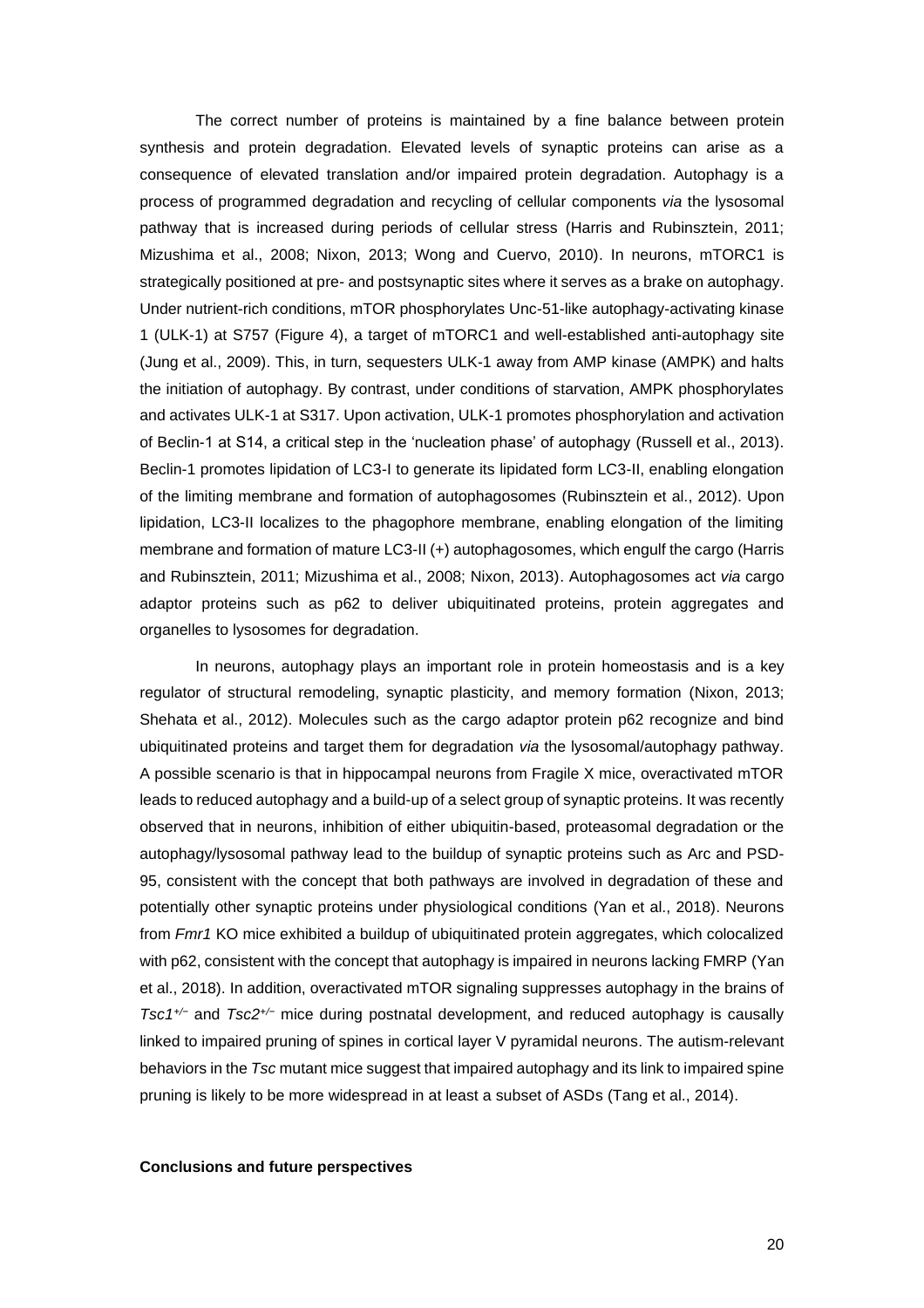In this article, we have reviewed dysregulated molecular signaling cascades, receptors, synaptic function and plasticity and spine architecture that underlie the behavioural and cognitive deficits associated with Fragile X syndrome and other forms of syndromic ASDs. We have argued for a partial overlap between the pathogenetic mechanisms that lead to FXS and ASDs. Therefore, advances in our understanding of FXS may also help to inform studies on other ASDs. More importantly, personalized strategies to treat the social endophenotypes of FXS may also be beneficial for other forms of syndromic – and perhaps even idiopathic – ASD.

Several forms of syndromic autism and intellectual disabilities are associated with mutations in genes that regulate protein synthesis and affect structure, transmission and plasticity of synapses (Zoghbi and Bear, 2012). Failure to maintain the precise number of mRNA molecules and RNA binding protein levels are crucial entry points of synaptopathies (Grant, 2012). Neuronal gene expression undergoes changes at very fine spatial and temporal scales, including changes induced by activity-dependent transcription in the nucleus and local translation at the synapse. A fascinating frontier for the study of local translation is the question of heterogeneity in the basic translation machinery at synapses and during development. It was recently shown that the ribosome has a very heterogeneous composition, allowing for selective translation of transcripts responsible for different cellular functions such as metabolism, cell cycle, and development (Shi et al., 2017). If and in which context specialized ribosomes are found at axons and dendrites is the new frontier to brain development in physiological and pathological conditions such as FXS and ASD.

FMRP appears to fine-tune the proteome to match changing needs of the cell/synapse. A multitude of mRNAs that are targeted by FMRP belong to various biological pathways that are affected in ASDs (Figure 1). The targeting specificity of FMRP seems to be determined by a cooperative interplay of several RNA-binding activities (Achsel and Bagni, 2016), e.g., FMRP itself, miRNAs, and/or *BC1* RNA. The full repertoire of FMRP-containing mRNP complexes is, however, far from elucidated, and new experimental and bioinformatic paradigms are needed to gain a thorough understanding of the molecular functions of FMRP. The identification of FMRP synaptic partners - RNA and proteins - their cell specificity and expression during a developmental trajectory will shed light into such a complex neurodevelopmental disorder. The multitude of FMRP direct and indirect effects as well the multitude of genes implicated in ASDs [\(www.SFARI.org\)](http://www.sfari.org)/) are matched by a consistent heterogeneity in the phenotypes of FXS and ASD patients, indicating that the individual genetic and/or epigenetic background determines which FMRP and or ASD gene mechanism becomes prevalent in the expression of the disease phenotype. This calls for disease models that take individual patients' backgrounds into account. The heterogeneity of FXS and ASDs in humans that underlies the individual variability may explain, at least in part, the lack of success of clinical trials aiming solely at decreasing protein synthesis. A recent study highlighted a large variability in the levels of protein synthesis in fibroblasts among patients diagnosed with FXS (Jacquemont et al., 2018). These findings suggest that future clinical trials should aim at stratifying the FXS population, define reliable endophenotypes, and then target them in personalized treatment strategies. For such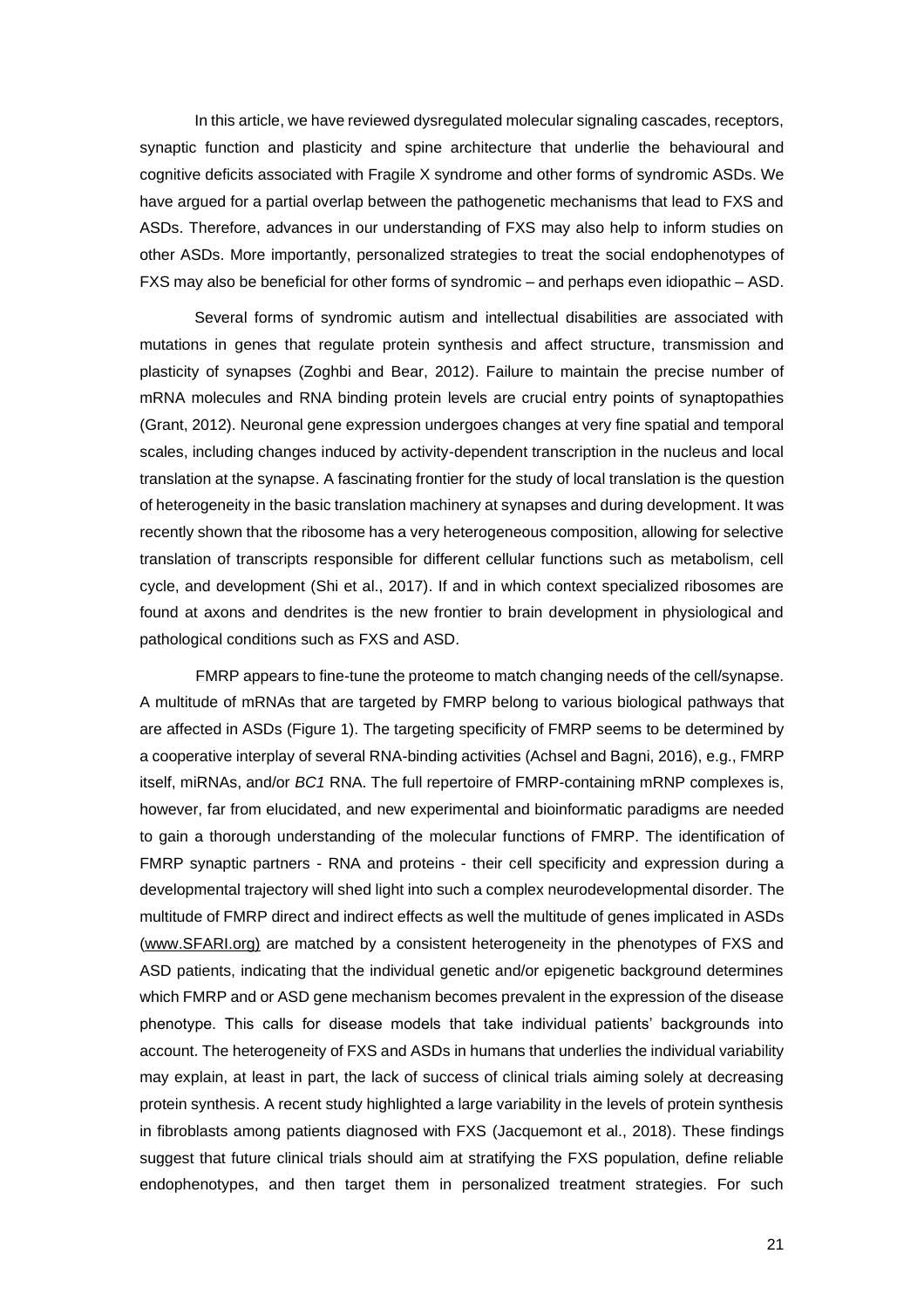stratification, as well as for earlier identification of ASDs, it is first necessary to identify suitable biomarkers, which have to be selected from the existing lists of genetic and molecular biomarkers, as well as from neuroimaging and cognitive studies.

Although research involving the mouse model has informed our understanding of the pathophysiology of Fragile X including deficits in signaling, synaptic plasticity and behavior, and several clinical trials have been implemented based on data from the mouse, there is to date no effective treatment for the cognitive and social interaction deficits observed in humans with FXS. Other disease models, such as the *Fmr1* KO and other ASD rats, have been developed to better mimic the human phenotype (Berzhanskaya et al., 2017; Hamilton et al., 2014; Harony-Nicolas et al., 2017; Saxena et al., 2018). A recent study involving iPS cells derived from patients with Fragile X demonstrated rescue of the synaptic deficits associated with Fragile X by CRISPR-dependent DNA methylation editing (Liu et al., 2018). This and related studies have propelled a paradigm shift from studies involving the Fragile X and ASD rodent models to those involving patient-derived iPS cells (Bhattacharyya and Zhao, 2016; Linda et al., 2018; Sacco et al., 2018). Advantages of iPS cells are several-fold. In particular, iPS cells are derived from fibroblast cells of individual patients and therefore reflect the genomic heterogeneity found in the patient population. iPSC-derived neurons from individuals with FXS have been generated and used to develop a strategy to reestablish FMRP expression by promotor demethylation (Bhattacharyya and Zhao, 2016; Liu et al., 2018). Similar approaches should be used to screen for compounds that reset translational homeostasis, reduce hyperexcitability, and/or accelerate maturation in iPSC-derived neurons from individuals with ASDs and/or FXS. Yet, iPS cells, or even neurons induced from iPS cells, are not a suitable model to study human behavior.

We envision that mechanistic research using animal models and patient-derived stem cells will help researchers to understand the complex etiology of neurodevelopmental disorders such as FXS and ASDs, which will hopefully lead to more effective therapeutical strategies including personalized pharmacogenomics targets.

#### **Acknowledgements**

The authors are extremely thankful to Vittoria Mariano and Adrian Lo for their help in preparing the figures and Michael Bennet, Tilmann Achsel, Eleonora Rosina, Nuria Domínguez Iturza, Alexandros Kanellopoulos for critically reading the manuscript and discussions. This work was supported by SNSF, KU Leuven funds (OTF), NCCR Synapsy 51NF40-158776, Italian Fragile X Association, Novartis to CB and National Institutes of Health grant MH-092877, a generous grant from the F.M. Kirby Foundation to RSZ, and a FRAXA fellowship.

We would like to apologies to the colleagues whose work could not be cited due to space limitation.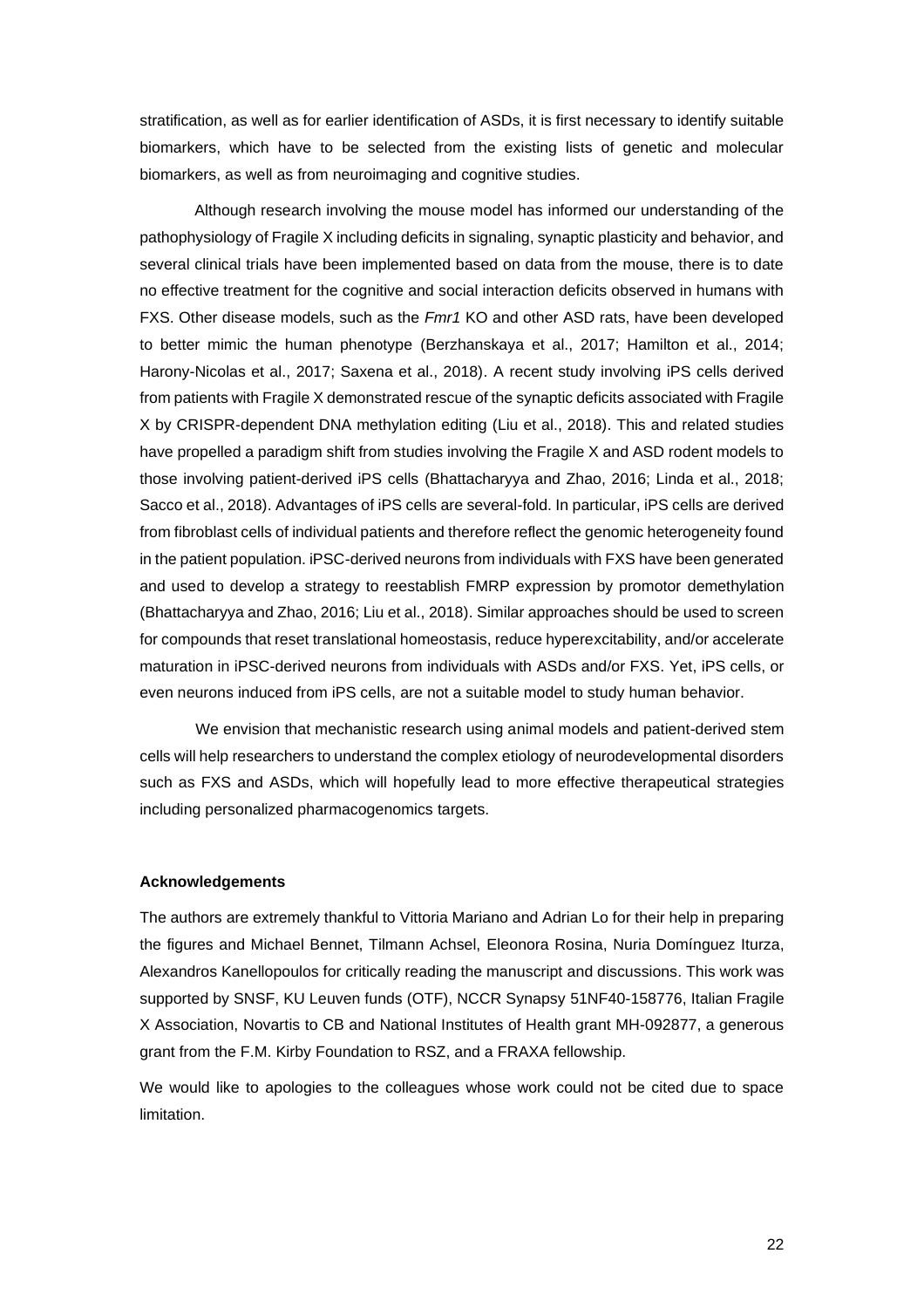## **Figure legends**

**Figure 1. Simplified model of the mTOR – ERK1/2 - WAVE signaling pathways at synapses.** mGluR receptors mediates activation of PI3K via scaffolding proteins such as PIKE and HOMER, leading to the activation of AKT and inhibition of TSC1-TSC2 complex. TSC2 inhibition of RHEB activates mTORC1, resulting in FMRP phosphorylation by S6 Kinase. The phosphorylation status affects its RNA-binding properties as well as its translational regulation. FMRP interacts with the initiation factor eIF4E and regulates translational through the specific eIF4E-binding protein CYFIP1. In *Fmr1* KO mice and FXS individuals PI3K is upregulated, leading to an increased mTOR phosphorylation, culminating in an increased protein synthesis. mTORC2 has a central role in actin remodeling through its actions on RAC1 and LIMK phosphorylation on the actin-depolymerizing factor cofilin (CFL). Proteins encoded by genes associated to ASDs (SFARI database, [http://gene.sfari.org\)](http://gene.sfari.org/) are colored in orange.

**Figure 2. Shared genes among FMRP targets, axonal/dendritic transcriptome and ASDs.** Among the 1842 identifies putative FMRP targets, 271 are in common with ASD genes, and 859 are in common with the axonal/dendritic transcriptome. Moreover, 146 genes are shared with all three classes. 1842 FMRP targets are based on the work from (Ascano et al., 2012; Brown et al., 2001; Chen et al., 2003; Darnell et al., 2011; Miyashiro et al., 2003) and the list by (Ascano et al., 2012) filtered for brain expression. 1065 ASD genes are from the SFARI database, AutDB database (Pereanu et al., 2018) and (Mahfouz et al., 2015). 5028 genes from the axonal and dendritic localized transcriptome are based on the work by (Cajigas et al., 2012) and (Gumy et al., 2011).

**Figure 3. FMRP differently recognizes neuronal mRNAs**. Four principal mechanisms of FMRP mRNA target recognition. (A) FMRP can recognize G-quartet structure and G-rich regions of the target mRNA (B) FMRP can binds specific RNA recognition elements (RREs) such as ACUK and WGGA (Ascano et al., 2012) (C). FMRP can bind indirectly the mRNA targets through either the small non-coding RNA brain cytoplasmic RNA 1 (*BC1*) or microRNAs (miRNAs) (D). Modified from (Bagni and Greenough, 2005).

**Figure 4. A schematic of the process and main regulatory machinery of the autophagy.**  The metabolic sensors mTOR and AMPK are the main regulators of autophagy activation. mTORC1 phosphorylates ULK-1, inhibiting autophagy. In condition of nutrient depletion and cellular stress AMPK phosphorylates and activates ULK-1 promoting phosphorylation and activation of Beclin-1, a critical step in the nucleation phase of autophagy. Cytoplasmic material is engulfed by double membranes forming a cup-shaped structure called phagophore. Beclin-1 promotes LC3-I lipidation to generate its lipidated form LC3-II, enabling elongation of the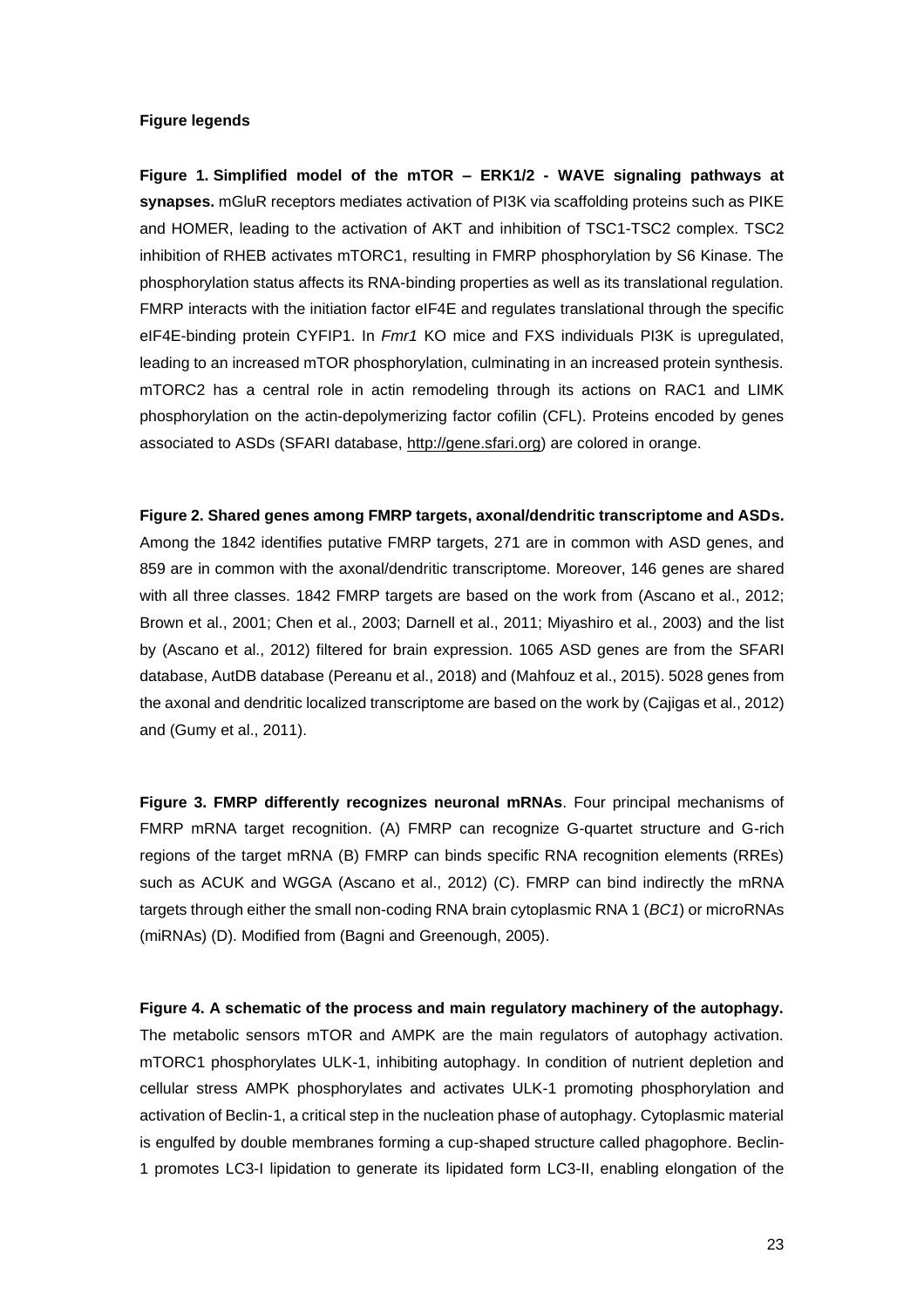limiting membrane of the phagophore and formation of autophagosomes. Autophagosomes require protein adaptors such as p62 to deliver proteins and organelles to lysosomes for degradation in the autolysosome. FMRP inhibits mTORC1 and *Fmr1* KO mice show an overactivation of mTORC1 with consequent hyperphosphorylation of ULK1/2 and downregulation of autophagy (Yan et al., 2018).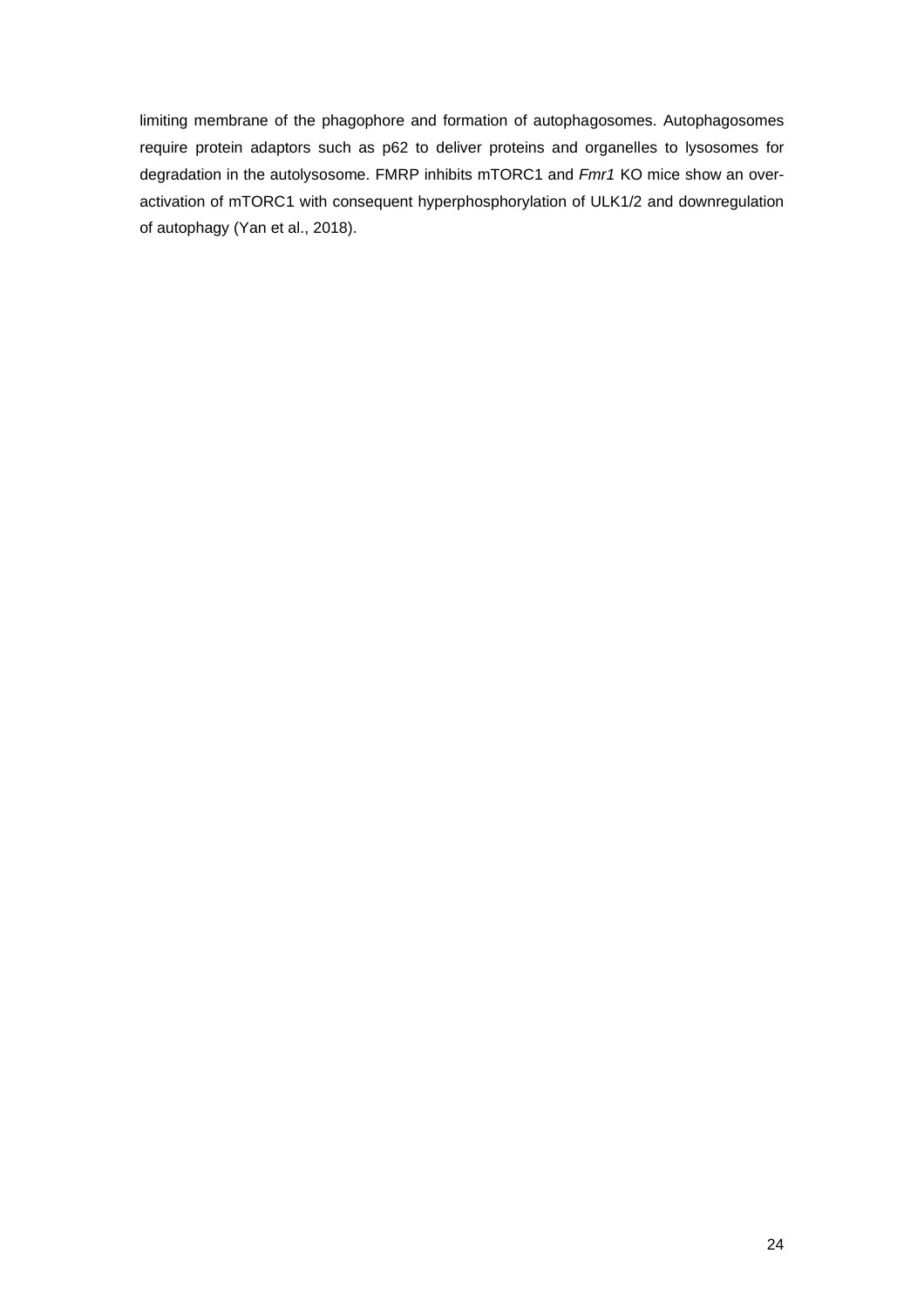## **References**

Abbeduto, L., Thurman, A.J., McDuffie, A., Klusek, J., Feigles, R.T., Ted Brown, W., Harvey, D.J., Adayev, T., LaFauci, G., Dobkins, C.*, et al.* (2018). ASD Comorbidity in Fragile X Syndrome: Symptom Profile and Predictors of Symptom Severity in Adolescent and Young Adult Males. J Autism Dev Disord.

Abrahams, B.S., and Geschwind, D.H. (2008). Advances in autism genetics: on the threshold of a new neurobiology. Nat Rev Genet *9*, 341-355.

Achsel, T., and Bagni, C. (2016). Cooperativity in RNA-protein interactions: the complex is more than the sum of its partners. Curr Opin Neurobiol *39*, 146-151.

Akins, M.R., Berk-Rauch, H.E., Kwan, K.Y., Mitchell, M.E., Shepard, K.A., Korsak, L.I., Stackpole, E.E., Warner-Schmidt, J.L., Sestan, N., Cameron, H.A.*, et al.* (2017). Axonal ribosomes and mRNAs associate with fragile X granules in adult rodent and human brains. Hum Mol Genet *26*, 192-209.

Akins, M.R., Leblanc, H.F., Stackpole, E.E., Chyung, E., and Fallon, J.R. (2012). Systematic mapping of fragile X granules in the mouse brain reveals a potential role for presynaptic FMRP in sensorimotor functions. J Comp Neurol *520*, 3687-3706.

Allen, K.M., Gleeson, J.G., Bagrodia, S., Partington, M.W., MacMillan, J.C., Cerione, R.A., Mulley, J.C., and Walsh, C.A. (1998). PAK3 mutation in nonsyndromic X-linked mental retardation. Nat Genet *20*, 25-30.

Antar, L.N., Afroz, R., Dictenberg, J.B., Carroll, R.C., and Bassell, G.J. (2004). Metabotropic glutamate receptor activation regulates fragile x mental retardation protein and FMR1 mRNA localization differentially in dendrites and at synapses. J Neurosci *24*, 2648-2655.

Antar, L.N., Li, C., Zhang, H., Carroll, R.C., and Bassell, G.J. (2006). Local functions for FMRP in axon growth cone motility and activity-dependent regulation of filopodia and spine synapses. Mol Cell Neurosci *32*, 37-48.

Arguello, A.E., Srikumar, T., and Kleiner, R.E. (2018). A Photocrosslinking-Based RNA Chemical Proteomics Approach to Profile m(6) A-Regulated Protein-RNA Interactions. Curr Protoc Nucleic Acid Chem *75*, e69.

Ascano, M., Jr., Mukherjee, N., Bandaru, P., Miller, J.B., Nusbaum, J.D., Corcoran, D.L., Langlois, C., Munschauer, M., Dewell, S., Hafner, M.*, et al.* (2012). FMRP targets distinct mRNA sequence elements to regulate protein expression. Nature *492*, 382-386.

Asrar, S., Meng, Y., Zhou, Z., Todorovski, Z., Huang, W.W., and Jia, Z. (2009). Regulation of hippocampal long-term potentiation by p21-activated protein kinase 1 (PAK1). Neuropharmacology *56*, 73-80.

Auerbach, B.D., Osterweil, E.K., and Bear, M.F. (2011). Mutations causing syndromic autism define an axis of synaptic pathophysiology. Nature *480*, 63-68.

Bagni, C., and Greenough, W.T. (2005). From mRNP trafficking to spine dysmorphogenesis: the roots of fragile X syndrome. Nat Rev Neurosci *6*, 376-387.

Bagni, C., Tassone, F., Neri, G., and Hagerman, R. (2012). Fragile X syndrome: causes, diagnosis, mechanisms, and therapeutics. J Clin Invest *122*, 4314-4322.

Bai, Y., Xiang, X., Liang, C., and Shi, L. (2015). Regulating Rac in the nervous system: molecular function and disease implication of Rac GEFs and GAPs. Biomed Res Int *2015*, 632450.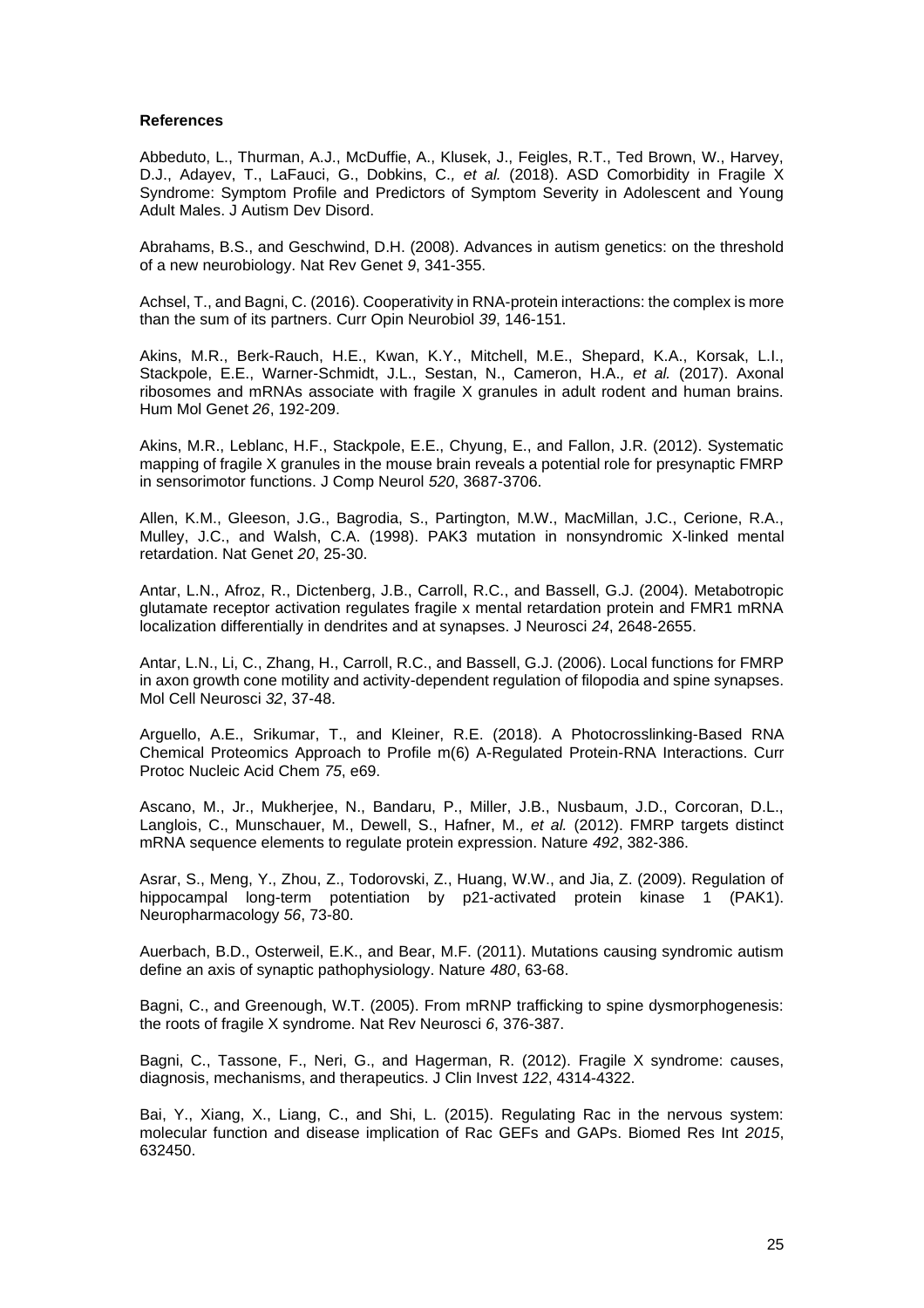Bailey, D.B., Jr., Mesibov, G.B., Hatton, D.D., Clark, R.D., Roberts, J.E., and Mayhew, L. (1998). Autistic behavior in young boys with fragile X syndrome. J Autism Dev Disord *28*, 499- 508.

Bamburg, J.R., and Bernstein, B.W. (2010). Roles of ADF/cofilin in actin polymerization and beyond. F1000 Biol Rep *2*, 62.

Banerjee, A., Ifrim, M.F., Valdez, A.N., Raj, N., and Bassell, G.J. (2018). Aberrant RNA translation in fragile X syndrome: From FMRP mechanisms to emerging therapeutic strategies. Brain Res *1693*, 24-36.

Banerjee, A., Luong, J.A., Ho, A., Saib, A.O., and Ploski, J.E. (2016). Overexpression of Homer1a in the basal and lateral amygdala impairs fear conditioning and induces an autismlike social impairment. Mol Autism *7*, 16.

Baribeau, D.A., and Anagnostou, E. (2013). A comparison of neuroimaging findings in childhood onset schizophrenia and autism spectrum disorder: a review of the literature. Front Psychiatry *4*, 175.

Barnea-Goraly, N., Eliez, S., Hedeus, M., Menon, V., White, C.D., Moseley, M., and Reiss, A.L. (2003). White matter tract alterations in fragile X syndrome: preliminary evidence from diffusion tensor imaging. Am J Med Genet *118B*, 81-88.

Berry, K.P., and Nedivi, E. (2017). Spine Dynamics: Are They All the Same? Neuron *96*, 43- 55.

Berry-Kravis, E., Levin, R., Shah, H., Mathur, S., Darnell, J.C., and Ouyang, B. (2015). Cholesterol levels in fragile X syndrome. Am J Med Genet A *167A*, 379-384.

Berry-Kravis, E.M., Lindemann, L., Jonch, A.E., Apostol, G., Bear, M.F., Carpenter, R.L., Crawley, J.N., Curie, A., Des Portes, V., Hossain, F.*, et al.* (2018). Drug development for neurodevelopmental disorders: lessons learned from fragile X syndrome. Nat Rev Drug Discov *17*, 280-299.

Bertero, A., Liska, A., Pagani, M., Parolisi, R., Masferrer, M.E., Gritti, M., Pedrazzoli, M., Galbusera, A., Sarica, A., Cerasa, A.*, et al.* (2018). Autism-associated 16p11.2 microdeletion impairs prefrontal functional connectivity in mouse and human. Brain *141*, 2055-2065.

Berzhanskaya, J., Phillips, M.A., Gorin, A., Lai, C., Shen, J., and Colonnese, M.T. (2017). Disrupted Cortical State Regulation in a Rat Model of Fragile X Syndrome. Cereb Cortex *27*, 1386-1400.

Bhat, S., Acharya, U.R., Adeli, H., Bairy, G.M., and Adeli, A. (2014). Autism: cause factors, early diagnosis and therapies. Rev Neurosci *25*, 841-850.

Bhattacharya, A., Mamcarz, M., Mullins, C., Choudhury, A., Boyle, R.G., Smith, D.G., Walker, D.W., and Klann, E. (2016). Targeting Translation Control with p70 S6 Kinase 1 Inhibitors to Reverse Phenotypes in Fragile X Syndrome Mice. Neuropsychopharmacology *41*, 1991-2000.

Bhattacharyya, A., and Zhao, X. (2016). Human pluripotent stem cell models of Fragile X syndrome. Mol Cell Neurosci *73*, 43-51.

Bienvenu, T., des Portes, V., McDonell, N., Carrie, A., Zemni, R., Couvert, P., Ropers, H.H., Moraine, C., van Bokhoven, H., Fryns, J.P.*, et al.* (2000). Missense mutation in PAK3, R67C, causes X-linked nonspecific mental retardation. Am J Med Genet *93*, 294-298.

Blackmon, K., Thesen, T., Green, S., Ben-Avi, E., Wang, X., Fuchs, B., Kuzniecky, R., and Devinsky, O. (2018). Focal Cortical Anomalies and Language Impairment in 16p11.2 Deletion and Duplication Syndrome. Cereb Cortex *28*, 2422-2430.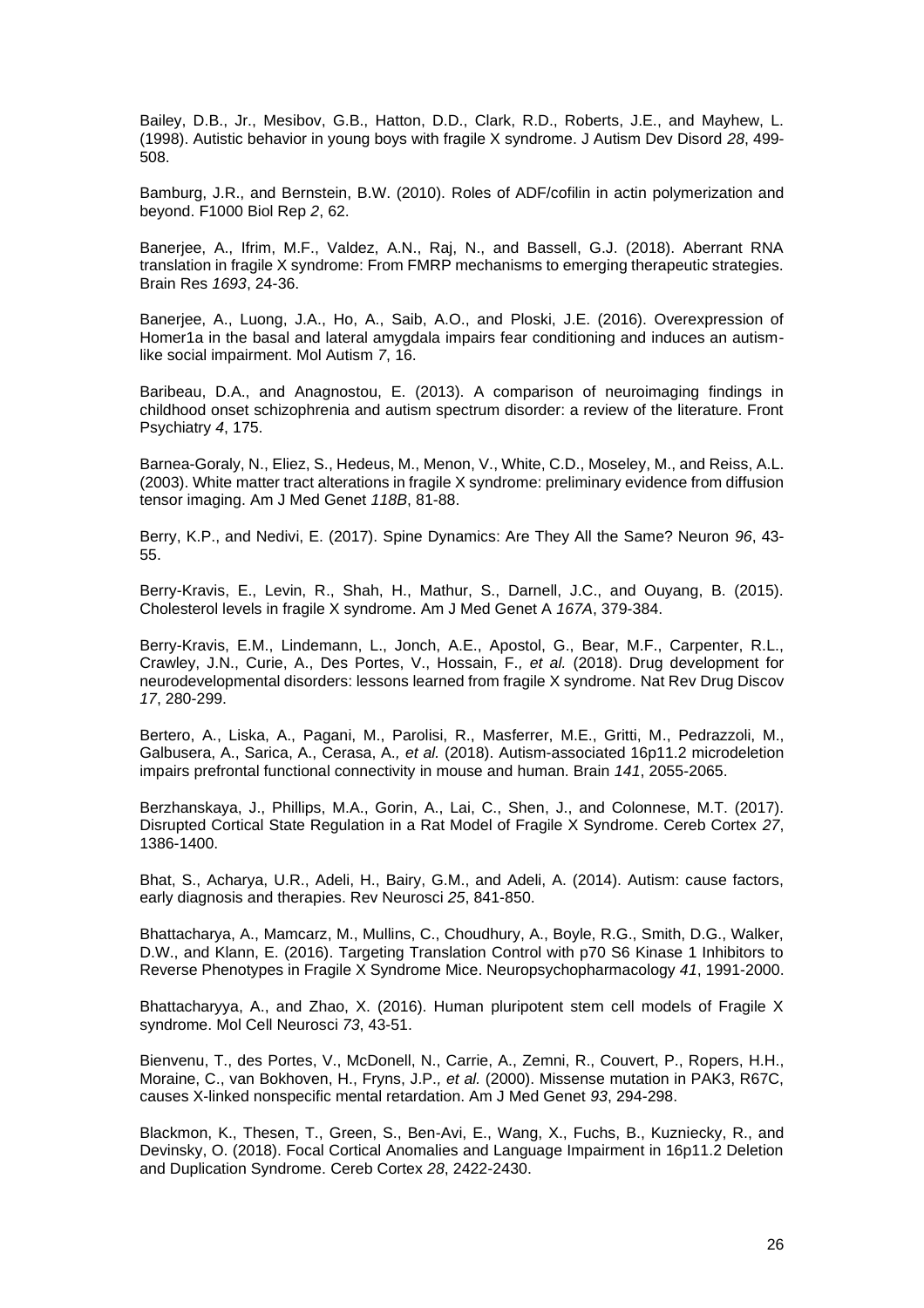Boda, B., Nikonenko, I., Alberi, S., and Muller, D. (2006). Central nervous system functions of PAK protein family: from spine morphogenesis to mental retardation. Mol Neurobiol *34*, 67-80.

Bongmba, O.Y., Martinez, L.A., Elhardt, M.E., Butler, K., and Tejada-Simon, M.V. (2011). Modulation of dendritic spines and synaptic function by Rac1: a possible link to Fragile X syndrome pathology. Brain Res *1399*, 79-95.

Borrie, S.C., Brems, H., Legius, E., and Bagni, C. (2017). Cognitive Dysfunctions in Intellectual Disabilities: The Contributions of the Ras-MAPK and PI3K-AKT-mTOR Pathways. Annu Rev Genomics Hum Genet *18*, 115-142.

Bosch, M., and Hayashi, Y. (2012). Structural plasticity of dendritic spines. Curr Opin Neurobiol *22*, 383-388.

Bourgeron, T. (2015). From the genetic architecture to synaptic plasticity in autism spectrum disorder. Nat Rev Neurosci *16*, 551-563.

Braat, S., and Kooy, R.F. (2015). The GABAA Receptor as a Therapeutic Target for Neurodevelopmental Disorders. Neuron *86*, 1119-1130.

Bramham, C.R. (2008). Local protein synthesis, actin dynamics, and LTP consolidation. Curr Opin Neurobiol *18*, 524-531.

Bramham, C.R., Jensen, K.B., and Proud, C.G. (2016). Tuning Specific Translation in Cancer Metastasis and Synaptic Memory: Control at the MNK-eIF4E Axis. Trends Biochem Sci *41*, 847-858.

Brown, M.R., Kronengold, J., Gazula, V.R., Chen, Y., Strumbos, J.G., Sigworth, F.J., Navaratnam, D., and Kaczmarek, L.K. (2010). Fragile X mental retardation protein controls gating of the sodium-activated potassium channel Slack. Nat Neurosci *13*, 819-821.

Brown, V., Jin, P., Ceman, S., Darnell, J.C., O'Donnell, W.T., Tenenbaum, S.A., Jin, X., Feng, Y., Wilkinson, K.D., Keene, J.D.*, et al.* (2001). Microarray identification of FMRP-associated brain mRNAs and altered mRNA translational profiles in fragile X syndrome. Cell *107*, 477-487.

Cajigas, I.J., Tushev, G., Will, T.J., tom Dieck, S., Fuerst, N., and Schuman, E.M. (2012). The local transcriptome in the synaptic neuropil revealed by deep sequencing and high-resolution imaging. Neuron *74*, 453-466.

Caku, A., Pellerin, D., Bouvier, P., Riou, E., and Corbin, F. (2014). Effect of lovastatin on behavior in children and adults with fragile X syndrome: an open-label study. Am J Med Genet A *164A*, 2834-2842.

Castets, M., Schaeffer, C., Bechara, E., Schenck, A., Khandjian, E.W., Luche, S., Moine, H., Rabilloud, T., Mandel, J.L., and Bardoni, B. (2005). FMRP interferes with the Rac1 pathway and controls actin cytoskeleton dynamics in murine fibroblasts. Hum Mol Genet *14*, 835-844.

Causeret, F., Terao, M., Jacobs, T., Nishimura, Y.V., Yanagawa, Y., Obata, K., Hoshino, M., and Nikolic, M. (2009). The p21-activated kinase is required for neuronal migration in the cerebral cortex. Cereb Cortex *19*, 861-875.

Chang, M., Lv, H., Zhang, W., Ma, C., He, X., Zhao, S., Zhang, Z.W., Zeng, Y.X., Song, S., Niu, Y.*, et al.* (2017). Region-specific RNA m(6)A methylation represents a new layer of control in the gene regulatory network in the mouse brain. Open Biol *7*.

Chen, B., Brinkmann, K., Chen, Z., Pak, C.W., Liao, Y., Shi, S., Henry, L., Grishin, N.V., Bogdan, S., and Rosen, M.K. (2014). The WAVE regulatory complex links diverse receptors to the actin cytoskeleton. Cell *156*, 195-207.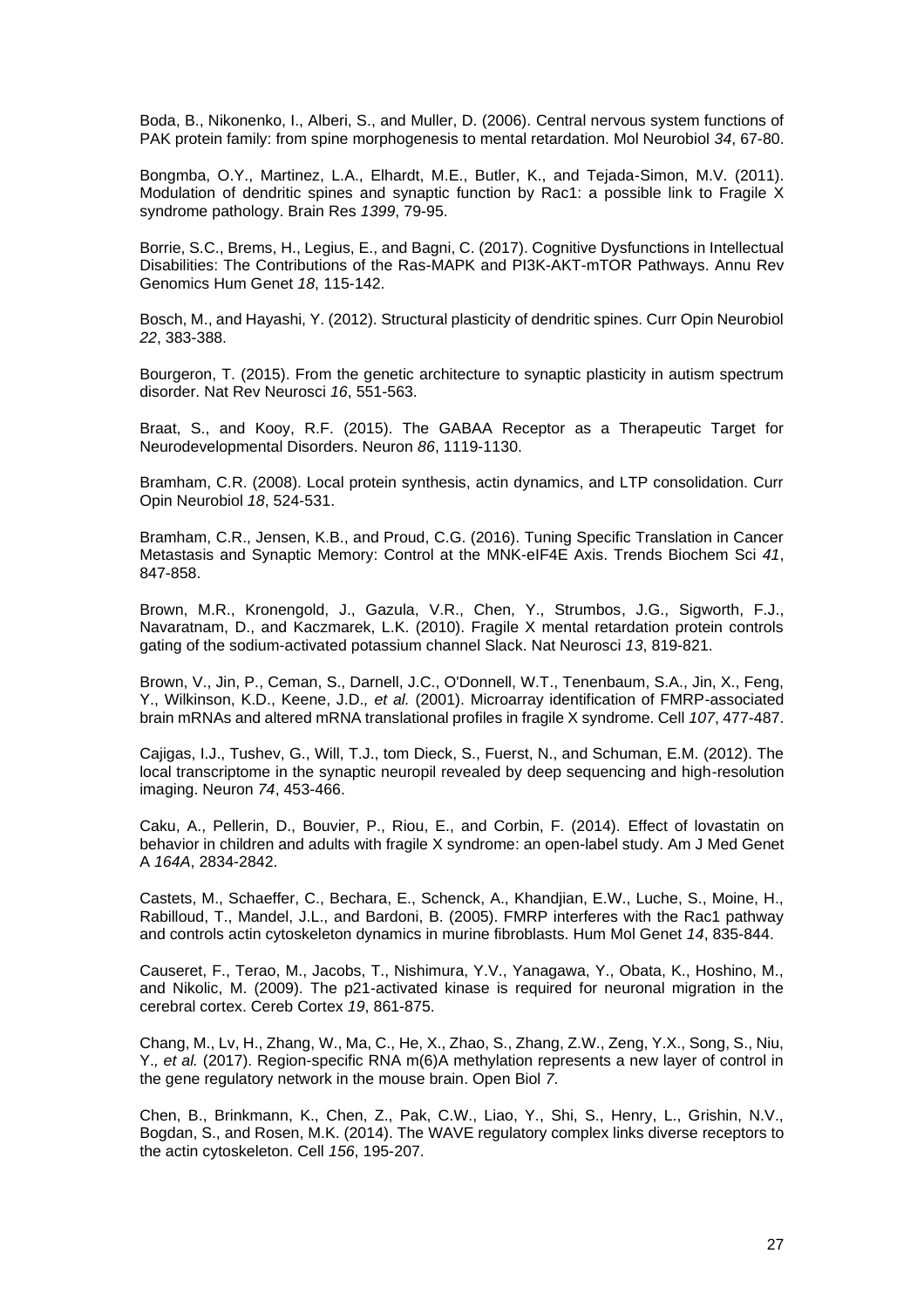Chen, L., Yun, S.W., Seto, J., Liu, W., and Toth, M. (2003). The fragile X mental retardation protein binds and regulates a novel class of mRNAs containing U rich target sequences. Neuroscience *120*, 1005-1017.

Chen, L.Y., Rex, C.S., Babayan, A.H., Kramar, E.A., Lynch, G., Gall, C.M., and Lauterborn, J.C. (2010a). Physiological activation of synaptic Rac>PAK (p-21 activated kinase) signaling is defective in a mouse model of fragile X syndrome. J Neurosci *30*, 10977-10984.

Chen, Y., and Sabatini, B.L. (2012). Signaling in dendritic spines and spine microdomains. Curr Opin Neurobiol *22*, 389-396.

Chen, Z., Borek, D., Padrick, S.B., Gomez, T.S., Metlagel, Z., Ismail, A.M., Umetani, J., Billadeau, D.D., Otwinowski, Z., and Rosen, M.K. (2010b). Structure and control of the actin regulatory WAVE complex. Nature *468*, 533-538.

Cherubini, E., Griguoli, M., Safiulina, V., and Lagostena, L. (2011). The depolarizing action of GABA controls early network activity in the developing hippocampus. Mol Neurobiol *43*, 97- 106.

Chmielewska, J.J., Kuzniewska, B., Milek, J., Urbanska, K., and Dziembowska, M. (2018). Neuroligin 1, 2, and 3 Regulation at the Synapse: FMRP-Dependent Translation and Activity-Induced Proteolytic Cleavage. Mol Neurobiol.

Chowdhury, S., Shepherd, J.D., Okuno, H., Lyford, G., Petralia, R.S., Plath, N., Kuhl, D., Huganir, R.L., and Worley, P.F. (2006). Arc/Arg3.1 interacts with the endocytic machinery to regulate AMPA receptor trafficking. Neuron *52*, 445-459.

Chyung, E., LeBlanc, H.F., Fallon, J.R., and Akins, M.R. (2018). Fragile X granules are a family of axonal ribonucleoprotein particles with circuit-dependent protein composition and mRNA cargos. J Comp Neurol *526*, 96-108.

Cingolani, L.A., and Goda, Y. (2008). Actin in action: the interplay between the actin cytoskeleton and synaptic efficacy. Nat Rev Neurosci *9*, 344-356.

Cioni, J.M., Wong, H.H., Bressan, D., Kodama, L., Harris, W.A., and Holt, C.E. (2018). Axon-Axon Interactions Regulate Topographic Optic Tract Sorting via CYFIP2-Dependent WAVE Complex Function. Neuron *97*, 1078-1093 e1076.

Contractor, A., Klyachko, V.A., and Portera-Cailliau, C. (2015). Altered Neuronal and Circuit Excitability in Fragile X Syndrome. Neuron *87*, 699-715.

Costa-Mattioli, M., and Monteggia, L.M. (2013). mTOR complexes in neurodevelopmental and neuropsychiatric disorders. Nat Neurosci *16*, 1537-1543.

Curatolo, P., Napolioni, V., and Moavero, R. (2010). Autism spectrum disorders in tuberous sclerosis: pathogenetic pathways and implications for treatment. J Child Neurol *25*, 873-880.

Darnell, J.C., and Klann, E. (2013). The translation of translational control by FMRP: therapeutic targets for FXS. Nat Neurosci *16*, 1530-1536.

Darnell, J.C., Van Driesche, S.J., Zhang, C., Hung, K.Y., Mele, A., Fraser, C.E., Stone, E.F., Chen, C., Fak, J.J., Chi, S.W.*, et al.* (2011). FMRP stalls ribosomal translocation on mRNAs linked to synaptic function and autism. Cell *146*, 247-261.

de Diego-Otero, Y., Romero-Zerbo, Y., el Bekay, R., Decara, J., Sanchez, L., Rodriguez-de Fonseca, F., and del Arco-Herrera, I. (2009). Alpha-tocopherol protects against oxidative stress in the fragile X knockout mouse: an experimental therapeutic approach for the Fmr1 deficiency. Neuropsychopharmacology *34*, 1011-1026.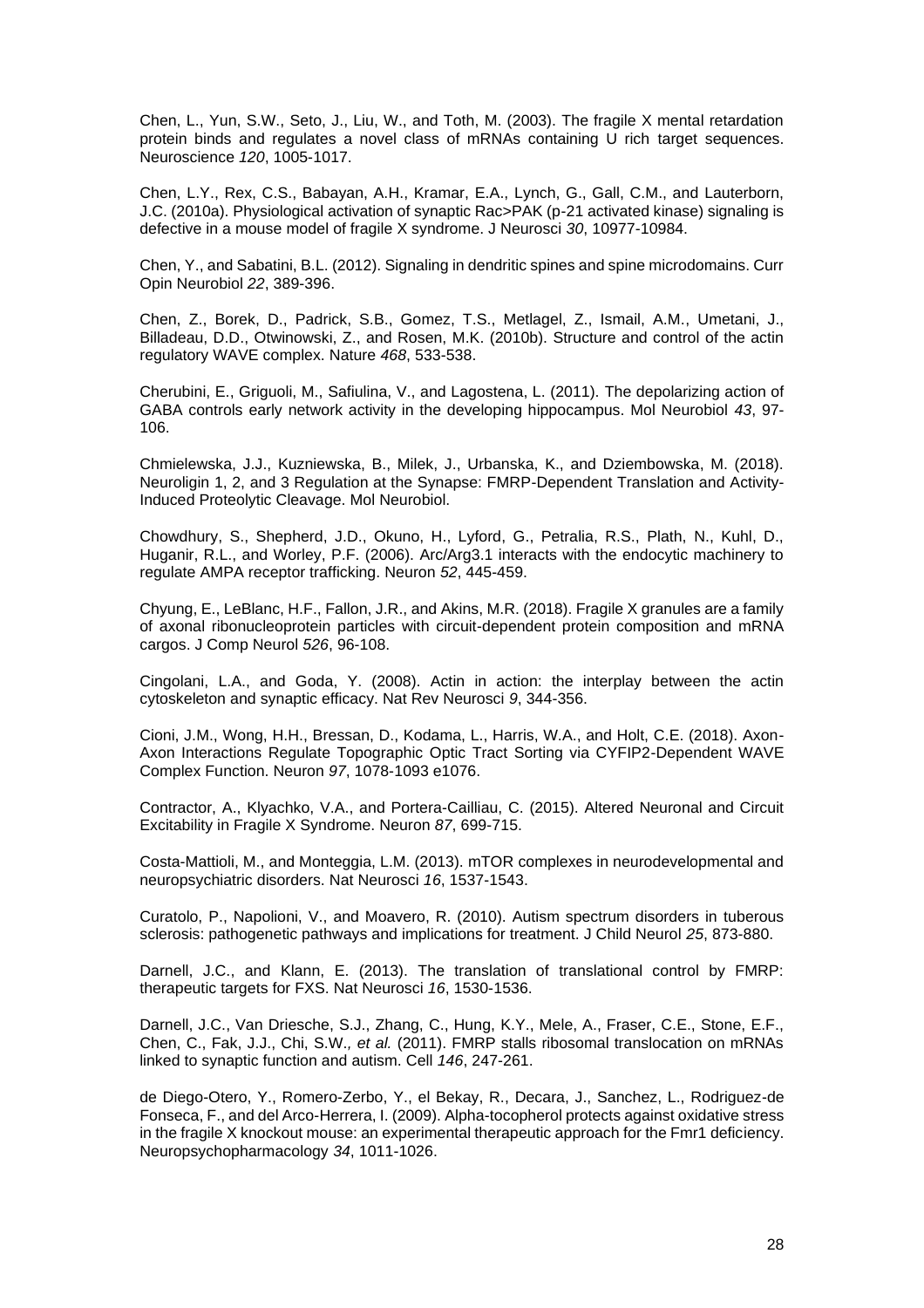de la Torre-Ubieta, L., Gaudilliere, B., Yang, Y., Ikeuchi, Y., Yamada, T., DiBacco, S., Stegmuller, J., Schuller, U., Salih, D.A., Rowitch, D.*, et al.* (2010). A FOXO-Pak1 transcriptional pathway controls neuronal polarity. Genes Dev *24*, 799-813.

De Rubeis, S., He, X., Goldberg, A.P., Poultney, C.S., Samocha, K., Cicek, A.E., Kou, Y., Liu, L., Fromer, M., Walker, S.*, et al.* (2014). Synaptic, transcriptional and chromatin genes disrupted in autism. Nature *515*, 209-215.

De Rubeis, S., Pasciuto, E., Li, K.W., Fernandez, E., Di Marino, D., Buzzi, A., Ostroff, L.E., Klann, E., Zwartkruis, F.J., Komiyama, N.H.*, et al.* (2013). CYFIP1 coordinates mRNA translation and cytoskeleton remodeling to ensure proper dendritic spine formation. Neuron *79*, 1169-1182.

Deng, P.Y., and Klyachko, V.A. (2016). Genetic upregulation of BK channel activity normalizes multiple synaptic and circuit defects in a mouse model of fragile X syndrome. J Physiol *594*, 83-97.

Dennis, E.L., and Thompson, P.M. (2013). Typical and atypical brain development: a review of neuroimaging studies. Dialogues Clin Neurosci *15*, 359-384.

Di Marino, D., Chillemi, G., De Rubeis, S., Tramontano, A., Achsel, T., and Bagni, C. (2015). MD and Docking Studies Reveal That the Functional Switch of CYFIP1 is Mediated by a Butterfly-like Motion. J Chem Theory Comput *11*, 3401-3410.

Di Paolo, G., and De Camilli, P. (2006). Phosphoinositides in cell regulation and membrane dynamics. Nature *443*, 651-657.

Dictenberg, J.B., Swanger, S.A., Antar, L.N., Singer, R.H., and Bassell, G.J. (2008). A direct role for FMRP in activity-dependent dendritic mRNA transport links filopodial-spine morphogenesis to fragile X syndrome. Dev Cell *14*, 926-939.

Dolan, B.M., Duron, S.G., Campbell, D.A., Vollrath, B., Shankaranarayana Rao, B.S., Ko, H.Y., Lin, G.G., Govindarajan, A., Choi, S.Y., and Tonegawa, S. (2013). Rescue of fragile X syndrome phenotypes in Fmr1 KO mice by the small-molecule PAK inhibitor FRAX486. Proc Natl Acad Sci U S A *110*, 5671-5676.

Dolen, G., Osterweil, E., Rao, B.S., Smith, G.B., Auerbach, B.D., Chattarji, S., and Bear, M.F. (2007). Correction of fragile X syndrome in mice. Neuron *56*, 955-962.

Dotti, C.G., Esteban, J.A., and Ledesma, M.D. (2014). Lipid dynamics at dendritic spines. Front Neuroanat *8*, 76.

Douet, V., Chang, L., Cloak, C., and Ernst, T. (2014). Genetic influences on brain developmental trajectories on neuroimaging studies: from infancy to young adulthood. Brain Imaging Behav *8*, 234-250.

Duffney, L.J., Zhong, P., Wei, J., Matas, E., Cheng, J., Qin, L., Ma, K., Dietz, D.M., Kajiwara, Y., Buxbaum, J.D.*, et al.* (2015). Autism-like Deficits in Shank3-Deficient Mice Are Rescued by Targeting Actin Regulators. Cell Rep *11*, 1400-1413.

Edbauer, D., Neilson, J.R., Foster, K.A., Wang, C.F., Seeburg, D.P., Batterton, M.N., Tada, T., Dolan, B.M., Sharp, P.A., and Sheng, M. (2010). Regulation of synaptic structure and function by FMRP-associated microRNAs miR-125b and miR-132. Neuron *65*, 373-384.

Eden, S., Rohatgi, R., Podtelejnikov, A.V., Mann, M., and Kirschner, M.W. (2002). Mechanism of regulation of WAVE1-induced actin nucleation by Rac1 and Nck. Nature *418*, 790-793.

Ellegood, J., Pacey, L.K., Hampson, D.R., Lerch, J.P., and Henkelman, R.M. (2010). Anatomical phenotyping in a mouse model of fragile X syndrome with magnetic resonance imaging. Neuroimage *53*, 1023-1029.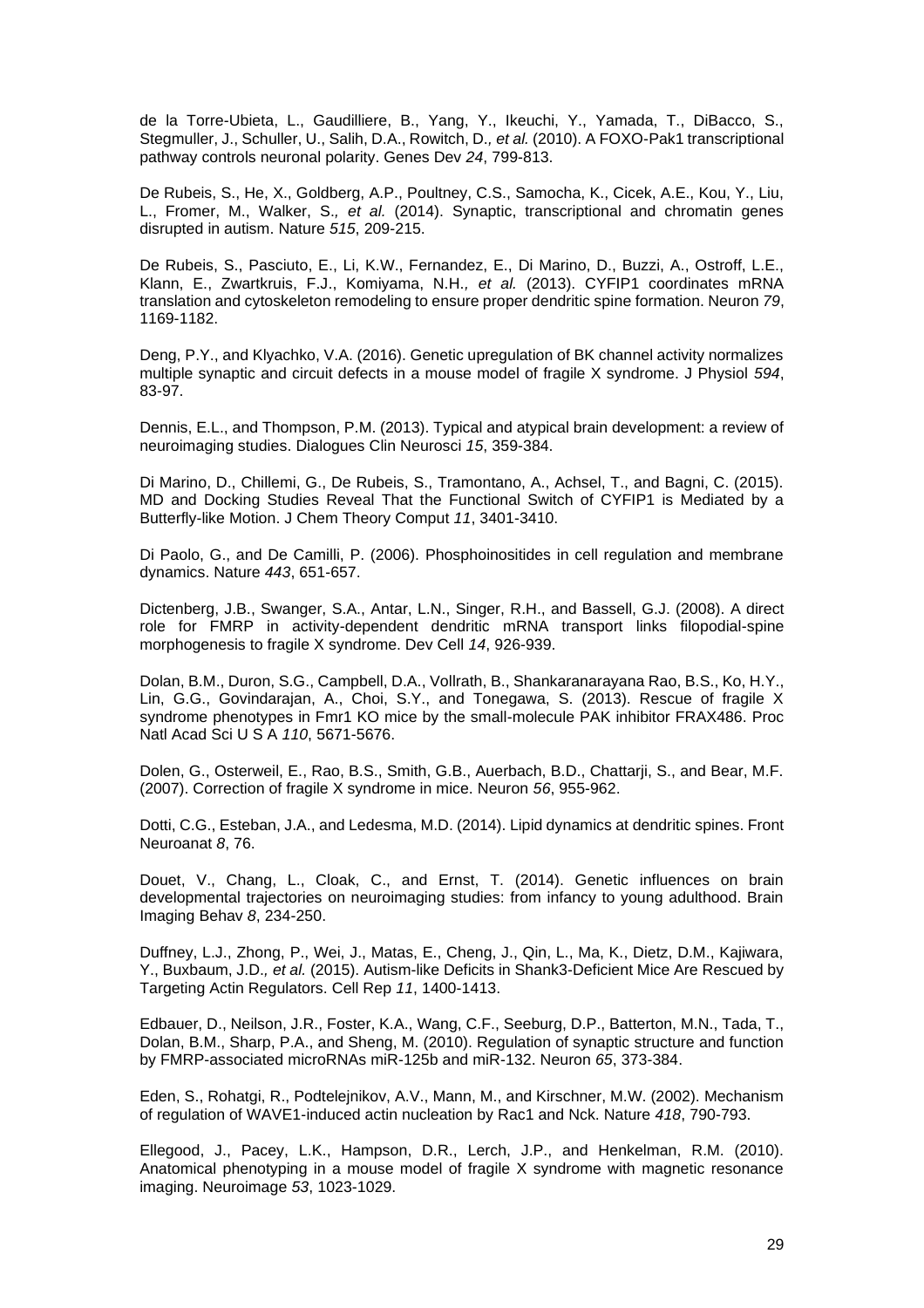Fasano, S., and Brambilla, R. (2011). Ras-ERK Signaling in Behavior: Old Questions and New Perspectives. Front Behav Neurosci *5*, 79.

Fatemi, S.H., Folsom, T.D., Kneeland, R.E., Yousefi, M.K., Liesch, S.B., and Thuras, P.D. (2013). Impairment of fragile X mental retardation protein-metabotropic glutamate receptor 5 signaling and its downstream cognates ras-related C3 botulinum toxin substrate 1, amyloid beta A4 precursor protein, striatal-enriched protein tyrosine phosphatase, and homer 1, in autism: a postmortem study in cerebellar vermis and superior frontal cortex. Mol Autism *4*, 21.

Ferrari, F., Mercaldo, V., Piccoli, G., Sala, C., Cannata, S., Achsel, T., and Bagni, C. (2007). The fragile X mental retardation protein-RNP granules show an mGluR-dependent localization in the post-synaptic spines. Mol Cell Neurosci *34*, 343-354.

Ferron, L. (2016). Fragile X mental retardation protein controls ion channel expression and activity. J Physiol *594*, 5861-5867.

Ferron, L., Nieto-Rostro, M., Cassidy, J.S., and Dolphin, A.C. (2014). Fragile X mental retardation protein controls synaptic vesicle exocytosis by modulating N-type calcium channel density. Nat Commun *5*, 3628.

Gandal, M.J., Zhang, P., Hadjimichael, E., Walker, R.L., Chen, C., Liu, S., Won, H., van Bakel, H., Varghese, M., Wang, Y.*, et al.* (2018). Transcriptome-wide isoform-level dysregulation in ASD, schizophrenia, and bipolar disorder. Science *362*.

Gantois, I., Khoutorsky, A., Popic, J., Aguilar-Valles, A., Freemantle, E., Cao, R., Sharma, V., Pooters, T., Nagpal, A., Skalecka, A.*, et al.* (2017). Metformin ameliorates core deficits in a mouse model of fragile X syndrome. Nat Med *23*, 674-677.

Gantois, I., Vandesompele, J., Speleman, F., Reyniers, E., D'Hooge, R., Severijnen, L.A., Willemsen, R., Tassone, F., and Kooy, R.F. (2006). Expression profiling suggests underexpression of the GABA(A) receptor subunit delta in the fragile X knockout mouse model. Neurobiol Dis *21*, 346-357.

Gao, F., Qi, L., Yang, Z., Yang, T., Zhang, Y., Xu, H., and Zhao, H. (2018). Impaired GABA Neural Circuits Are Critical for Fragile X Syndrome. Neural Plast *2018*, 8423420.

Gilissen, C., Hehir-Kwa, J.Y., Thung, D.T., van de Vorst, M., van Bon, B.W., Willemsen, M.H., Kwint, M., Janssen, I.M., Hoischen, A., Schenck, A.*, et al.* (2014). Genome sequencing identifies major causes of severe intellectual disability. Nature *511*, 344-347.

Gilman, S.R., Iossifov, I., Levy, D., Ronemus, M., Wigler, M., and Vitkup, D. (2011). Rare de novo variants associated with autism implicate a large functional network of genes involved in formation and function of synapses. Neuron *70*, 898-907.

Gkogkas, C.G., Khoutorsky, A., Ran, I., Rampakakis, E., Nevarko, T., Weatherill, D.B., Vasuta, C., Yee, S., Truitt, M., Dallaire, P.*, et al.* (2013). Autism-related deficits via dysregulated eIF4Edependent translational control. Nature *493*, 371-377.

Grant, S.G. (2012). Synaptopathies: diseases of the synaptome. Curr Opin Neurobiol *22*, 522- 529.

Greenough, W.T., Klintsova, A.Y., Irwin, S.A., Galvez, R., Bates, K.E., and Weiler, I.J. (2001). Synaptic regulation of protein synthesis and the fragile X protein. Proc Natl Acad Sci U S A *98*, 7101-7106.

Gross, C. (2017). Defective phosphoinositide metabolism in autism. J Neurosci Res *95*, 1161- 1173.

Gross, C., Chang, C.W., Kelly, S.M., Bhattacharya, A., McBride, S.M., Danielson, S.W., Jiang, M.Q., Chan, C.B., Ye, K., Gibson, J.R.*, et al.* (2015). Increased expression of the PI3K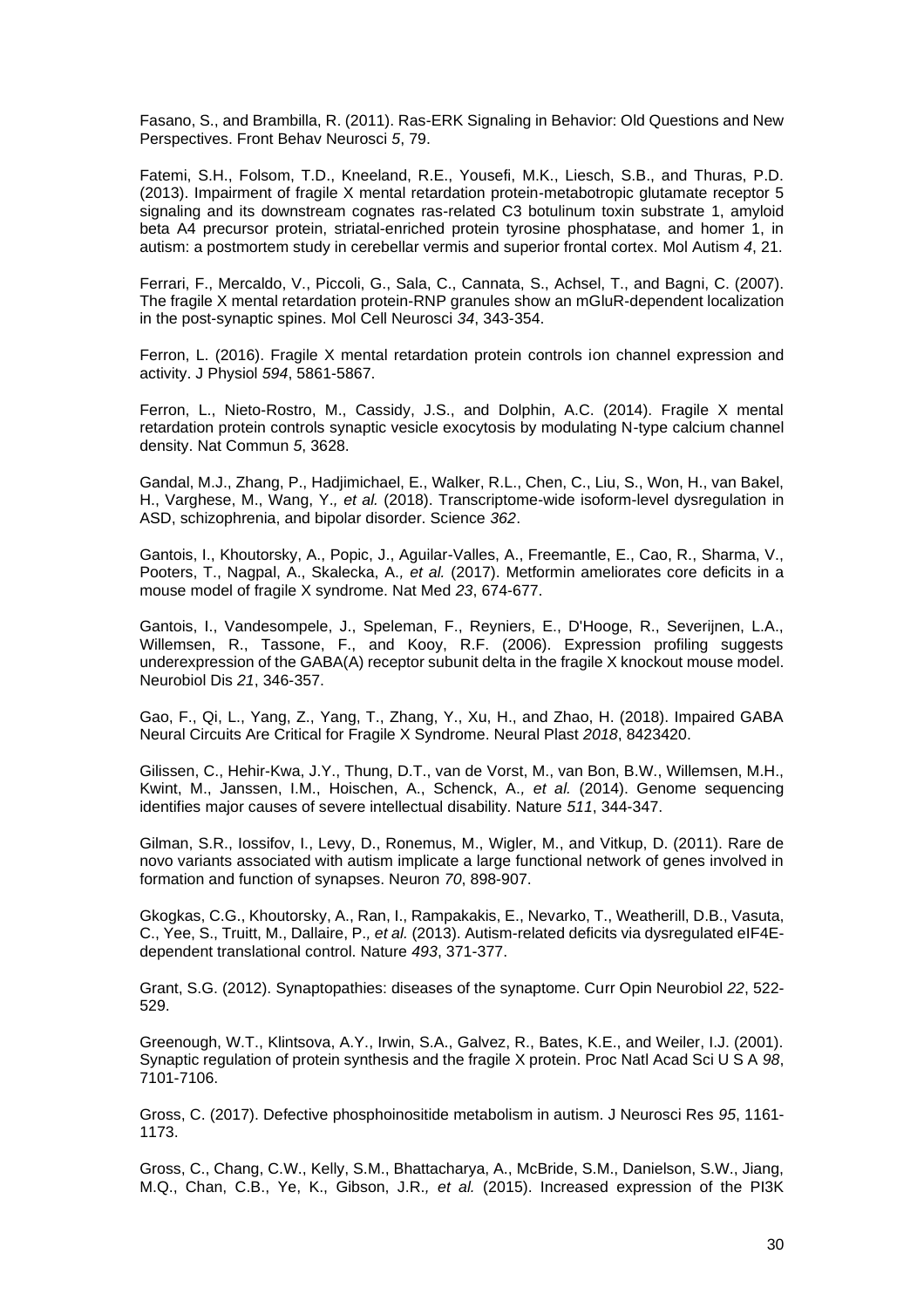enhancer PIKE mediates deficits in synaptic plasticity and behavior in fragile X syndrome. Cell Rep *11*, 727-736.

Gumy, L.F., Yeo, G.S., Tung, Y.C., Zivraj, K.H., Willis, D., Coppola, G., Lam, B.Y., Twiss, J.L., Holt, C.E., and Fawcett, J.W. (2011). Transcriptome analysis of embryonic and adult sensory axons reveals changes in mRNA repertoire localization. RNA *17*, 85-98.

Guo, W., Molinaro, G., Collins, K.A., Hays, S.A., Paylor, R., Worley, P.F., Szumlinski, K.K., and Huber, K.M. (2016). Selective Disruption of Metabotropic Glutamate Receptor 5-Homer Interactions Mimics Phenotypes of Fragile X Syndrome in Mice. J Neurosci *36*, 2131-2147.

Ha, S., Sohn, I.J., Kim, N., Sim, H.J., and Cheon, K.A. (2015). Characteristics of Brains in Autism Spectrum Disorder: Structure, Function and Connectivity across the Lifespan. Exp Neurobiol *24*, 273-284.

Haas, B.W., Barnea-Goraly, N., Lightbody, A.A., Patnaik, S.S., Hoeft, F., Hazlett, H., Piven, J., and Reiss, A.L. (2009). Early white-matter abnormalities of the ventral frontostriatal pathway in fragile X syndrome. Dev Med Child Neurol *51*, 593-599.

Haberl, M.G., Zerbi, V., Veltien, A., Ginger, M., Heerschap, A., and Frick, A. (2015). Structuralfunctional connectivity deficits of neocortical circuits in the Fmr1 (-/y) mouse model of autism. Sci Adv *1*, e1500775.

Hagerman, R.J., Berry-Kravis, E., Hazlett, H.C., Bailey, D.B., Jr., Moine, H., Kooy, R.F., Tassone, F., Gantois, I., Sonenberg, N., Mandel, J.L.*, et al.* (2017). Fragile X syndrome. Nat Rev Dis Primers *3*, 17065.

Hall, S.S., Jiang, H., Reiss, A.L., and Greicius, M.D. (2013). Identifying large-scale brain networks in fragile X syndrome. JAMA Psychiatry *70*, 1215-1223.

Hamilton, S.M., Green, J.R., Veeraragavan, S., Yuva, L., McCoy, A., Wu, Y., Warren, J., Little, L., Ji, D., Cui, X.*, et al.* (2014). Fmr1 and Nlgn3 knockout rats: novel tools for investigating autism spectrum disorders. Behav Neurosci *128*, 103-109.

Harony-Nicolas, H., Kay, M., Hoffmann, J.D., Klein, M.E., Bozdagi-Gunal, O., Riad, M., Daskalakis, N.P., Sonar, S., Castillo, P.E., Hof, P.R.*, et al.* (2017). Oxytocin improves behavioral and electrophysiological deficits in a novel Shank3-deficient rat. Elife *6*.

Harris, H., and Rubinsztein, D.C. (2011). Control of autophagy as a therapy for neurodegenerative disease. Nat Rev Neurol *8*, 108-117.

Hatton, D., Bailey, D.B., Hargett-Beck, M.Q., Skinner, M., and Clark, R.D. (1999). Behavioral style of young boys with fragile X syndrome. Developmental Medicine & Child Neurology *41*, 625-632.

Hayashi, M.L., Rao, B.S., Seo, J.S., Choi, H.S., Dolan, B.M., Choi, S.Y., Chattarji, S., and Tonegawa, S. (2007). Inhibition of p21-activated kinase rescues symptoms of fragile X syndrome in mice. Proc Natl Acad Sci U S A *104*, 11489-11494.

He, C.X., and Portera-Cailliau, C. (2013). The trouble with spines in fragile X syndrome: density, maturity and plasticity. Neuroscience *251*, 120-128.

He, Q., Nomura, T., Xu, J., and Contractor, A. (2014). The developmental switch in GABA polarity is delayed in fragile X mice. J Neurosci *34*, 446-450.

Henske, E.P., Jozwiak, S., Kingswood, J.C., Sampson, J.R., and Thiele, E.A. (2016). Tuberous sclerosis complex. Nat Rev Dis Primers *2*, 16035.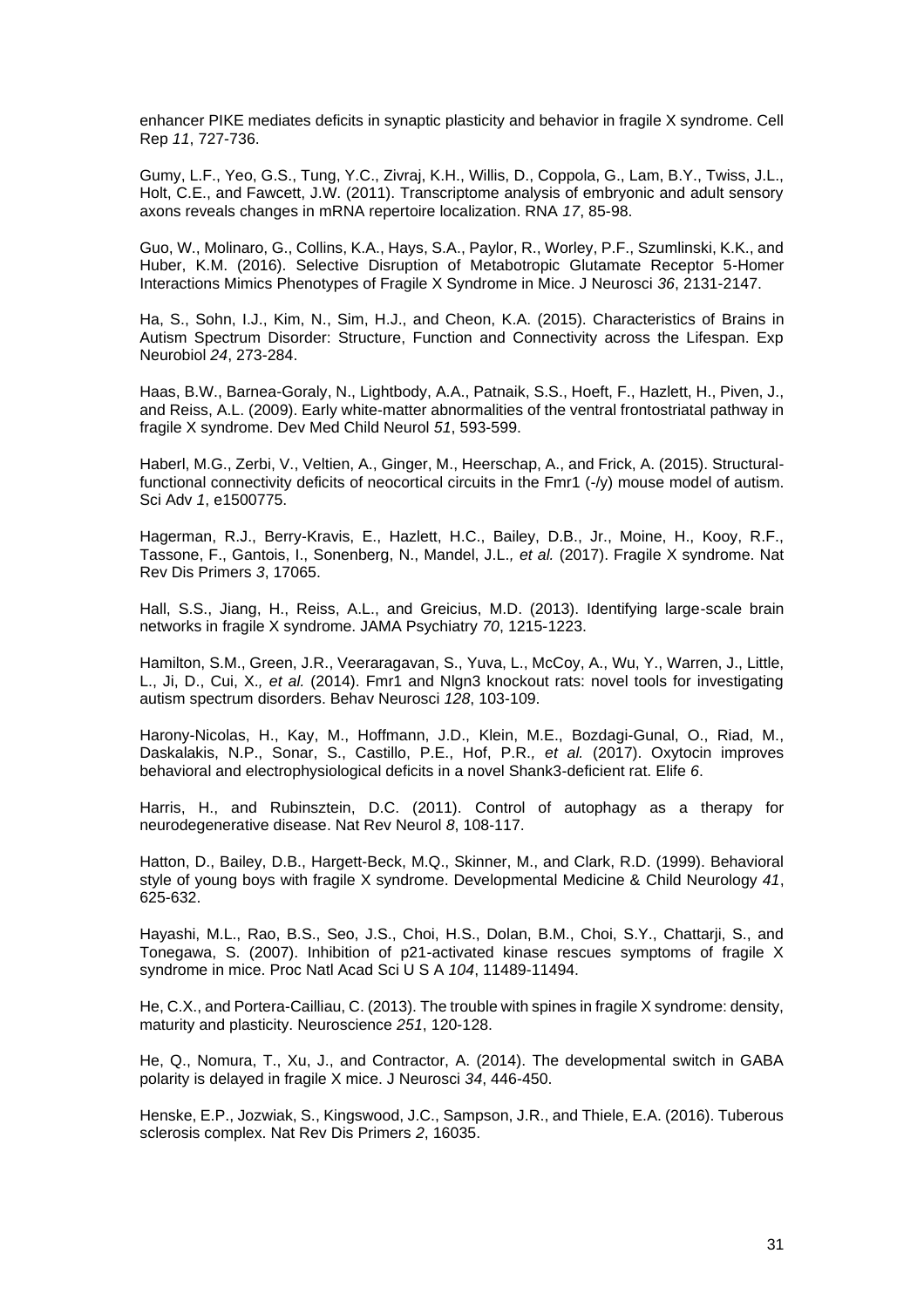Hernandez, R.N., Feinberg, R.L., Vaurio, R., Passanante, N.M., Thompson, R.E., and Kaufmann, W.E. (2009). Autism spectrum disorder in fragile X syndrome: a longitudinal evaluation. Am J Med Genet A *149A*, 1125-1137.

Hernandez-Negrete, I., Carretero-Ortega, J., Rosenfeldt, H., Hernandez-Garcia, R., Calderon-Salinas, J.V., Reyes-Cruz, G., Gutkind, J.S., and Vazquez-Prado, J. (2007). P-Rex1 links mammalian target of rapamycin signaling to Rac activation and cell migration. J Biol Chem *282*, 23708-23715.

Hoeffer, C.A., Sanchez, E., Hagerman, R.J., Mu, Y., Nguyen, D.V., Wong, H., Whelan, A.M., Zukin, R.S., Klann, E., and Tassone, F. (2012). Altered mTOR signaling and enhanced CYFIP2 expression levels in subjects with fragile X syndrome. Genes Brain Behav *11*, 332-341.

Holsen, L.M., Dalton, K.M., Johnstone, T., and Davidson, R.J. (2008). Prefrontal social cognition network dysfunction underlying face encoding and social anxiety in fragile X syndrome. Neuroimage *43*, 592-604.

Holtmaat, A., and Svoboda, K. (2009). Experience-dependent structural synaptic plasticity in the mammalian brain. Nat Rev Neurosci *10*, 647-658.

Hotulainen, P., and Hoogenraad, C.C. (2010). Actin in dendritic spines: connecting dynamics to function. J Cell Biol *189*, 619-629.

Hou, L., Antion, M.D., Hu, D., Spencer, C.M., Paylor, R., and Klann, E. (2006). Dynamic translational and proteasomal regulation of fragile X mental retardation protein controls mGluRdependent long-term depression. Neuron *51*, 441-454.

Huang, J., Ikeuchi, Y., Malumbres, M., and Bonni, A. (2015). A Cdh1-APC/FMRP Ubiquitin Signaling Link Drives mGluR-Dependent Synaptic Plasticity in the Mammalian Brain. Neuron *86*, 726-739.

Huang, W., Zhu, P.J., Zhang, S., Zhou, H., Stoica, L., Galiano, M., Krnjevic, K., Roman, G., and Costa-Mattioli, M. (2013). mTORC2 controls actin polymerization required for consolidation of long-term memory. Nat Neurosci *16*, 441-448.

Huber, K.M., Gallagher, S.M., Warren, S.T., and Bear, M.F. (2002). Altered synaptic plasticity in a mouse model of fragile X mental retardation. Proc Natl Acad Sci U S A *99*, 7746-7750.

Huber, K.M., Klann, E., Costa-Mattioli, M., and Zukin, R.S. (2015). Dysregulation of Mammalian Target of Rapamycin Signaling in Mouse Models of Autism. J Neurosci *35*, 13836-13842.

Hutsler, J.J., and Zhang, H. (2010). Increased dendritic spine densities on cortical projection neurons in autism spectrum disorders. Brain Res *1309*, 83-94.

Jacquemont, S., Pacini, L., Jonch, A.E., Cencelli, G., Rozenberg, I., He, Y., D'Andrea, L., Pedini, G., Eldeeb, M., Willemsen, R.*, et al.* (2018). Protein synthesis levels are increased in a subset of individuals with fragile X syndrome. Hum Mol Genet *27*, 2039-2051.

Jedrzejewska-Szmek, J., and Blackwell, K.T. (2019). From membrane receptors to protein synthesis and actin cytoskeleton: Mechanisms underlying long lasting forms of synaptic plasticity. Semin Cell Dev Biol.

Jeste, S.S., Varcin, K.J., Hellemann, G.S., Gulsrud, A.C., Bhatt, R., Kasari, C., Wu, J.Y., Sahin, M., and Nelson, C.A., 3rd (2016). Symptom profiles of autism spectrum disorder in tuberous sclerosis complex. Neurology *87*, 766-772.

Joensuu, M., Lanoue, V., and Hotulainen, P. (2018). Dendritic spine actin cytoskeleton in autism spectrum disorder. Prog Neuropsychopharmacol Biol Psychiatry *84*, 362-381.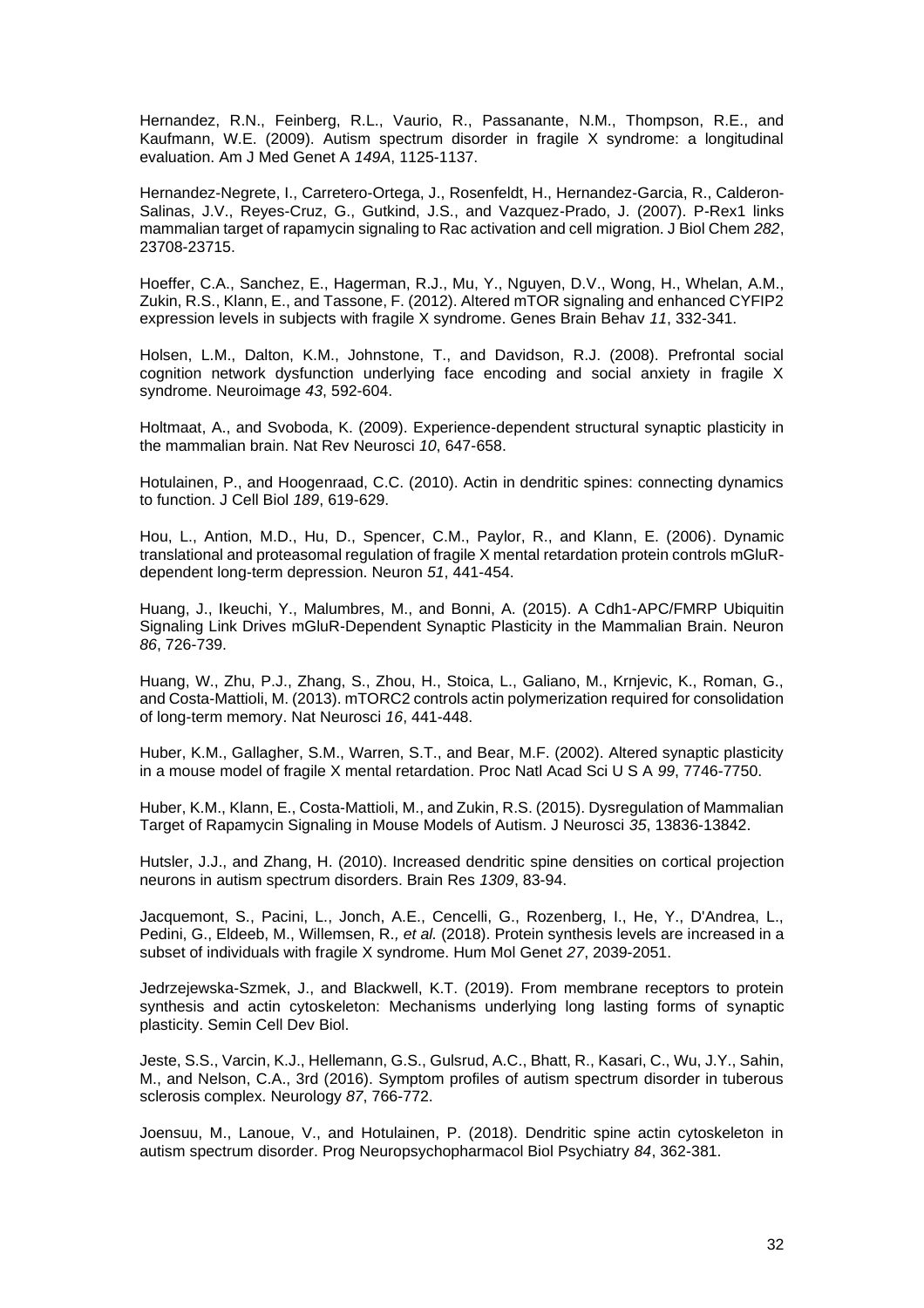Jung, C.H., Jun, C.B., Ro, S.H., Kim, Y.M., Otto, N.M., Cao, J., Kundu, M., and Kim, D.H. (2009). ULK-Atg13-FIP200 complexes mediate mTOR signaling to the autophagy machinery. Mol Biol Cell *20*, 1992-2003.

Kanai, Y., Dohmae, N., and Hirokawa, N. (2004). Kinesin transports RNA: isolation and characterization of an RNA-transporting granule. Neuron *43*, 513-525.

Kang, J.Y., Chadchankar, J., Vien, T.N., Mighdoll, M.I., Hyde, T.M., Mather, R.J., Deeb, T.Z., Pangalos, M.N., Brandon, N.J., Dunlop, J.*, et al.* (2017). Deficits in the activity of presynaptic gamma-aminobutyric acid type B receptors contribute to altered neuronal excitability in fragile X syndrome. J Biol Chem *292*, 6621-6632.

Kashima, R., Roy, S., Ascano, M., Martinez-Cerdeno, V., Ariza-Torres, J., Kim, S., Louie, J., Lu, Y., Leyton, P., Bloch, K.D.*, et al.* (2016). Augmented noncanonical BMP type II receptor signaling mediates the synaptic abnormality of fragile X syndrome. Sci Signal *9*, ra58.

Kaufmann, W.E., Kidd, S.A., Andrews, H.F., Budimirovic, D.B., Esler, A., Haas-Givler, B., Stackhouse, T., Riley, C., Peacock, G., Sherman, S.L.*, et al.* (2017). Autism Spectrum Disorder in Fragile X Syndrome: Cooccurring Conditions and Current Treatment. Pediatrics *139*, S194- S206.

Khayachi, A., Gwizdek, C., Poupon, G., Alcor, D., Chafai, M., Casse, F., Maurin, T., Prieto, M., Folci, A., De Graeve, F.*, et al.* (2018). Sumoylation regulates FMRP-mediated dendritic spine elimination and maturation. Nat Commun *9*, 757.

Khundrakpam, B.S., Lewis, J.D., Zhao, L., Chouinard-Decorte, F., and Evans, A.C. (2016). Brain connectivity in normally developing children and adolescents. Neuroimage *134*, 192-203.

Kim, K., Yang, J., and Kim, E. (2010). Diacylglycerol kinases in the regulation of dendritic spines. J Neurochem *112*, 577-587.

Kim, S.H., Markham, J.A., Weiler, I.J., and Greenough, W.T. (2008). Aberrant early-phase ERK inactivation impedes neuronal function in fragile X syndrome. Proc Natl Acad Sci U S A *105*, 4429-4434.

King, M.K., Pardo, M., Cheng, Y., Downey, K., Jope, R.S., and Beurel, E. (2014). Glycogen synthase kinase-3 inhibitors: Rescuers of cognitive impairments. Pharmacol Ther *141*, 1-12.

Klein, M.E., Monday, H., and Jordan, B.A. (2016). Proteostasis and RNA Binding Proteins in Synaptic Plasticity and in the Pathogenesis of Neuropsychiatric Disorders. Neural Plast *2016*, 3857934.

Korsak, L.I., Mitchell, M.E., Shepard, K.A., and Akins, M.R. (2016). Regulation of neuronal gene expression by local axonal translation. Curr Genet Med Rep *4*, 16-25.

Kumar, V.J., Grissom, N.M., McKee, S.E., Schoch, H., Bowman, N., Havekes, R., Kumar, M., Pickup, S., Poptani, H., Reyes, T.M.*, et al.* (2018). Linking spatial gene expression patterns to sex-specific brain structural changes on a mouse model of 16p11.2 hemideletion. Transl Psychiatry *8*, 109.

La Fata, G., Gartner, A., Dominguez-Iturza, N., Dresselaers, T., Dawitz, J., Poorthuis, R.B., Averna, M., Himmelreich, U., Meredith, R.M., Achsel, T.*, et al.* (2014). FMRP regulates multipolar to bipolar transition affecting neuronal migration and cortical circuitry. Nat Neurosci *17*, 1693-1700.

Lacoux, C., Di Marino, D., Boyl, P.P., Zalfa, F., Yan, B., Ciotti, M.T., Falconi, M., Urlaub, H., Achsel, T., Mougin, A.*, et al.* (2012). BC1-FMRP interaction is modulated by 2'-O-methylation: RNA-binding activity of the tudor domain and translational regulation at synapses. Nucleic Acids Res *40*, 4086-4096.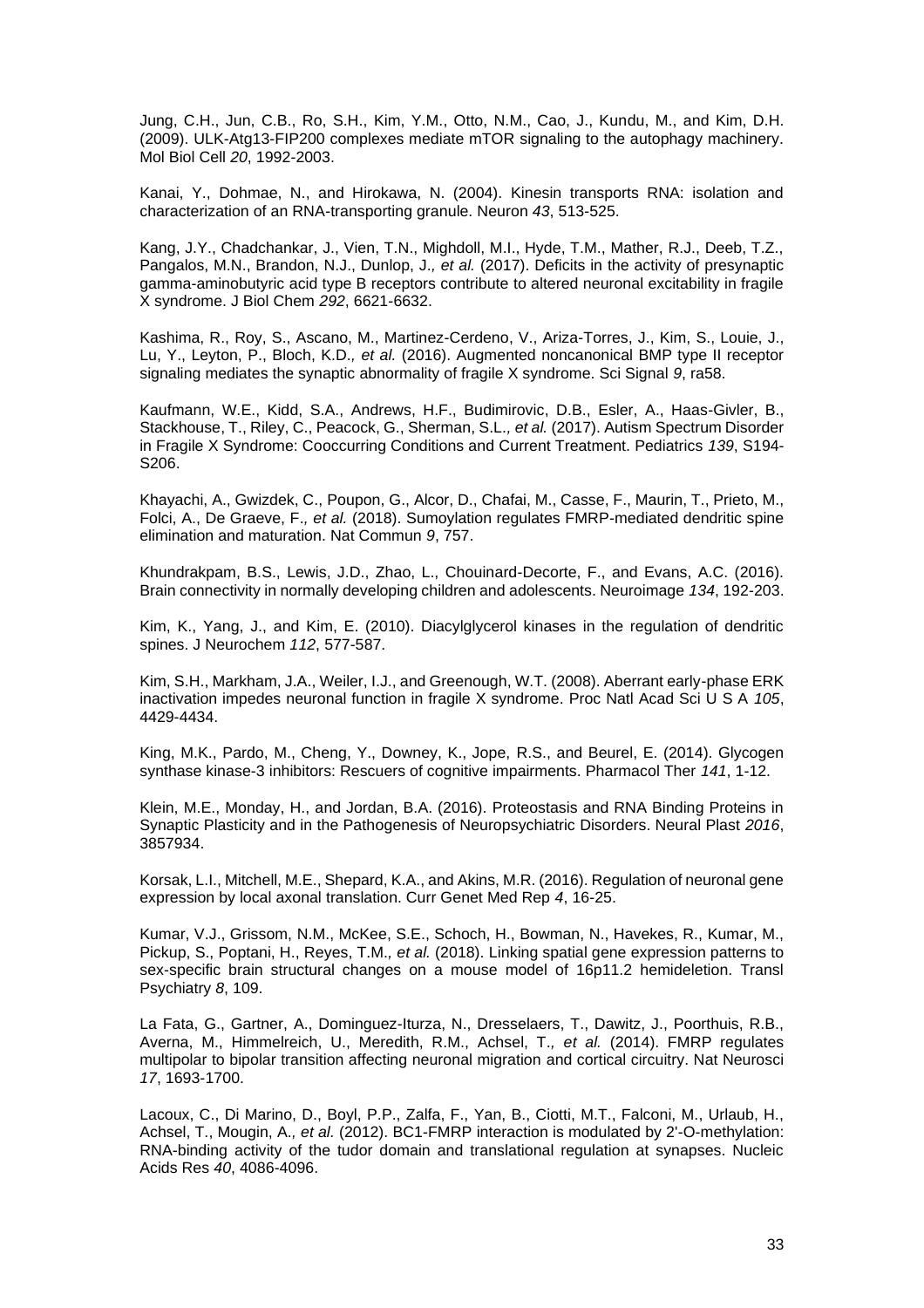Lamprecht, R. (2014). The actin cytoskeleton in memory formation. Prog Neurobiol *117*, 1-19.

Laplante, M., and Sabatini, D.M. (2012). mTOR Signaling. Cold Spring Harb Perspect Biol *4*.

Lebel, C., and Deoni, S. (2018). The development of brain white matter microstructure. Neuroimage *182*, 207-218.

Li, Y., Tang, W., Zhang, L.R., and Zhang, C.Y. (2014). FMRP regulates miR196a-mediated repression of HOXB8 via interaction with the AGO2 MID domain. Mol Biosyst *10*, 1757-1764.

Lin, C.H., Lin, H.I., Chen, M.L., Lai, T.T., Cao, L.P., Farrer, M.J., Wu, R.M., and Chien, C.T. (2016). Lovastatin protects neurite degeneration in LRRK2-G2019S parkinsonism through activating the Akt/Nrf pathway and inhibiting GSK3beta activity. Hum Mol Genet *25*, 1965-1978.

Lin, W.H., and Webb, D.J. (2009). Actin and Actin-Binding Proteins: Masters of Dendritic Spine Formation, Morphology, and Function. Open Neurosci J *3*, 54-66.

Linda, K., Fiuza, C., and Nadif Kasri, N. (2018). The promise of induced pluripotent stem cells for neurodevelopmental disorders. Prog Neuropsychopharmacol Biol Psychiatry *84*, 382-391.

Lipton, J.O., and Sahin, M. (2014). The neurology of mTOR. Neuron *84*, 275-291.

Liska, A., Bertero, A., Gomolka, R., Sabbioni, M., Galbusera, A., Barsotti, N., Panzeri, S., Scattoni, M.L., Pasqualetti, M., and Gozzi, A. (2018). Homozygous Loss of Autism-Risk Gene CNTNAP2 Results in Reduced Local and Long-Range Prefrontal Functional Connectivity. Cereb Cortex *28*, 1141-1153.

Liu, X.S., Wu, H., Krzisch, M., Wu, X., Graef, J., Muffat, J., Hnisz, D., Li, C.H., Yuan, B., Xu, C.*, et al.* (2018). Rescue of Fragile X Syndrome Neurons by DNA Methylation Editing of the FMR1 Gene. Cell *172*, 979-992 e976.

Mahato, P.K., Ramsakha, N., Ojha, P., Gulia, R., Sharma, R., and Bhattacharyya, S. (2018). Group I Metabotropic Glutamate Receptors (mGluRs): Ins and Outs. Adv Exp Med Biol *1112*, 163-175.

Mahfouz, A., Ziats, M.N., Rennert, O.M., Lelieveldt, B.P., and Reinders, M.J. (2015). Shared Pathways Among Autism Candidate Genes Determined by Co-expression Network Analysis of the Developing Human Brain Transcriptome. J Mol Neurosci *57*, 580-594.

Martin-Brevet, S., Rodriguez-Herreros, B., Nielsen, J.A., Moreau, C., Modenato, C., Maillard, A.M., Pain, A., Richetin, S., Jonch, A.E., Qureshi, A.Y.*, et al.* (2018). Quantifying the Effects of 16p11.2 Copy Number Variants on Brain Structure: A Multisite Genetic-First Study. Biol Psychiatry *84*, 253-264.

Martínez-Cerdeño, V. (2017). Dendrite and spine modifications in autism and related neurodevelopmental disorders in patients and animal models. Dev Neurobiol *77*, 393-404.

Maurer-Stroh, S., Dickens, N.J., Hughes-Davies, L., Kouzarides, T., Eisenhaber, F., and Ponting, C.P. (2003). The Tudor domain 'Royal Family': Tudor, plant Agenet, Chromo, PWWP and MBT domains. Trends Biochem Sci *28*, 69-74.

McDuffie, A., Abbeduto, L., Lewis, P., Kover, S., Kim, J.S., Weber, A., and Brown, W.T. (2010). Autism spectrum disorder in children and adolescents with fragile X syndrome: within-syndrome differences and age-related changes. Am J Intellect Dev Disabil *115*, 307-326.

Mefford, H.C., Batshaw, M.L., and Hoffman, E.P. (2012). Genomics, intellectual disability, and autism. N Engl J Med *366*, 733-743.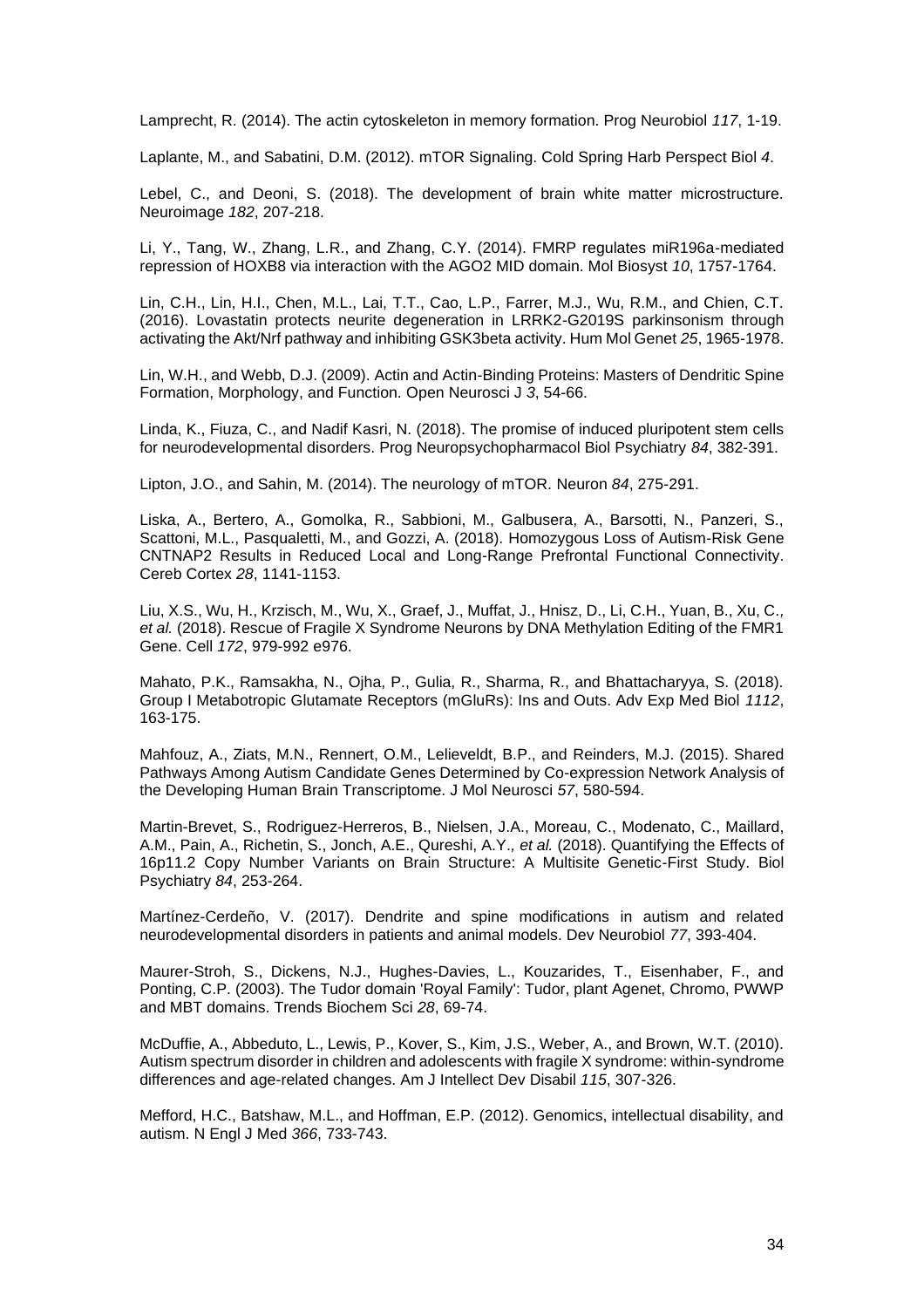Mellios, N., Feldman, D.A., Sheridan, S.D., Ip, J.P.K., Kwok, S., Amoah, S.K., Rosen, B., Rodriguez, B.A., Crawford, B., Swaminathan, R.*, et al.* (2018). MeCP2-regulated miRNAs control early human neurogenesis through differential effects on ERK and AKT signaling. Mol Psychiatry *23*, 1051-1065.

Merkurjev, D., Hong, W.T., Iida, K., Oomoto, I., Goldie, B.J., Yamaguti, H., Ohara, T., Kawaguchi, S.Y., Hirano, T., Martin, K.C.*, et al.* (2018). Synaptic N(6)-methyladenosine (m(6)A) epitranscriptome reveals functional partitioning of localized transcripts. Nat Neurosci *21*, 1004- 1014.

Min, W.W., Yuskaitis, C.J., Yan, Q., Sikorski, C., Chen, S., Jope, R.S., and Bauchwitz, R.P. (2009). Elevated glycogen synthase kinase-3 activity in Fragile X mice: key metabolic regulator with evidence for treatment potential. Neuropharmacology *56*, 463-472.

Miyashiro, K.Y., Beckel-Mitchener, A., Purk, T.P., Becker, K.G., Barret, T., Liu, L., Carbonetto, S., Weiler, I.J., Greenough, W.T., and Eberwine, J. (2003). RNA cargoes associating with FMRP reveal deficits in cellular functioning in Fmr1 null mice. Neuron *37*, 417-431.

Mizuno, K. (2013). Signaling mechanisms and functional roles of cofilin phosphorylation and dephosphorylation. Cell Signal *25*, 457-469.

Mizushima, N., Levine, B., Cuervo, A.M., and Klionsky, D.J. (2008). Autophagy fights disease through cellular self-digestion. Nature *451*, 1069-1075.

Monteiro, P., and Feng, G. (2017). SHANK proteins: roles at the synapse and in autism spectrum disorder. Nat Rev Neurosci *18*, 147-157.

Morrow, E.M., Yoo, S.Y., Flavell, S.W., Kim, T.K., Lin, Y., Hill, R.S., Mukaddes, N.M., Balkhy, S., Gascon, G., Hashmi, A.*, et al.* (2008). Identifying autism loci and genes by tracing recent shared ancestry. Science *321*, 218-223.

Mostafalou, S., and Abdollahi, M. (2017). Pesticides: an update of human exposure and toxicity. Arch Toxicol *91*, 549-599.

Mostany, R., Anstey, J.E., Crump, K.L., Maco, B., Knott, G., and Portera-Cailliau, C. (2013). Altered synaptic dynamics during normal brain aging. J Neurosci *33*, 4094-4104.

Muddashetty, R.S., Nalavadi, V.C., Gross, C., Yao, X., Xing, L., Laur, O., Warren, S.T., and Bassell, G.J. (2011). Reversible Inhibition of PSD-95 mRNA Translation by miR-125a, FMRP Phosphorylation, and mGluR Signaling. Mol Cell *42*, 673-688.

Nakahata, Y., and Yasuda, R. (2018). Plasticity of Spine Structure: Local Signaling, Translation and Cytoskeletal Reorganization. Front Synaptic Neurosci *10*, 29.

Nalavadi, V.C., Muddashetty, R.S., Gross, C., and Bassell, G.J. (2012). Dephosphorylationinduced ubiquitination and degradation of FMRP in dendrites: a role in immediate early mGluRstimulated translation. J Neurosci *32*, 2582-2587.

Napoli, I., Mercaldo, V., Boyl, P.P., Eleuteri, B., Zalfa, F., De Rubeis, S., Di Marino, D., Mohr, E., Massimi, M., Falconi, M.*, et al.* (2008). The fragile X syndrome protein represses activitydependent translation through CYFIP1, a new 4E-BP. Cell *134*, 1042-1054.

Nelson, D.L., Orr, H.T., and Warren, S.T. (2013). The unstable repeats--three evolving faces of neurological disease. Neuron *77*, 825-843.

Nelson, S.B., and Valakh, V. (2015). Excitatory/Inhibitory Balance and Circuit Homeostasis in Autism Spectrum Disorders. Neuron *87*, 684-698.

Nixon, R.A. (2013). The role of autophagy in neurodegenerative disease. Nat Med *19*, 983-997.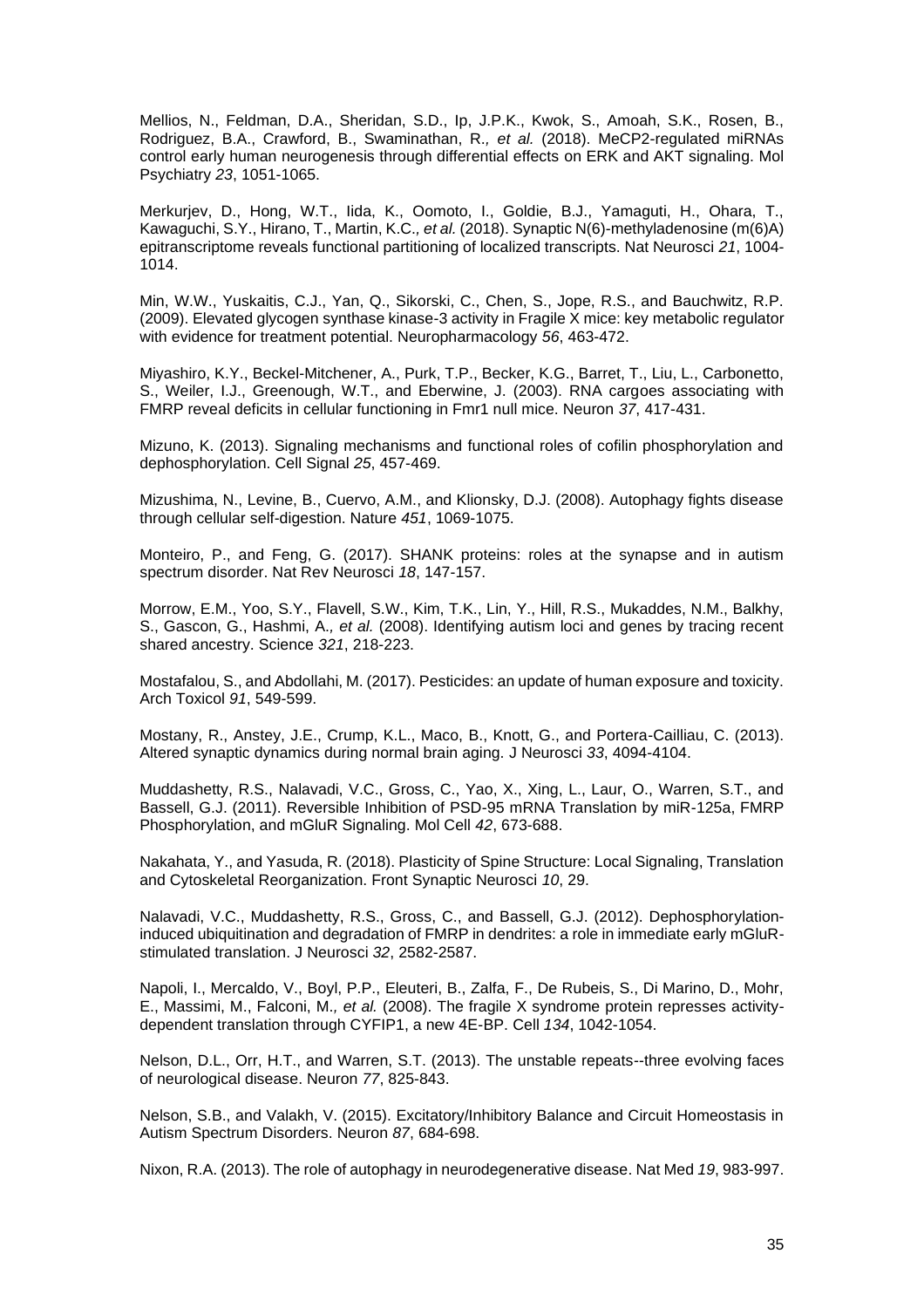Nomura, T., Musial, T.F., Marshall, J.J., Zhu, Y., Remmers, C.L., Xu, J., Nicholson, D.A., and Contractor, A. (2017). Delayed Maturation of Fast-Spiking Interneurons Is Rectified by Activation of the TrkB Receptor in the Mouse Model of Fragile X Syndrome. J Neurosci *37*, 11298-11310.

Oguro-Ando, A., Rosensweig, C., Herman, E., Nishimura, Y., Werling, D., Bill, B.R., Berg, J.M., Gao, F., Coppola, G., Abrahams, B.S.*, et al.* (2015). Increased CYFIP1 dosage alters cellular and dendritic morphology and dysregulates mTOR. Mol Psychiatry *20*, 1069-1078.

Oliet, S.H., Malenka, R.C., and Nicoll, R.A. (1997). Two distinct forms of long-term depression coexist in CA1 hippocampal pyramidal cells. Neuron *18*, 969-982.

Olmos-Serrano, J.L., Paluszkiewicz, S.M., Martin, B.S., Kaufmann, W.E., Corbin, J.G., and Huntsman, M.M. (2010). Defective GABAergic neurotransmission and pharmacological rescue of neuronal hyperexcitability in the amygdala in a mouse model of fragile X syndrome. J Neurosci *30*, 9929-9938.

Osterweil, E.K., Krueger, D.D., Reinhold, K., and Bear, M.F. (2010). Hypersensitivity to mGluR5 and ERK1/2 leads to excessive protein synthesis in the hippocampus of a mouse model of fragile X syndrome. J Neurosci *30*, 15616-15627.

Palmer, M.J., Irving, A.J., Seabrook, G.R., Jane, D.E., and Collingridge, G.L. (1997). The group I mGlu receptor agonist DHPG induces a novel form of LTD in the CA1 region of the hippocampus. Neuropharmacology *36*, 1517-1532.

Panja, D., Kenney, J.W., D'Andrea, L., Zalfa, F., Vedeler, A., Wibrand, K., Fukunaga, R., Bagni, C., Proud, C.G., and Bramham, C.R. (2014). Two-stage translational control of dentate gyrus LTP consolidation is mediated by sustained BDNF-TrkB signaling to MNK. Cell Rep *9*, 1430- 1445.

Parikshak, N.N., Gandal, M.J., and Geschwind, D.H. (2015). Systems biology and gene networks in neurodevelopmental and neurodegenerative disorders. Nat Rev Genet *16*, 441- 458.

Park, H.R., Lee, J.M., Moon, H.E., Lee, D.S., Kim, B.N., Kim, J., Kim, D.G., and Paek, S.H. (2016). A Short Review on the Current Understanding of Autism Spectrum Disorders. Exp Neurobiol *25*, 1-13.

Park, S., Park, J.M., Kim, S., Kim, J.A., Shepherd, J.D., Smith-Hicks, C.L., Chowdhury, S., Kaufmann, W., Kuhl, D., Ryazanov, A.G.*, et al.* (2008). Elongation factor 2 and fragile X mental retardation protein control the dynamic translation of Arc/Arg3.1 essential for mGluR-LTD. Neuron *59*, 70-83.

Parras, A., Anta, H., Santos-Galindo, M., Swarup, V., Elorza, A., Nieto-Gonzalez, J.L., Pico, S., Hernandez, I.H., Diaz-Hernandez, J.I., Belloc, E.*, et al.* (2018). Autism-like phenotype and risk gene mRNA deadenylation by CPEB4 mis-splicing. Nature *560*, 441-446.

Pasciuto, E., Ahmed, T., Wahle, T., Gardoni, F., D'Andrea, L., Pacini, L., Jacquemont, S., Tassone, F., Balschun, D., Dotti, C.G.*, et al.* (2015). Dysregulated ADAM10-Mediated Processing of APP during a Critical Time Window Leads to Synaptic Deficits in Fragile X Syndrome. Neuron *87*, 382-398.

Pasciuto, E., and Bagni, C. (2014a). SnapShot: FMRP Interacting Proteins. Cell *159*, 218-218 e211.

Pasciuto, E., and Bagni, C. (2014b). SnapShot: FMRP mRNA Targets and Diseases. Cell *158*, 1446-1446 e1441.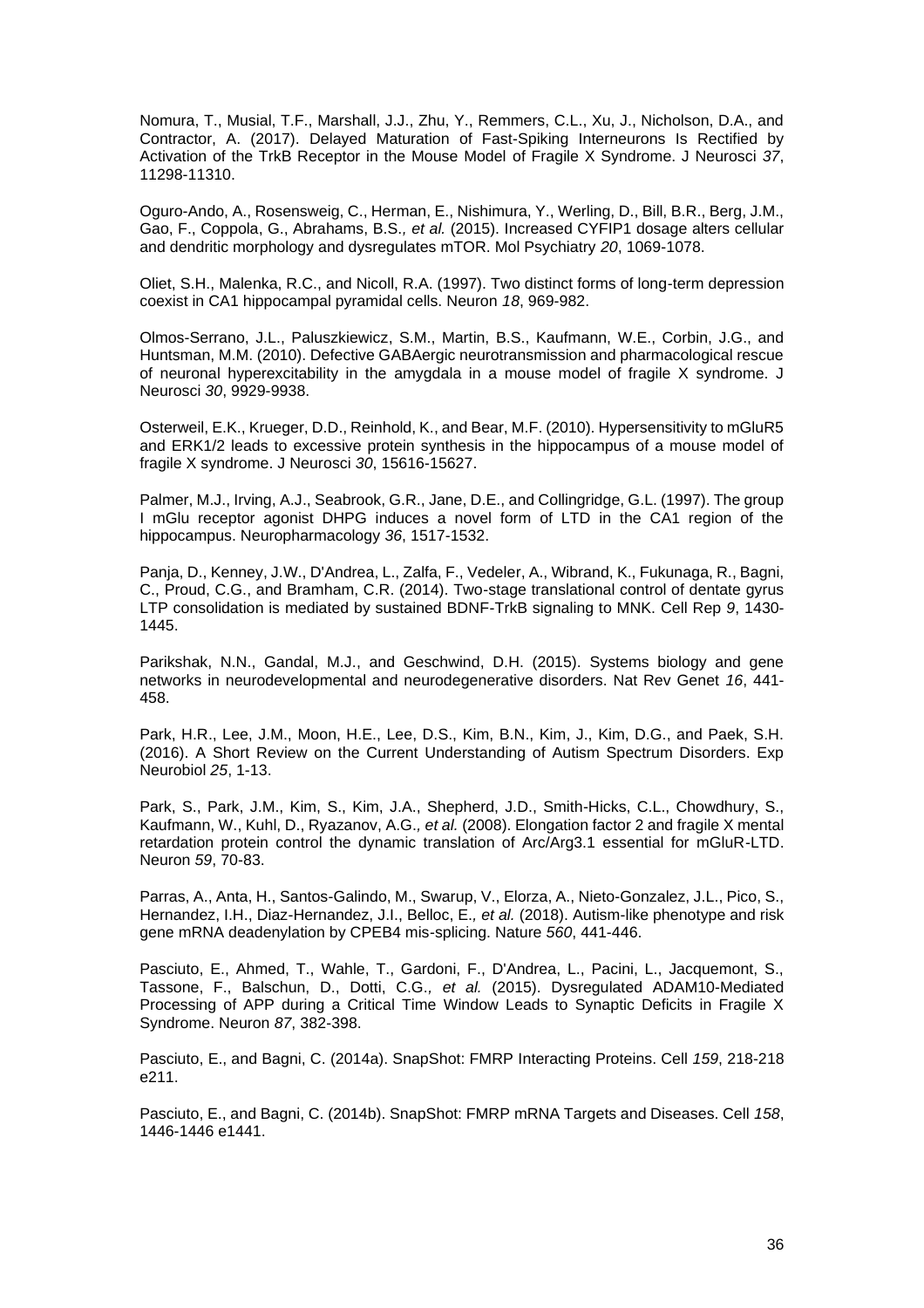Pathania, M., Davenport, E.C., Muir, J., Sheehan, D.F., Lopez-Domenech, G., and Kittler, J.T. (2014). The autism and schizophrenia associated gene CYFIP1 is critical for the maintenance of dendritic complexity and the stabilization of mature spines. Transl Psychiatry *4*, e374.

Peca, J., Feliciano, C., Ting, J.T., Wang, W., Wells, M.F., Venkatraman, T.N., Lascola, C.D., Fu, Z., and Feng, G. (2011). Shank3 mutant mice display autistic-like behaviours and striatal dysfunction. Nature *472*, 437-442.

Peñagarikano, O., and Geschwind, D.H. (2012). What does CNTNAP2 reveal about autism spectrum disorder? Trends Mol Med *18*, 156-163.

Penzes, P., and Cahill, M.E. (2012). Deconstructing signal transduction pathways that regulate the actin cytoskeleton in dendritic spines. Cytoskeleton (Hoboken) *69*, 426-441.

Penzes, P., Cahill, M.E., Jones, K.A., VanLeeuwen, J.E., and Woolfrey, K.M. (2011). Dendritic spine pathology in neuropsychiatric disorders. Nat Neurosci *14*, 285-293.

Pereanu, W., Larsen, E.C., Das, I., Estevez, M.A., Sarkar, A.A., Spring-Pearson, S., Kollu, R., Basu, S.N., and Banerjee-Basu, S. (2018). AutDB: a platform to decode the genetic architecture of autism. Nucleic Acids Res *46*, D1049-D1054.

Perez-Canamas, A., Benvegnu, S., Rueda, C.B., Rabano, A., Satrustegui, J., and Ledesma, M.D. (2017). Sphingomyelin-induced inhibition of the plasma membrane calcium ATPase causes neurodegeneration in type A Niemann-Pick disease. Mol Psychiatry *22*, 711-723.

Pfeiffer, B.E., Zang, T., Wilkerson, J.R., Taniguchi, M., Maksimova, M.A., Smith, L.N., Cowan, C.W., and Huber, K.M. (2010). Fragile X mental retardation protein is required for synapse elimination by the activity-dependent transcription factor MEF2. Neuron *66*, 191-197.

Phillips, R., Ursell, T., Wiggins, P., and Sens, P. (2009). Emerging roles for lipids in shaping membrane-protein function. Nature *459*, 379-385.

Pontrello, C.G., and Ethell, I.M. (2009). Accelerators, Brakes, and Gears of Actin Dynamics in Dendritic Spines. Open Neurosci J *3*, 67-86.

Pucilowska, J., Vithayathil, J., Pagani, M., Kelly, C., Karlo, J.C., Robol, C., Morella, I., Gozzi, A., Brambilla, R., and Landreth, G.E. (2018). Pharmacological Inhibition of ERK Signaling Rescues Pathophysiology and Behavioral Phenotype Associated with 16p11.2 Chromosomal Deletion in Mice. J Neurosci *38*, 6640-6652.

Pyronneau, A., He, Q., Hwang, J.Y., Porch, M., Contractor, A., and Zukin, R.S. (2017). Aberrant Rac1-cofilin signaling mediates defects in dendritic spines, synaptic function, and sensory perception in fragile X syndrome. Sci Signal *10*.

Qureshi, A.Y., Mueller, S., Snyder, A.Z., Mukherjee, P., Berman, J.I., Roberts, T.P., Nagarajan, S.S., Spiro, J.E., Chung, W.K., Sherr, E.H.*, et al.* (2014). Opposing brain differences in 16p11.2 deletion and duplication carriers. J Neurosci *34*, 11199-11211.

Rakic, P., Bourgeois, J.P., Eckenhoff, M.F., Zecevic, N., and Goldman-Rakic, P.S. (1986). Concurrent overproduction of synapses in diverse regions of the primate cerebral cortex. Science *232*, 232-235.

Ramaswami, G., and Geschwind, D.H. (2018). Genetics of autism spectrum disorder. Handb Clin Neurol *147*, 321-329.

Rangaraju, V., Tom Dieck, S., and Schuman, E.M. (2017). Local translation in neuronal compartments: how local is local? EMBO Rep *18*, 693-711.

Reiner, A., and Levitz, J. (2018). Glutamatergic Signaling in the Central Nervous System: Ionotropic and Metabotropic Receptors in Concert. Neuron *98*, 1080-1098.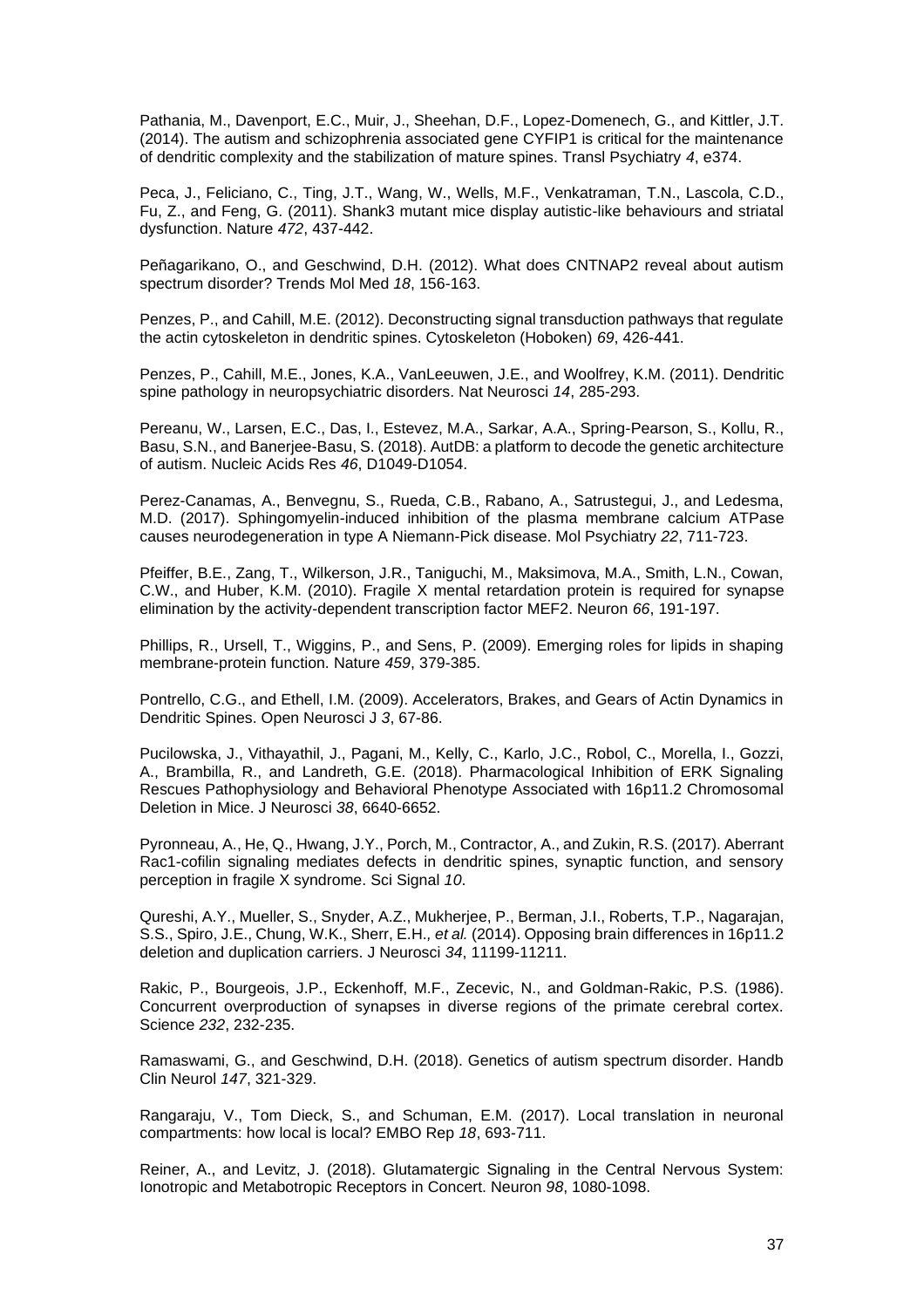Remer, J., Croteau-Chonka, E., Dean, D.C., 3rd, D'Arpino, S., Dirks, H., Whiley, D., and Deoni, S.C.L. (2017). Quantifying cortical development in typically developing toddlers and young children, 1-6 years of age. Neuroimage *153*, 246-261.

Richter, J.D., Bassell, G.J., and Klann, E. (2015). Dysregulation and restoration of translational homeostasis in fragile X syndrome. Nat Rev Neurosci *16*, 595-605.

Roberts, J.E., Ezell, J.E., Fairchild, A.J., Klusek, J., Thurman, A.J., McDuffie, A., and Abbeduto, L. (2018). Biobehavioral composite of social aspects of anxiety in young adults with fragile X syndrome contrasted to autism spectrum disorder. Am J Med Genet B Neuropsychiatr Genet *177*, 665-675.

Ronesi, J.A., Collins, K.A., Hays, S.A., Tsai, N.P., Guo, W., Birnbaum, S.G., Hu, J.H., Worley, P.F., Gibson, J.R., and Huber, K.M. (2012). Disrupted Homer scaffolds mediate abnormal mGluR5 function in a mouse model of fragile X syndrome. Nat Neurosci *15*, 431-440, S431.

Ropers, H.H., and Hamel, B.C. (2005). X-linked mental retardation. Nat Rev Genet *6*, 46-57.

Rosina, E., Battan, B., Siracusano, M., Di Criscio, L., Hollis, F., Pacini, L., Curatolo, P., and Bagni, C. (2019). Disruption of mTOR and MAPK pathways correlates with severity in idiopathic autism. Translational Psychiatry *in press*.

Rubinsztein, D.C., Codogno, P., and Levine, B. (2012). Autophagy modulation as a potential therapeutic target for diverse diseases. Nat Rev Drug Discov *11*, 709-730.

Russell, R.C., Tian, Y., Yuan, H., Park, H.W., Chang, Y.Y., Kim, J., Kim, H., Neufeld, T.P., Dillin, A., and Guan, K.L. (2013). ULK1 induces autophagy by phosphorylating Beclin-1 and activating VPS34 lipid kinase. Nat Cell Biol *15*, 741-750.

Sacco, R., Cacci, E., and Novarino, G. (2018). Neural stem cells in neuropsychiatric disorders. Curr Opin Neurobiol *48*, 131-138.

Sadybekov, A., Tian, C., Arnesano, C., Katritch, V., and Herring, B.E. (2017). An autism spectrum disorder-related de novo mutation hotspot discovered in the GEF1 domain of Trio. Nat Commun *8*, 601.

Sandoval, G.M., Shim, S., Hong, D.S., Garrett, A.S., Quintin, E.M., Marzelli, M.J., Patnaik, S., Lightbody, A.A., and Reiss, A.L. (2018). Neuroanatomical abnormalities in fragile X syndrome during the adolescent and young adult years. J Psychiatr Res *107*, 138-144.

Santini, E., Huynh, T.N., Longo, F., Koo, S.Y., Mojica, E., D'Andrea, L., Bagni, C., and Klann, E. (2017). Reducing eIF4E-eIF4G interactions restores the balance between protein synthesis and actin dynamics in fragile X syndrome model mice. Sci Signal *10*.

Santos, A.R., Kanellopoulos, A.K., and Bagni, C. (2014). Learning and behavioral deficits associated with the absence of the fragile X mental retardation protein: what a fly and mouse model can teach us. Learn Mem *21*, 543-555.

Saré, R.M., Song, A., Loutaev, I., Cook, A., Maita, I., Lemons, A., Sheeler, C., and Smith, C.B. (2017). Negative Effects of Chronic Rapamycin Treatment on Behavior in a Mouse Model of Fragile X Syndrome. Front Mol Neurosci *10*, 452.

Sawicka, K., Pyronneau, A., Chao, M., Bennett, M.V., and Zukin, R.S. (2016). Elevated ERK/p90 ribosomal S6 kinase activity underlies audiogenic seizure susceptibility in fragile X mice. Proc Natl Acad Sci U S A *113*, E6290-E6297.

Saxena, K., Webster, J., Hallas-Potts, A., Mackenzie, R., Spooner, P.A., Thomson, D., Kind, P., Chatterji, S., and Morris, R.G.M. (2018). Experiential contributions to social dominance in a rat model of fragile-X syndrome. Proc Biol Sci *285*.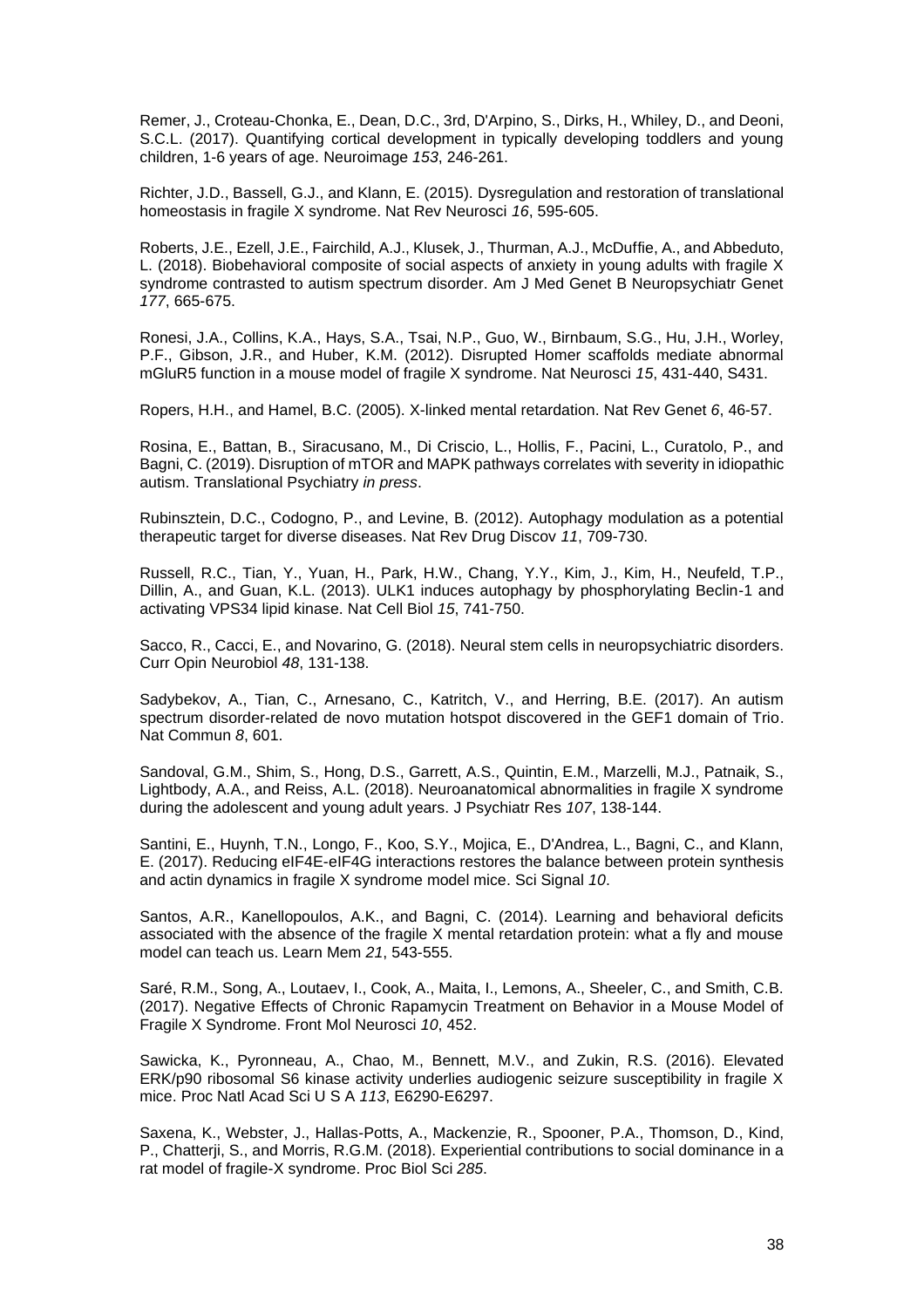Schiffmann, R. (1996). Niemann-Pick disease type C. From bench to bedside. JAMA *276*, 561- 564.

Schnell, E., Long, T.H., Bensen, A.L., Washburn, E.K., and Westbrook, G.L. (2014). Neuroligin-1 knockdown reduces survival of adult-generated newborn hippocampal neurons. Front Neurosci *8*, 71.

Sharma, A., Hoeffer, C.A., Takayasu, Y., Miyawaki, T., McBride, S.M., Klann, E., and Zukin, R.S. (2010). Dysregulation of mTOR signaling in fragile X syndrome. J Neurosci *30*, 694-702.

Shehata, M., Matsumura, H., Okubo-Suzuki, R., Ohkawa, N., and Inokuchi, K. (2012). Neuronal stimulation induces autophagy in hippocampal neurons that is involved in AMPA receptor degradation after chemical long-term depression. J Neurosci *32*, 10413-10422.

Shepherd, J.D., Rumbaugh, G., Wu, J., Chowdhury, S., Plath, N., Kuhl, D., Huganir, R.L., and Worley, P.F. (2006). Arc/Arg3.1 mediates homeostatic synaptic scaling of AMPA receptors. Neuron *52*, 475-484.

Shi, Z., Fujii, K., Kovary, K.M., Genuth, N.R., Rost, H.L., Teruel, M.N., and Barna, M. (2017). Heterogeneous Ribosomes Preferentially Translate Distinct Subpools of mRNAs Genomewide. Mol Cell *67*, 71-83 e77.

Silva, A.I., Ulfarsson, M.O., Stefansson, H., Gustafsson, O., Walters, G.B., Linden, D.E.J., Wilkinson, L.S., Drakesmith, M., Owen, M.J., Hall, J.*, et al.* (2018). Reciprocal White Matter Changes Associated With Copy Number Variation at 15q11.2 BP1-BP2: A Diffusion Tensor Imaging Study. Biol Psychiatry.

Sitzmann, A.F., Hagelstrom, R.T., Tassone, F., Hagerman, R.J., and Butler, M.G. (2018). Rare FMR1 gene mutations causing fragile X syndrome: A review. Am J Med Genet A *176*, 11-18.

Sossin, W.S., and Costa-Mattioli, M. (2018). Translational Control in the Brain in Health and Disease. Cold Spring Harb Perspect Biol.

Stefansson, H., Meyer-Lindenberg, A., Steinberg, S., Magnusdottir, B., Morgen, K., Arnarsdottir, S., Bjornsdottir, G., Walters, G.B., Jonsdottir, G.A., Doyle, O.M.*, et al.* (2014). CNVs conferring risk of autism or schizophrenia affect cognition in controls. Nature *505*, 361- 366.

Stoppel, L.J., Auerbach, B.D., Senter, R.K., Preza, A.R., Lefkowitz, R.J., and Bear, M.F. (2017). beta-Arrestin2 Couples Metabotropic Glutamate Receptor 5 to Neuronal Protein Synthesis and Is a Potential Target to Treat Fragile X. Cell Rep *18*, 2807-2814.

Subramanian, M., Timmerman, C.K., Schwartz, J.L., Pham, D.L., and Meffert, M.K. (2015). Characterizing autism spectrum disorders by key biochemical pathways. Front Neurosci *9*, 313.

Sudhof, T.C. (2018). Towards an Understanding of Synapse Formation. Neuron *100*, 276-293.

Swanson, M.R., Wolff, J.J., Shen, M.D., Styner, M., Estes, A., Gerig, G., McKinstry, R.C., Botteron, K.N., Piven, J., Hazlett, H.C.*, et al.* (2018). Development of White Matter Circuitry in Infants With Fragile X Syndrome. JAMA Psychiatry *75*, 505-513.

Tabet, R., Moutin, E., Becker, J.A., Heintz, D., Fouillen, L., Flatter, E., Krezel, W., Alunni, V., Koebel, P., Dembele, D.*, et al.* (2016). Fragile X Mental Retardation Protein (FMRP) controls diacylglycerol kinase activity in neurons. Proc Natl Acad Sci U S A *113*, E3619-3628.

Tang, G., Gudsnuk, K., Kuo, S.H., Cotrina, M.L., Rosoklija, G., Sosunov, A., Sonders, M.S., Kanter, E., Castagna, C., Yamamoto, A.*, et al.* (2014). Loss of mTOR-dependent macroautophagy causes autistic-like synaptic pruning deficits. Neuron *83*, 1131-1143.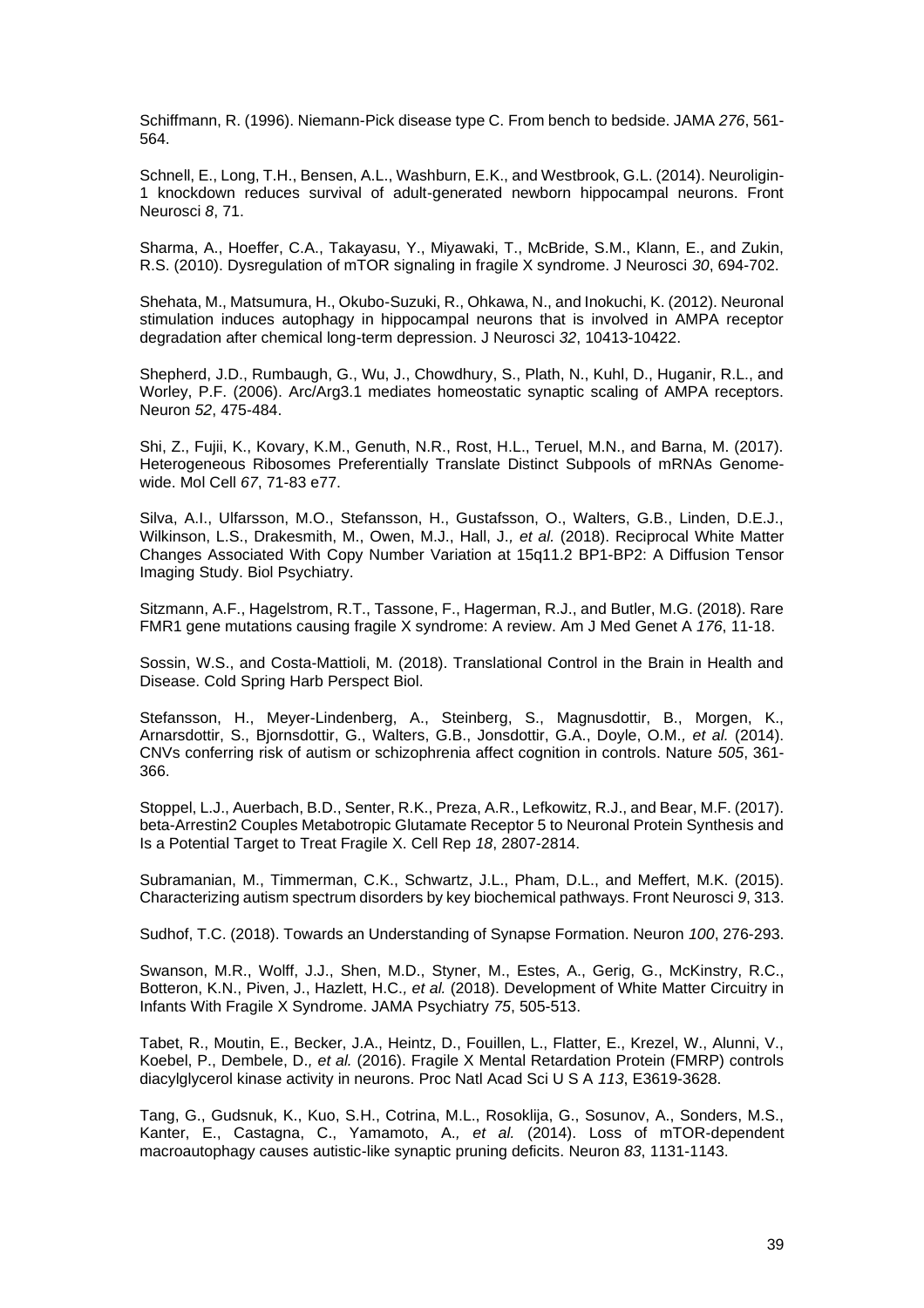Tang, S.J., Reis, G., Kang, H., Gingras, A.C., Sonenberg, N., and Schuman, E.M. (2002). A rapamycin-sensitive signaling pathway contributes to long-term synaptic plasticity in the hippocampus. Proc Natl Acad Sci U S A *99*, 467-472.

Tejada-Simon, M.V. (2015). Modulation of actin dynamics by Rac1 to target cognitive function. J Neurochem *133*, 767-779.

Thurman, A.J., McDuffie, A., Kover, S.T., Hagerman, R.J., and Abbeduto, L. (2015). Autism Symptomatology in Boys with Fragile X Syndrome: A Cross Sectional Developmental Trajectories Comparison with Nonsyndromic Autism Spectrum Disorder. J Autism Dev Disord *45*, 2816-2832.

Tian, C., Kay, Y., Sadybekov, A., Rao, S., Katritch, V., and Herring, B.E. (2018). An Intellectual Disability-Related Missense Mutation in Rac1 Prevents LTP Induction. Front Mol Neurosci *11*, 223.

Tom Dieck, S., Hanus, C., and Schuman, E.M. (2014). SnapShot: local protein translation in dendrites. Neuron *81*, 958-958 e951.

Tran, S.S., Jun, H.I., Bahn, J.H., Azghadi, A., Ramaswami, G., Van Nostrand, E.L., Nguyen, T.B., Hsiao, Y.E., Lee, C., Pratt, G.A.*, et al.* (2019). Widespread RNA editing dysregulation in brains from autistic individuals. Nat Neurosci *22*, 25-36.

Tranfaglia, M.R., Thibodeaux, C., Mason, D.J., Brown, D., Roberts, I., Smith, R., Guilliams, T., and Cogram, P. (2018). Repurposing available drugs for neurodevelopmental disorders: The fragile X experience. Neuropharmacology.

Tsai, N.P., Wilkerson, J.R., Guo, W., and Huber, K.M. (2017). FMRP-dependent Mdm2 dephosphorylation is required for MEF2-induced synapse elimination. Hum Mol Genet *26*, 293- 304.

Tsai, N.P., Wilkerson, J.R., Guo, W., Maksimova, M.A., DeMartino, G.N., Cowan, C.W., and Huber, K.M. (2012). Multiple autism-linked genes mediate synapse elimination via proteasomal degradation of a synaptic scaffold PSD-95. Cell *151*, 1581-1594.

Tu, S., Akhtar, M.W., Escorihuela, R.M., Amador-Arjona, A., Swarup, V., Parker, J., Zaremba, J.D., Holland, T., Bansal, N., Holohan, D.R.*, et al.* (2017). NitroSynapsin therapy for a mouse MEF2C haploinsufficiency model of human autism. Nat Commun *8*, 1488.

Ulfarsson, M.O., Walters, G.B., Gustafsson, O., Steinberg, S., Silva, A., Doyle, O.M., Brammer, M., Gudbjartsson, D.F., Arnarsdottir, S., Jonsdottir, G.A.*, et al.* (2017). 15q11.2 CNV affects cognitive, structural and functional correlates of dyslexia and dyscalculia. Transl Psychiatry *7*, e1109.

van der Vaart, T., Rietman, A.B., Plasschaert, E., Legius, E., Elgersma, Y., Moll, H.A., and Group, N.S.S. (2016). Behavioral and cognitive outcomes for clinical trials in children with neurofibromatosis type 1. Neurology *86*, 154-160.

Vanlerberghe, C., Petit, F., Malan, V., Vincent-Delorme, C., Bouquillon, S., Boute, O., Holder-Espinasse, M., Delobel, B., Duban, B., Vallee, L.*, et al.* (2015). 15q11.2 microdeletion (BP1- BP2) and developmental delay, behaviour issues, epilepsy and congenital heart disease: a series of 52 patients. Eur J Med Genet *58*, 140-147.

Varghese, M., Keshav, N., Jacot-Descombes, S., Warda, T., Wicinski, B., Dickstein, D.L., Harony-Nicolas, H., De Rubeis, S., Drapeau, E., Buxbaum, J.D.*, et al.* (2017). Autism spectrum disorder: neuropathology and animal models. Acta Neuropathol *134*, 537-566.

Varoqueaux, F., Aramuni, G., Rawson, R.L., Mohrmann, R., Missler, M., Gottmann, K., Zhang, W., Sudhof, T.C., and Brose, N. (2006). Neuroligins determine synapse maturation and function. Neuron *51*, 741-754.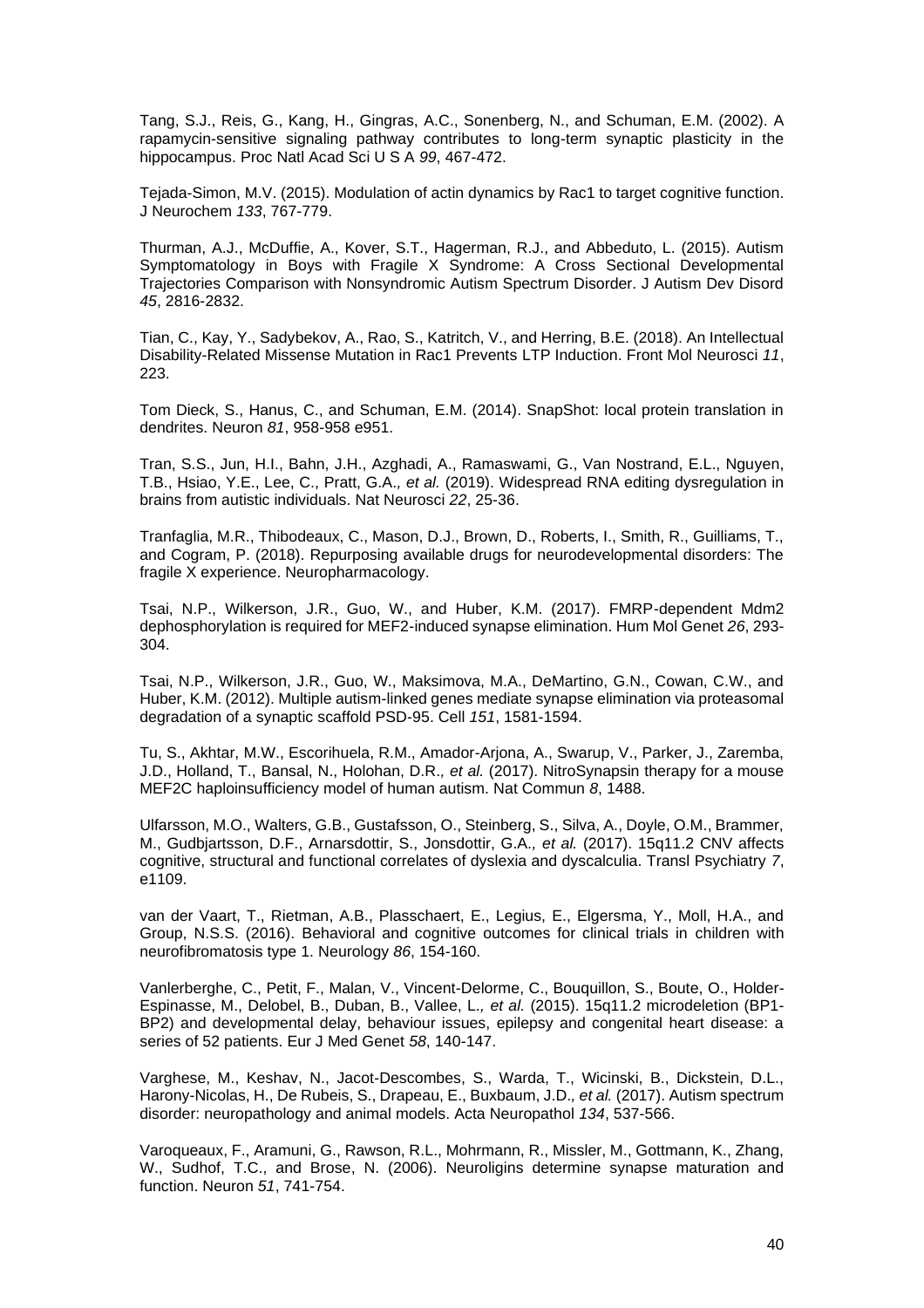Verpelli, C., and Sala, C. (2012). Molecular and synaptic defects in intellectual disability syndromes. Curr Opin Neurobiol *22*, 530-536.

Vicidomini, C., Ponzoni, L., Lim, D., Schmeisser, M.J., Reim, D., Morello, N., Orellana, D., Tozzi, A., Durante, V., Scalmani, P.*, et al.* (2017). Pharmacological enhancement of mGlu5 receptors rescues behavioral deficits in SHANK3 knock-out mice. Mol Psychiatry *22*, 784.

Volkmar, F.R., and McPartland, J.C. (2014). From Kanner to DSM-5: autism as an evolving diagnostic concept. Annu Rev Clin Psychol *10*, 193-212.

Wang, H., and Doering, L.C. (2013). Reversing autism by targeting downstream mTOR signaling. Front Cell Neurosci *7*, 28.

Wang, L., Pang, K., Han, K., Adamski, C.J., Wang, W., He, L., Lai, J.K., Bondar, V.V., Duman, J.G., Richman, R.*, et al.* (2019). An autism-linked missense mutation in SHANK3 reveals the modularity of Shank3 function. Mol Psychiatry.

Wang, X., Bey, A.L., Katz, B.M., Badea, A., Kim, N., David, L.K., Duffney, L.J., Kumar, S., Mague, S.D., Hulbert, S.W.*, et al.* (2016). Altered mGluR5-Homer scaffolds and corticostriatal connectivity in a Shank3 complete knockout model of autism. Nat Commun *7*, 11459.

Wang, X., Snape, M., Klann, E., Stone, J.G., Singh, A., Petersen, R.B., Castellani, R.J., Casadesus, G., Smith, M.A., and Zhu, X. (2012). Activation of the extracellular signal-regulated kinase pathway contributes to the behavioral deficit of fragile x-syndrome. J Neurochem *121*, 672-679.

Wang, Y., Zeng, C., Li, J., Zhou, Z., Ju, X., Xia, S., Li, Y., Liu, A., Teng, H., Zhang, K.*, et al.* (2018). PAK2 Haploinsufficiency Results in Synaptic Cytoskeleton Impairment and Autism-Related Behavior. Cell Rep *24*, 2029-2041.

Waung, M.W., and Huber, K.M. (2009). Protein translation in synaptic plasticity: mGluR-LTD, Fragile X. Curr Opin Neurobiol.

Waye, M.M.Y., and Cheng, H.Y. (2018). Genetics and epigenetics of autism: A Review. Psychiatry Clin Neurosci *72*, 228-244.

Wijetunge, L.S., Angibaud, J., Frick, A., Kind, P.C., and Nagerl, U.V. (2014). Stimulated emission depletion (STED) microscopy reveals nanoscale defects in the developmental trajectory of dendritic spine morphogenesis in a mouse model of fragile X syndrome. J Neurosci *34*, 6405-6412.

Won, H., Lee, H.R., Gee, H.Y., Mah, W., Kim, J.I., Lee, J., Ha, S., Chung, C., Jung, E.S., Cho, Y.S.*, et al.* (2012). Autistic-like social behaviour in Shank2-mutant mice improved by restoring NMDA receptor function. Nature *486*, 261-265.

Wong, E., and Cuervo, A.M. (2010). Autophagy gone awry in neurodegenerative diseases. Nat Neurosci *13*, 805-811.

Yan, J., Porch, M.W., Court-Vazquez, B., Bennett, M.V.L., and Zukin, R.S. (2018). Activation of autophagy rescues synaptic and cognitive deficits in fragile X mice. Proc Natl Acad Sci U S A *115*, E9707-E9716.

Yerys, B.E., Herrington, J.D., Satterthwaite, T.D., Guy, L., Schultz, R.T., and Bassett, D.S. (2017). Globally weaker and topologically different: resting-state connectivity in youth with autism. Mol Autism *8*, 39.

Zalfa, F., Eleuteri, B., Dickson, K.S., Mercaldo, V., De Rubeis, S., di Penta, A., Tabolacci, E., Chiurazzi, P., Neri, G., Grant, S.G.*, et al.* (2007). A new function for the fragile X mental retardation protein in regulation of PSD-95 mRNA stability. Nat Neurosci *10*, 578-587.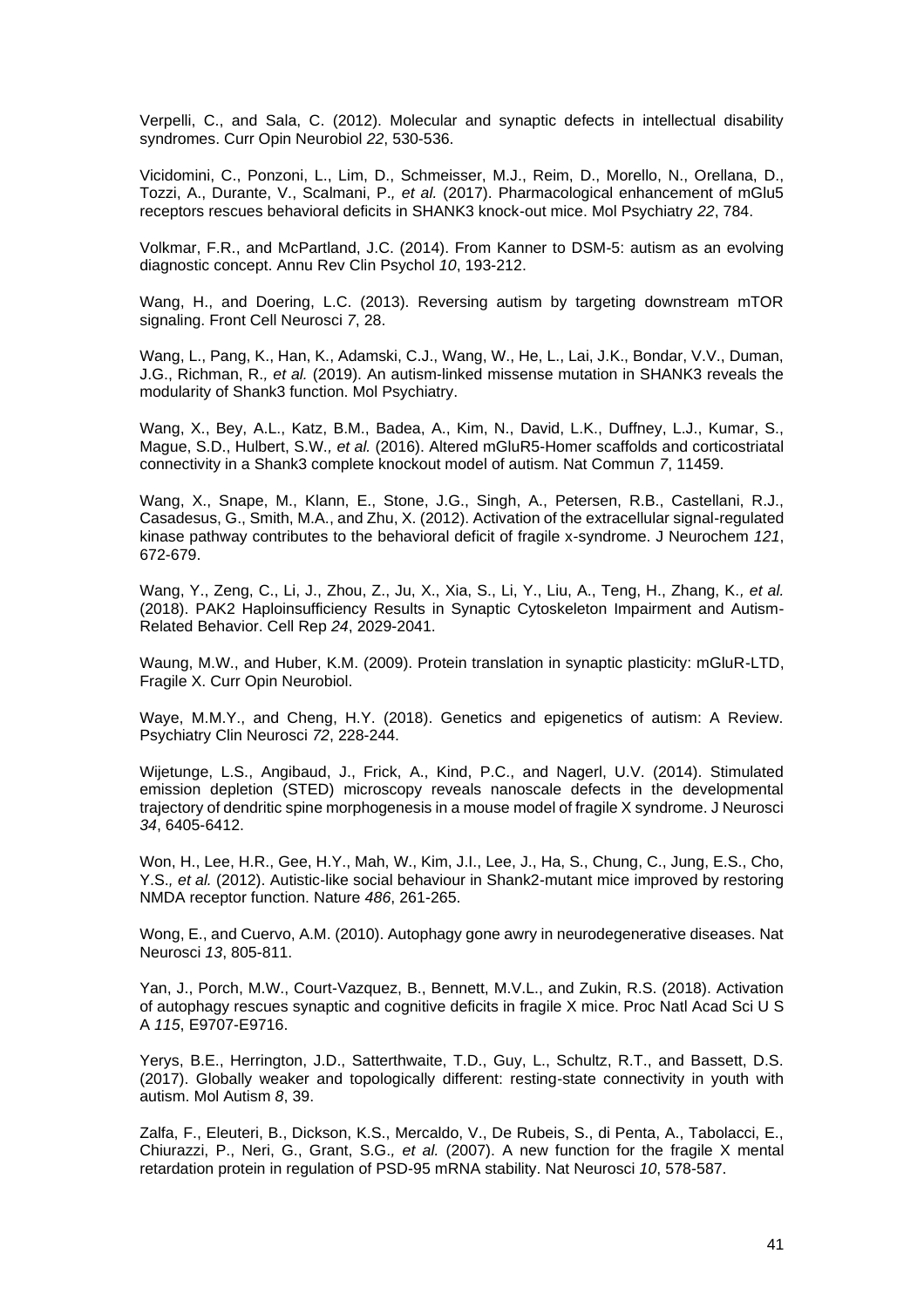Zalfa, F., Giorgi, M., Primerano, B., Moro, A., Di Penta, A., Reis, S., Oostra, B., and Bagni, C. (2003). The fragile X syndrome protein FMRP associates with BC1 RNA and regulates the translation of specific mRNAs at synapses. Cell *112*, 317-327.

Zeidan-Chulia, F., Rybarczyk-Filho, J.L., Salmina, A.B., de Oliveira, B.H., Noda, M., and Moreira, J.C. (2013). Exploring the multifactorial nature of autism through computational systems biology: calcium and the Rho GTPase RAC1 under the spotlight. Neuromolecular Med *15*, 364-383.

Zerbi, V., Ielacqua, G.D., Markicevic, M., Haberl, M.G., Ellisman, M.H., A, A.B., Frick, A., Rudin, M., and Wenderoth, N. (2018). Dysfunctional Autism Risk Genes Cause Circuit-Specific Connectivity Deficits With Distinct Developmental Trajectories. Cereb Cortex *28*, 2495-2506.

Zhang, F., Kang, Y., Wang, M., Li, Y., Xu, T., Yang, W., Song, H., Wu, H., Shu, Q., and Jin, P. (2018). Fragile X mental retardation protein modulates the stability of its m6A-marked messenger RNA targets. Hum Mol Genet *27*, 3936-3950.

Zhang, M., Wang, Q., and Huang, Y. (2007). Fragile X mental retardation protein FMRP and the RNA export factor NXF2 associate with and destabilize Nxf1 mRNA in neuronal cells. Proc Natl Acad Sci U S A *104*, 10057-10062.

Zhu, P.J., Chen, C.J., Mays, J., Stoica, L., and Costa-Mattioli, M. (2018). mTORC2, but not mTORC1, is required for hippocampal mGluR-LTD and associated behaviors. Nat Neurosci *21*, 799-802.

Zimmer, S.E., Doll, S.G., Garcia, A.D.R., and Akins, M.R. (2017). Splice form-dependent regulation of axonal arbor complexity by FMRP. Dev Neurobiol *77*, 738-752.

Zoghbi, H.Y., and Bear, M.F. (2012). Synaptic dysfunction in neurodevelopmental disorders associated with autism and intellectual disabilities. Cold Spring Harb Perspect Biol *4*.

Zorio, D.A., Jackson, C.M., Liu, Y., Rubel, E.W., and Wang, Y. (2017). Cellular distribution of the fragile X mental retardation protein in the mouse brain. J Comp Neurol *525*, 818-849.

Zukin, R.S., Richter, J.D., and Bagni, C. (2009). Signals, synapses, and synthesis: how new proteins control plasticity. Front Neural Circuits *3*, 14.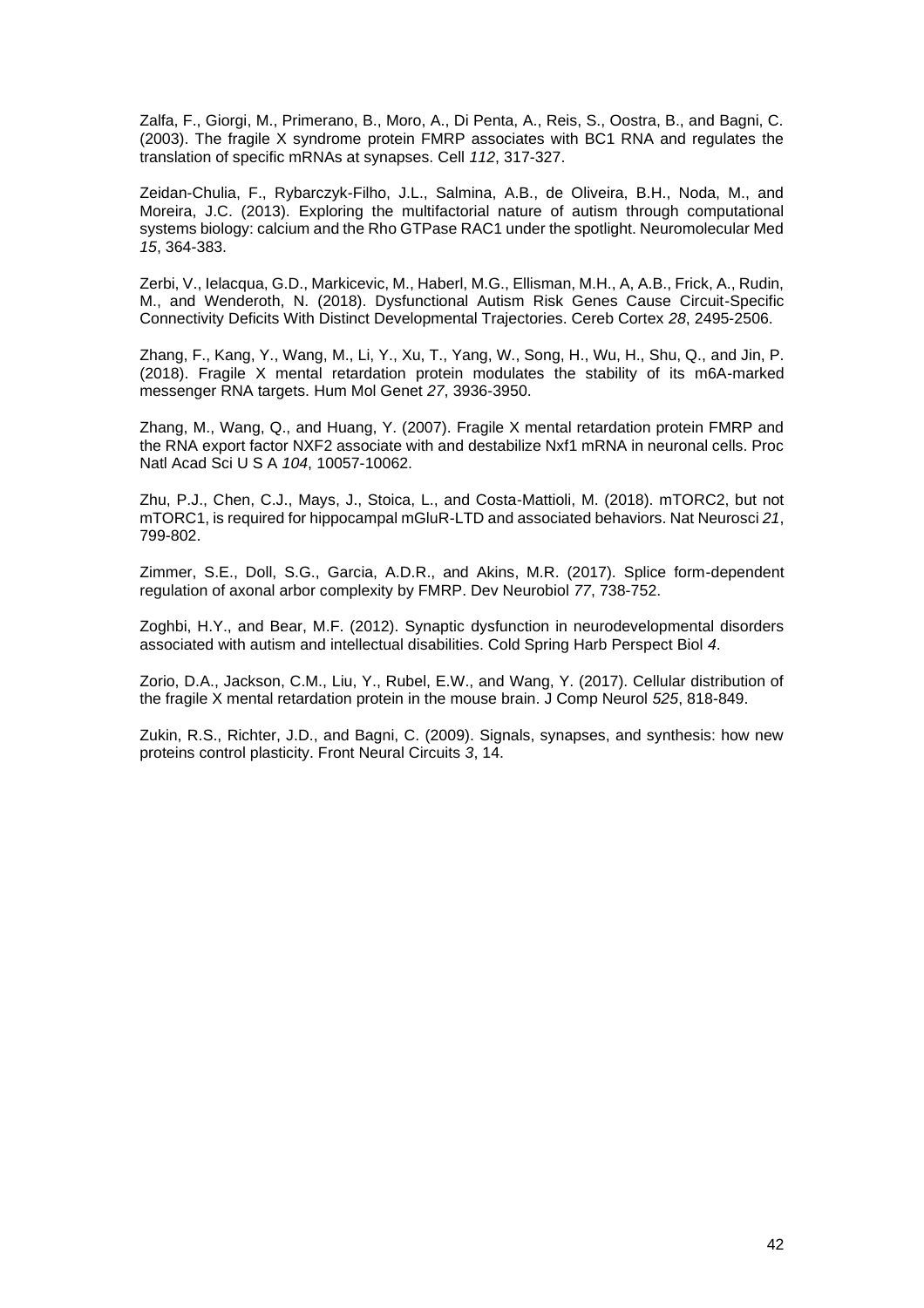**Figure 1**

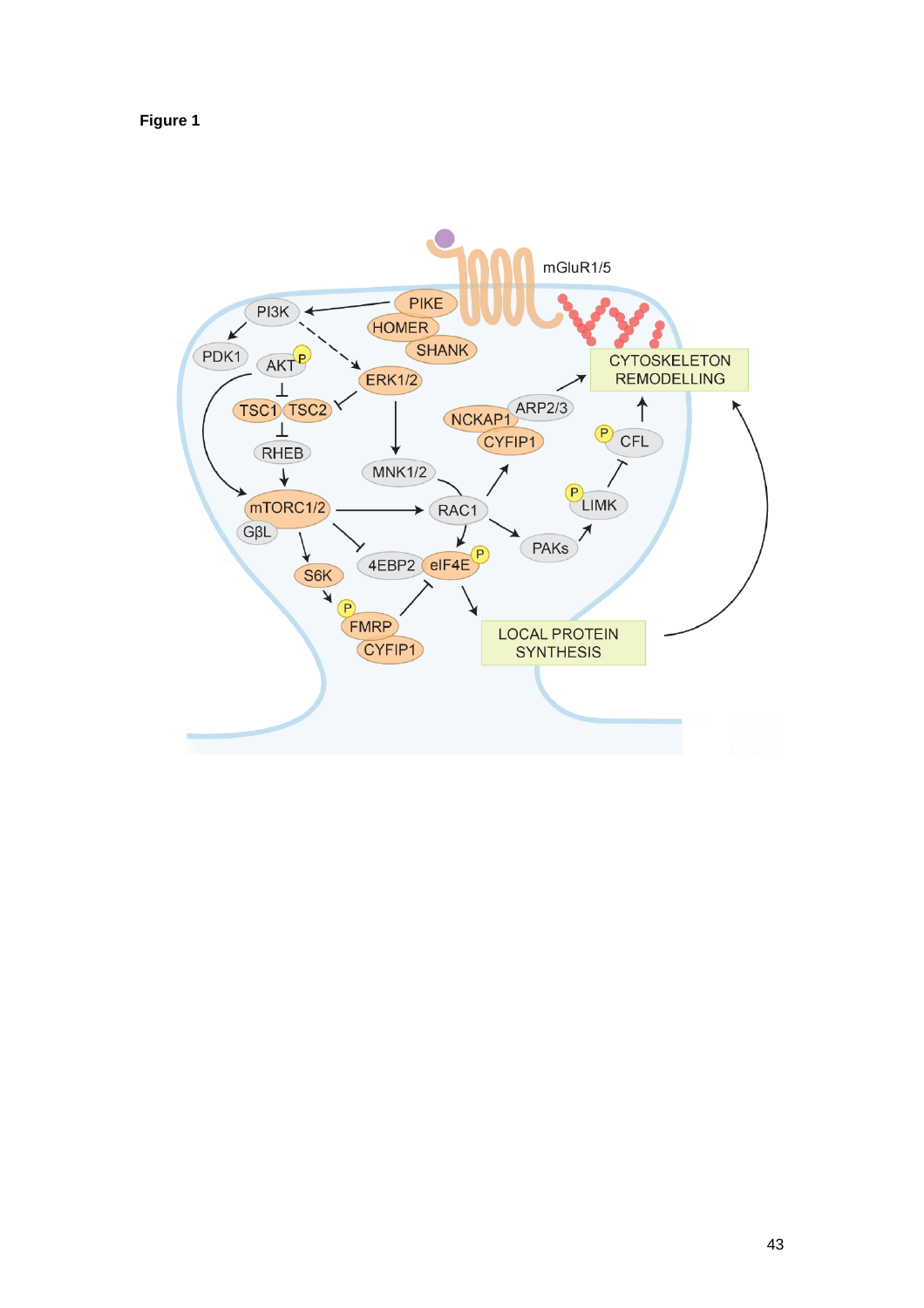**Figure 2**

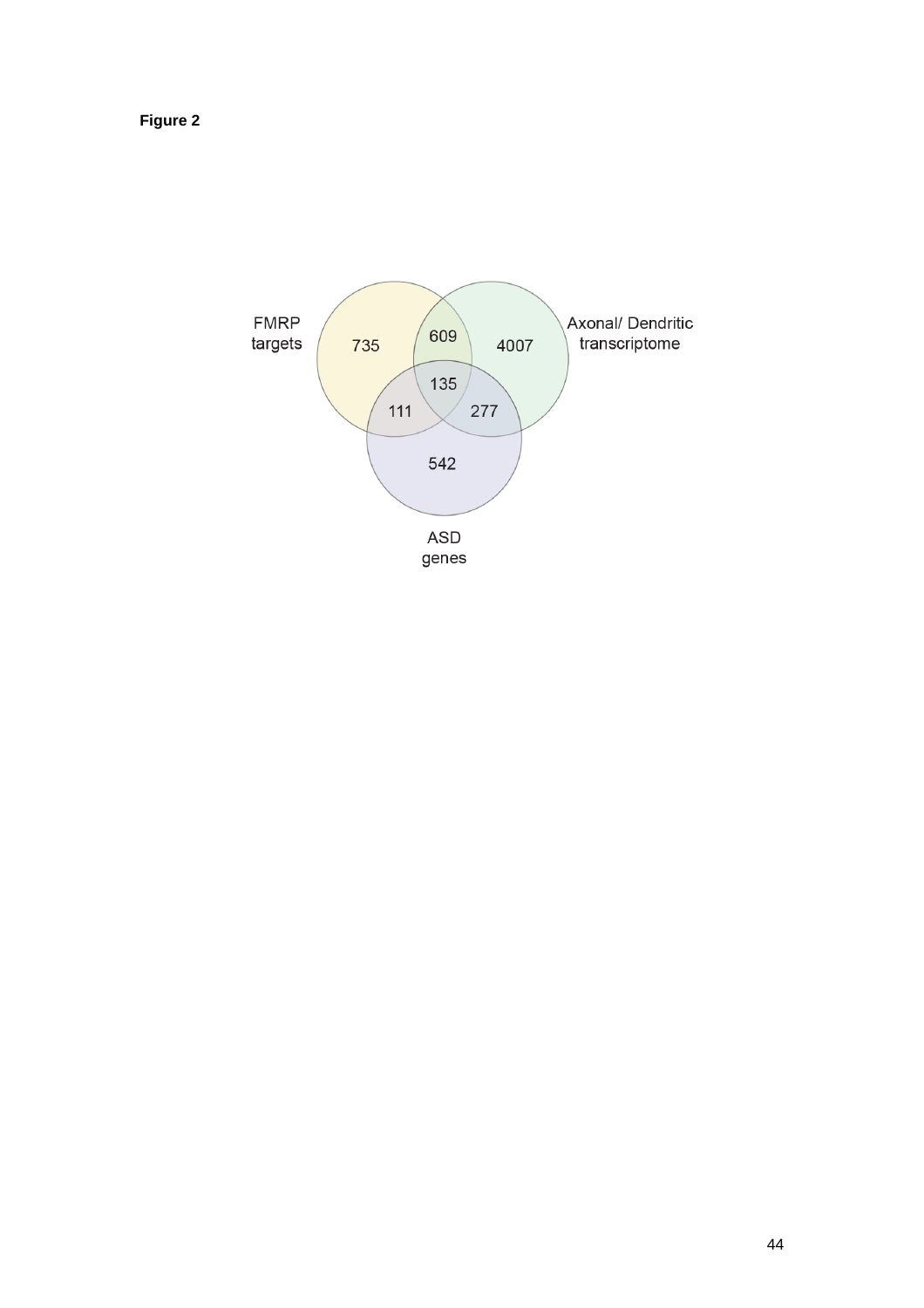